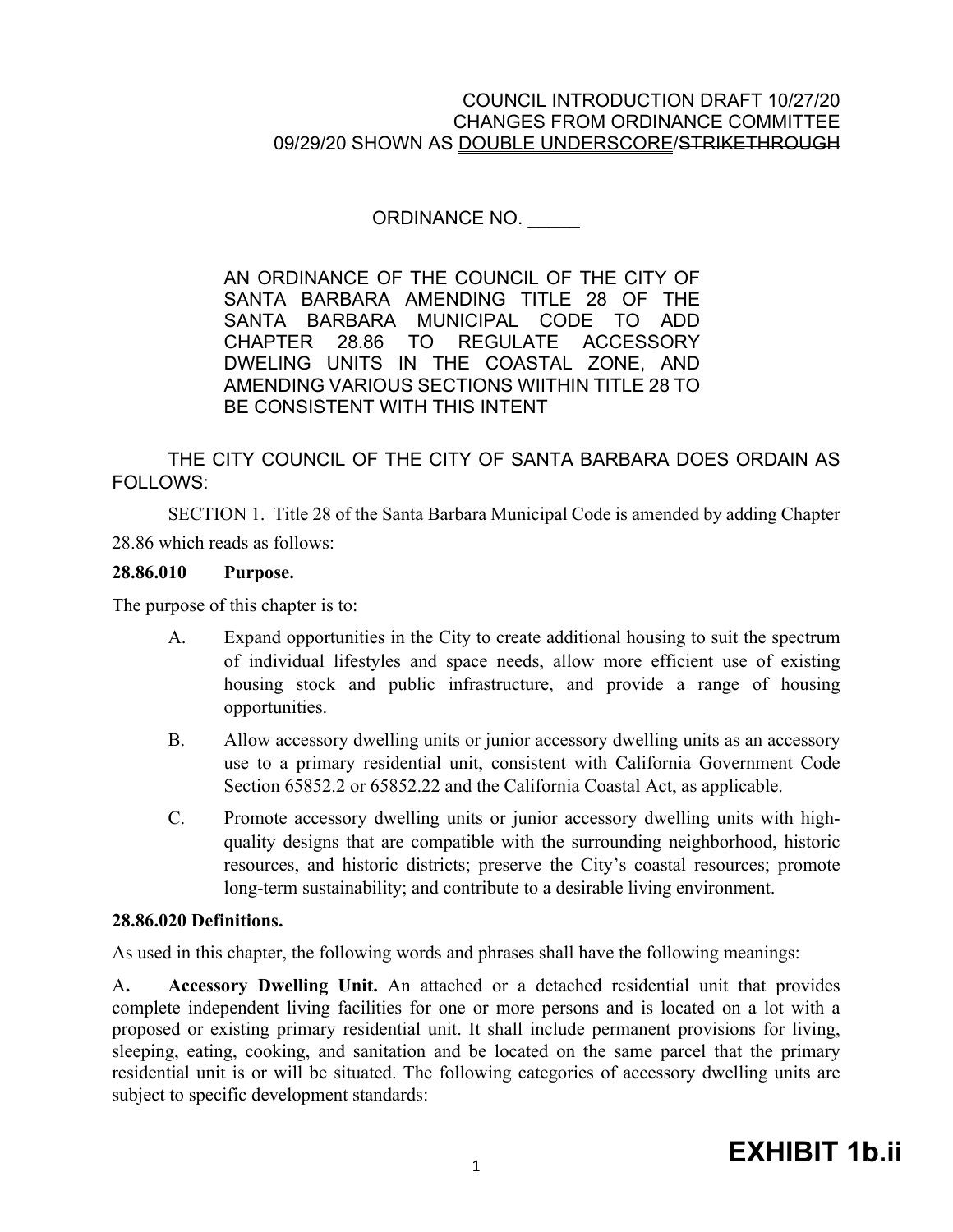- 1. *Special Accessory Dwelling Unit*. These are specific types of smaller accessory dwelling units and junior accessory dwelling units with certain size, height, and setback standards described in Section 28.86.090, Development Standards for Special Accessory Dwelling Units. Special accessory dwelling units allow for more than one accessory dwelling unit on a lot.
- 2. *Standard Accessory Dwelling Unit*. These are typically larger accessory dwelling units with size, height, and setback standards generally described in Section 28.86.055, Development Standards for Standard Accessory Dwelling Units. Standard accessory dwelling units do not allow for more than one accessory dwelling unit on a lot.

An accessory dwelling unit also includes the following:

- 1. An efficiency unit, as defined in Section 17958.1 of the [Health and Safety Code.](http://qcode.us/codes/othercode.php?state=ca&code=heasaf)
- 2. A manufactured home, as defined in Section 18007 of the [Health and Safety Code.](http://qcode.us/codes/othercode.php?state=ca&code=heasaf)

**B.** Carshare Vehicle. A motor vehicle that is operated as part of a regional fleet by a public or private car sharing company or organization which provides hourly or daily car sharing service to its members.

- **C. Efficiency Kitchen***.* A kitchen that includes at a minimum:
	- 1. Appliances for cooking food and refrigeration, either built-in or countertop.
	- 2. A sink for food preparation greater than 12 inches by 12 inches, excluding the sink located in the bathroom.
	- 3. A food preparation counter.

**D. Existing Floor Area**. A legally permitted building constructed on the site with a final inspection or certificate of occupancy as of the date of application submittal, that conforms to current zoning standards or is legal nonconforming as to current zoning standards.

**E. Junior Accessory Dwelling Unit.** A unit that is no more than 500 square feet in size and contained entirely within the existing floor area of an existing or proposed single residential unit. A junior accessory dwelling unit may include separate sanitation facilities or may share sanitation facilities with the existing or proposed single residential unit and includes an efficiency kitchen.

**F. Passageway.** A pathway that is unobstructed clear to the sky and extends from a street to one entrance of the accessory dwelling unit.

**G. Primary Residential Unit.** The existing or proposed residential unit on a lot on which an accessory dwelling unit or junior accessory dwelling unit is permitted. The primary residential unit shall comprise one unit in either a single residential unit, two-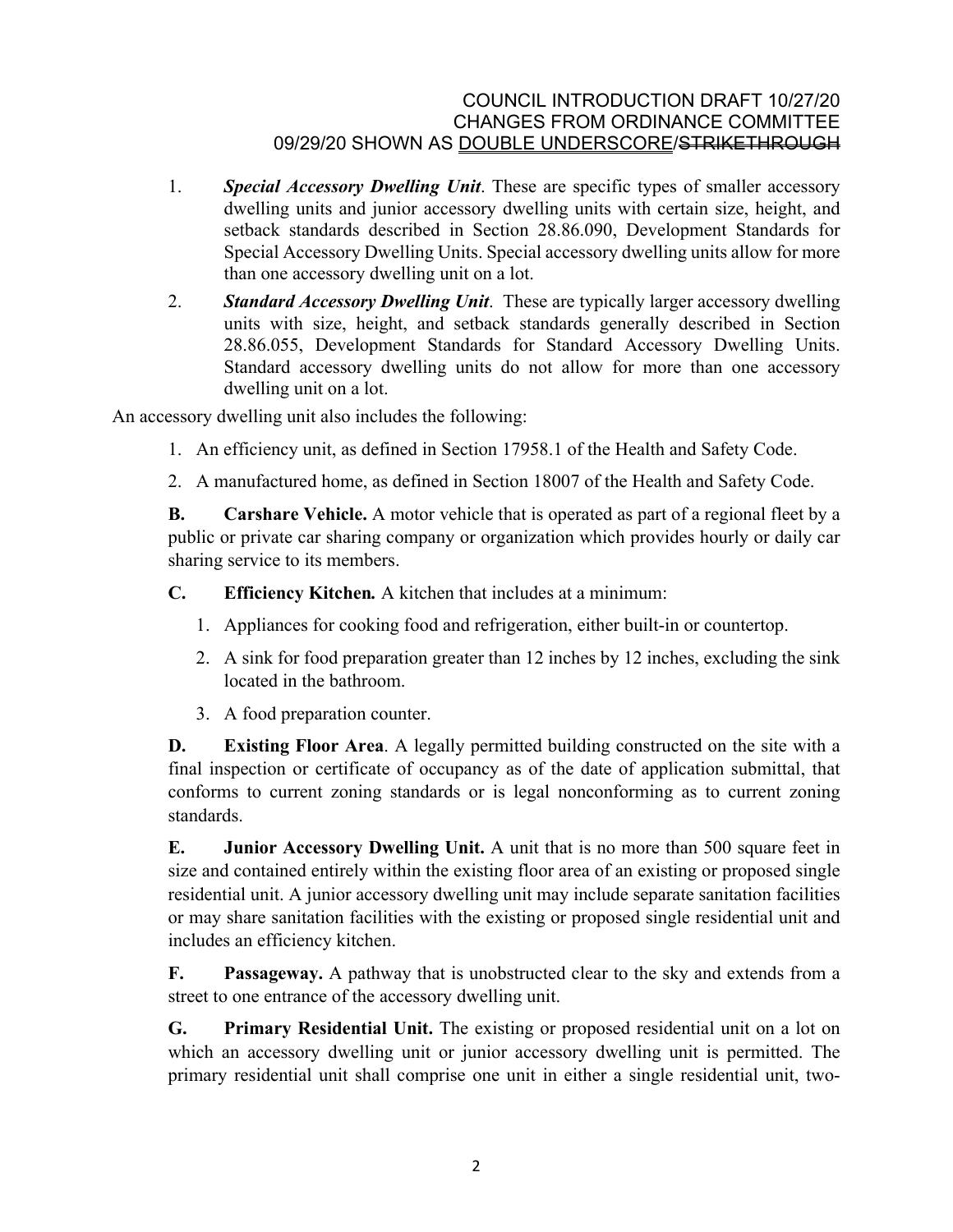residential unit, multiple residential unit, or mixed use development (as those terms are defined in Section 28.04.020 of this title).

**H. Principal Place of Residence.** The residence where a property owner actually lives for the greater part of time, or the place where the property owner remains when not called elsewhere for some special or temporary purpose and to which the property owner returns frequently and periodically, as from work or vacation. There may be only one "principal place of residence," and where more than one residence is maintained or owned, the burden shall be on the property owner to show that the primary residential unit, or accessory dwelling unit, or junior accessory dwelling unit is the property owner's principal place of residence as evidenced by qualifying for the homeowner's tax exemption, voter registration, vehicle registration, or similar methods that demonstrate owner-occupancy. If multiple persons own the property as tenants in common or some other form of common ownership, a person or persons representing at least 50% of the ownership interest in the property shall reside on the property and maintain the property as a principal place of residence. Any person or persons who qualify for the homeowner's tax exemption under the California State Board of Equalization rules, may qualify as an owner occupant.

# **28.86.030 Where Permitted.**

- A. ACCESSORY DWELLING UNIT. An accessory dwelling unit may be permitted in any zone that allows residential use, located on a lot developed or proposed to be developed with one or more residential units, except as prohibited below.
- B. JUNIOR ACCESSORY DWELLING UNIT. A junior accessory dwelling unit may be permitted in any zone that allows residential use, and shall be located on a lot developed with an existing or proposed single residential unit.
- C. PROHIBITED LOCATIONS.
	- 1. No accessory dwelling unit shall be permitted in a location that would conflict with the coastal resource protection policies of the City's Coastal Land Use Plan.
	- 2. No accessory dwelling unit shall be permitted on a lot located within the High Fire Hazard Area (Extreme Foothill and Foothill) or as subsequently amended for consistency with state-level Fire Hazard Severity Zone mapping terminology as defined in the City's Community Wildfire Protection Plan adopted by City Council.
		- a. Exception for Special Accessory Dwelling Units. Accessory dwelling units permitted in accordance with all the configuration, standards, and special procedures outlined in Section 28.86.090, Development Standards for Special Accessory Dwelling Units, may be permitted on any lot, including lots located within any High Fire Hazard Area (Extreme Foothill and Foothill) or as subsequently amended for consistency with state-level Fire Hazard Severity Zone mapping terminology as defined in the City's Community Wildfire Protection Plan adopted by City Council, if the lot is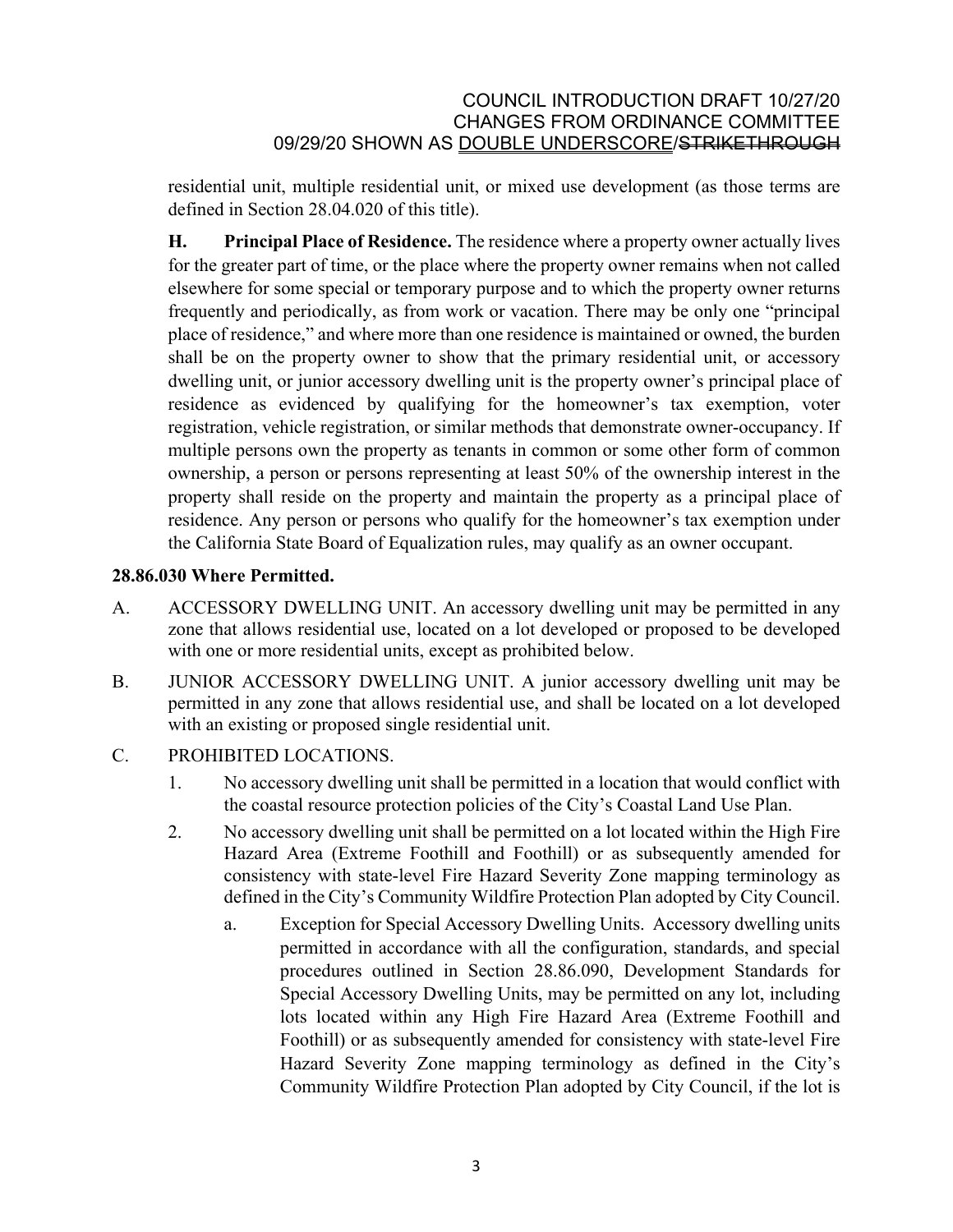zoned to allow for residential use and contains an existing or proposed primary residential unit.

### **28.86.035 Unit Configuration.**

- A. Only one accessory dwelling unit or junior accessory dwelling unit shall be permitted on a lot in addition to the primary residential unit, pursuant to this Chapter. However, multiple accessory dwelling units may be permitted in accordance with all the configuration, standards, and special procedures outlined in Section 28.86.090, Development Standards for Special Accessory Dwelling Units.
- B. An accessory dwelling unit may be permitted in the following configurations:
	- 1. Incorporated entirely within an existing or proposed primary residential unit.
	- 2. Incorporated entirely within an existing accessory building, including garages, located on the same lot as the primary residential unit.
	- 3. Attached to or increasing the size of an existing primary residential unit or accessory building located on the same lot as the primary residential unit.
	- 4. Detached from and located on the same lot as the existing or proposed primary residential unit. An accessory dwelling unit that is attached to another detached accessory building, but not the primary residential unit, or is attached by a breezeway or porch, is considered detached.
- C. A junior accessory dwelling unit must be incorporated entirely within the existing floor area of an existing or proposed single residential unit or attached garage.

# **28.86.040 Sale, Rental, and Occupancy Terms**.

All accessory dwelling units and junior accessory dwelling units shall be subject to the following sale, rental, and occupancy terms:

- A. NOT TO BE SOLD SEPARATELY. An accessory dwelling unit or junior accessory unit shall not be sold separately from the primary residential unit.
- B. RENTAL TERMS. The accessory dwelling unit or junior accessory dwelling unit may be rented; however, rental terms shall not be less than 31 consecutive days, nor shall rental terms allow termination of the tenancy prior to the expiration of at least one 31-day period occupancy by the same tenant.
- C. OWNER OCCUPANCY. The following types of projects are subject to an owner occupancy requirement:
	- 1. All lots developed with junior accessory dwelling units; except that owner occupancy shall not be required if the owner is another governmental agency, land trust, or housing organization.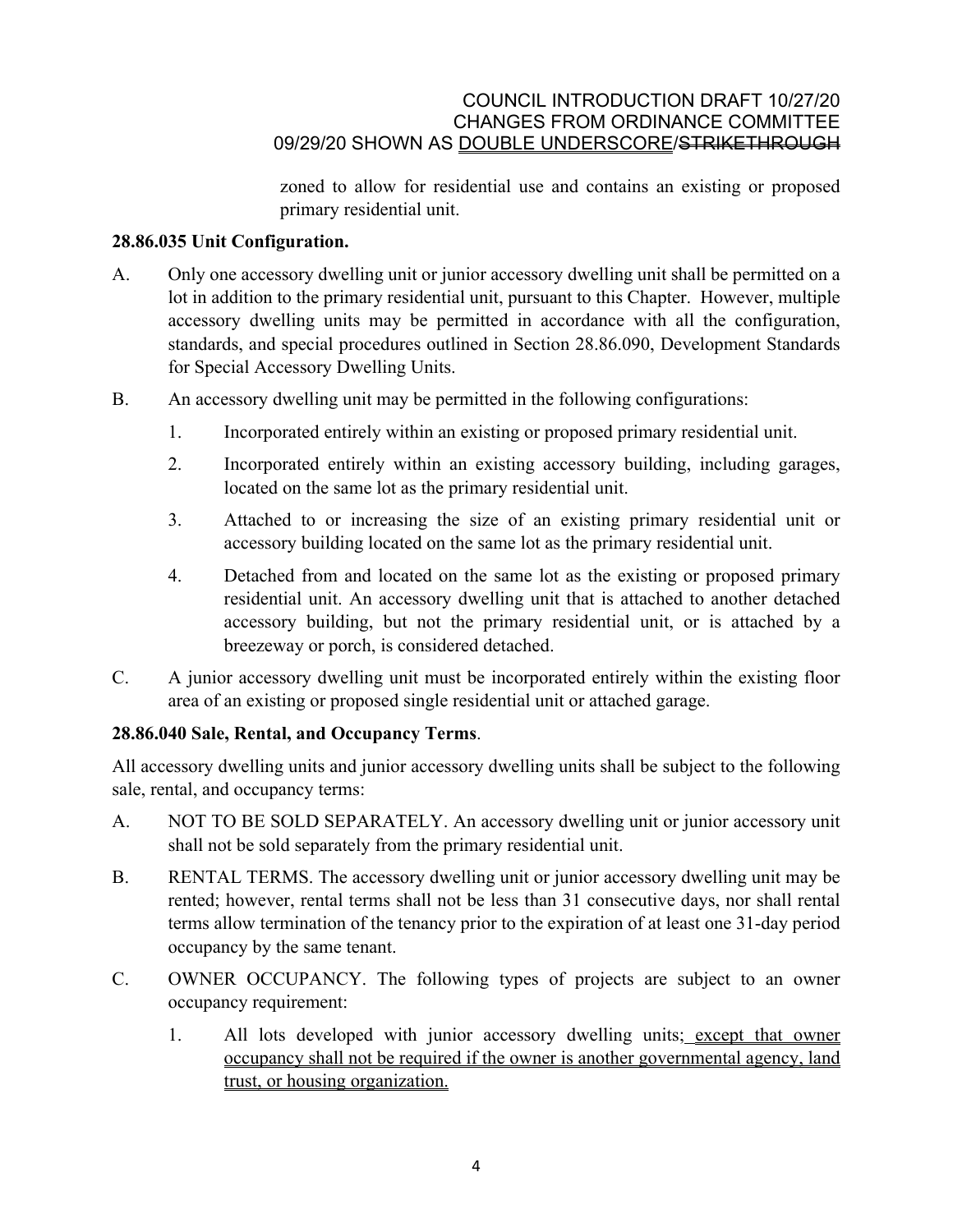# 2. Any accessory dwelling unit located in a One-Family Residence Zone if an owner occupancy covenant was executed, submitted to the City, and recorded before January 1, 2020; and

3. Any accessory dwelling unit located in a One-Family Residence Zone submitted on or after January 1, 2025, unless otherwise prohibited by state law, or upon repeal of Government Code 65852.2 (a)(6)(B) removing the State-imposed prohibition of an owner occupancy requirement, whichever occurs first.

# EXCEPTIONS. Owner occupancy shall not be required if the owner is another governmental agency, land trust, or housing organization.

- E. D. OWNER'S UNIT. If owner occupancy is required in accordance with subsection C, Owner Occupancy, the property owner shall reside in and maintain either the primary residential unit or the accessory dwelling unit/junior accessory dwelling unit as the property owner's principal place of residence ("owner's unit"). Owners of lots developed with an accessory dwelling unit/junior accessory dwelling unit shall live on the lot as long as the lot is developed with an accessory dwelling unit/junior accessory dwelling unit. Owners may redesignate the primary residential unit or the accessory dwelling unit/junior accessory dwelling unit as the owner's unit upon written notice to the Community Development Director and written approval of the re-designation by the Community Development Director, which approval shall not be denied unreasonably. The property owner shall not rent or lease both the primary residential unit and the accessory dwelling unit/junior accessory dwelling unit simultaneously.
- FE. HARDSHIP WAIVER. If owner occupancy is required in accordance with subsection C, Owner Occupancy, in the event of a hardship, such as the death or disability of the property owner, job transfer, or similar significant personal situation which prevents the property owner from occupying the owner's unit, a property owner or estate representative may apply for a temporary waiver of the owner-occupation requirement for a specific time period to allow the owner's unit to be occupied by a non-property owner pending disposition of the property through probate or non-probate transfer to a new owner, or the cessation of the circumstances preventing the property owner from occupying the owner's unit on the property. The Community Development Director shall review applications for a hardship waiver. Any such waiver shall specify the period of time for which it is granted, provided that no such waiver may be granted for a period longer than three years.
- F. REMOVAL OF RECORDED OWERN OCCUPANCY REQUIREMENT. With the exception of owner occupancy covenants required to permit a junior accessory dwelling unit, the Community Development Director will, in a form acceptable to the City Attorney, release an owner occupancy requirement recorded against the property prior to adoption of this ordinance upon the request of the property owner. No other covenants required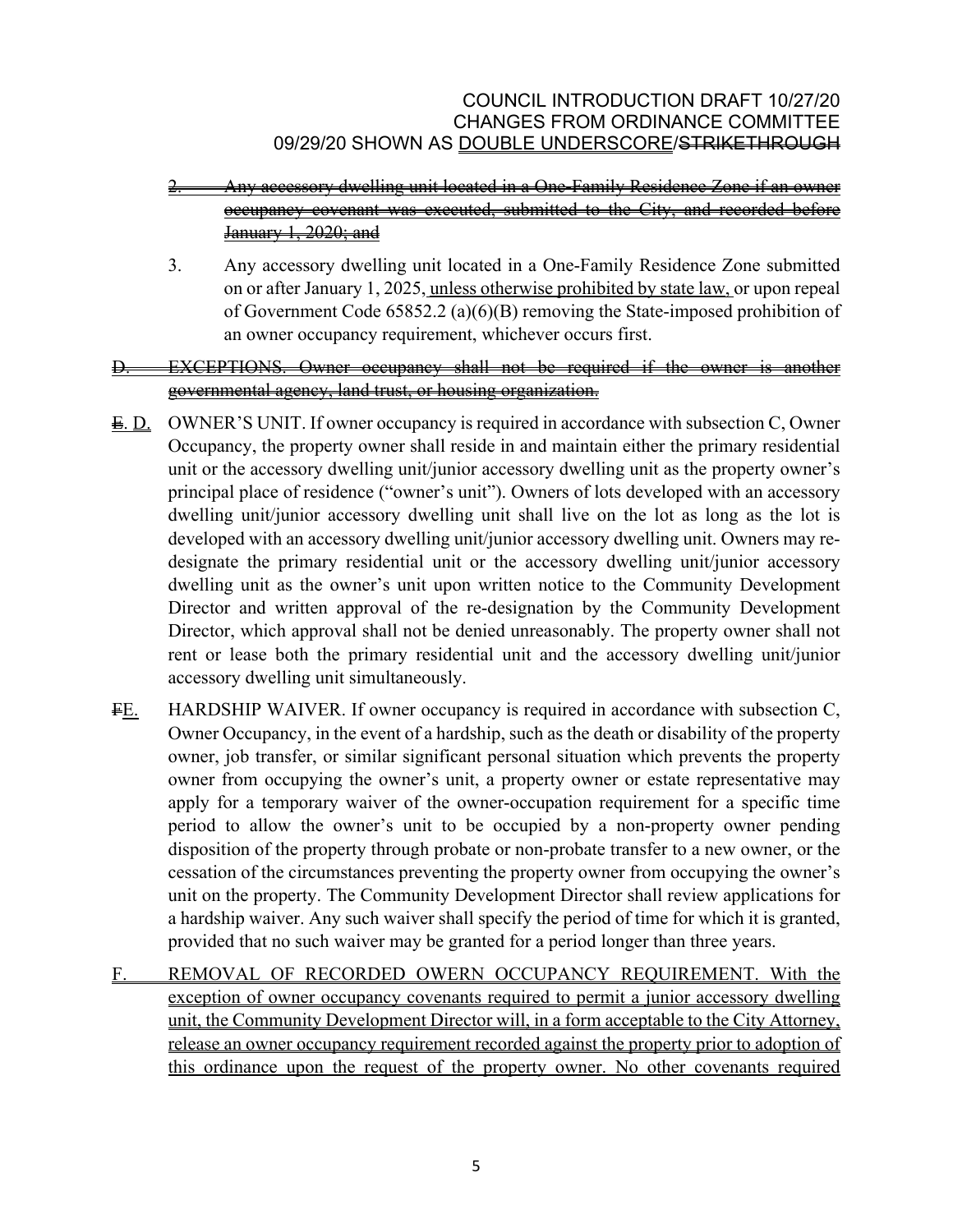pursuant to this section, and contained in the agreement recorded against the property, shall be released.

# **28.86.050 Required Features.**

Each accessory dwelling unit and junior accessory dwelling unit shall contain, at a minimum, the following features:

- A. RESIDENTIAL ELEMENTS. Permanent provisions for separate residential occupancy must be provided as follows within the contiguous livable floor space of the accessory dwelling unit or junior accessory dwelling unit and must be independent from the primary residential unit:
	- 1. A kitchen, consisting of a sink, cooking appliances, and refrigeration facilities. A junior accessory dwelling unit may utilize an efficiency kitchen.
	- 2. A bathroom consisting of a toilet, sink, and bathtub or shower. A junior accessory dwelling unit may share sanitation facilities with the existing or proposed single residential unit.
	- 3. A separate living room.
	- 4. A separate sleeping room, except in studio residential units, where a living room is considered a sleeping room.
- B. MINIMUM FLOOR AREA. Notwithstanding the dwelling unit minimum described in Section 28.87.150, Dwelling and Other Occupancies, the minimum floor area for a newly constructed accessory dwelling unit is as follows:
	- 1. Efficiency Unit: 150 square feet.
	- 2. Studio Unit: 220 square feet.
	- 3. All Other Units: 400 square feet.

Such usable floor area shall be exclusive of open porches, garages, basements, cellars and unfinished attics. The minimum floor area for accessory dwelling units that are created by converting existing structures is 150 square feet.

- C. EXTERIOR ACCESS. Exterior access to the unit, that is independent from the primary residential unit and, must be provided. An interior connection consisting of one fire-rated lockable door between the primary residential unit and an accessory dwelling unit or junior accessory dwelling unit may be provided.
- D. FIRE SPRINKLERS. Fire sprinklers are required only if they are required for the primary residential unit.
- E. PERMANENT FOUNDATION. Attached and detached units shall be constructed with an approved permanent foundation.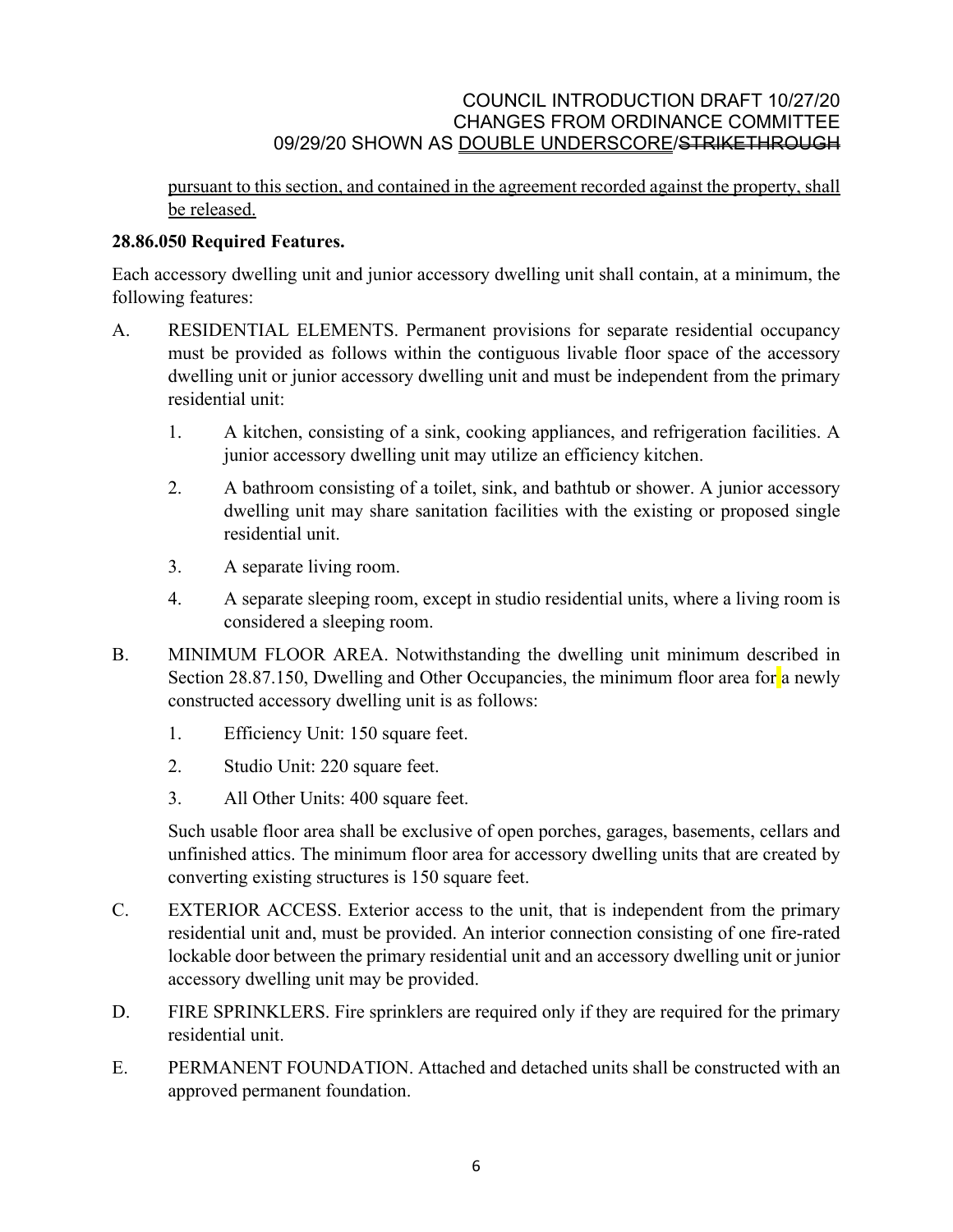- F. PROPERTY ADDRESSES. Addresses identifying all residential units on the lot, with minimum three- and one-half-inch numbers plainly visible from the street or road fronting the property shall be provided.
- G. PUBLIC SEWER. Accessory dwelling units and junior accessory dwelling units shall be connected to a public sewer. If public sewer connection is not available, approval of a new or expanded onsite wastewater treatment system shall be required in accordance with the procedures from the Code of the County of Santa Barbara California prior to issuance of a building permit.
- H. WATER METER. Accessory dwelling units shall comply with the water metering requirements of Title 14, Section 14.08.150 E.
- I. PASSAGEWAY. No passageway is required in conjunction with the construction of an accessory dwelling unit or junior accessory dwelling unit.

# **28.86.055 Development Standards for Standard Accessory Dwelling Units.**

- A. DEVELOPMENT STANDARDS GENERALLY. The development standards listed in this section apply to standard accessory dwelling units and junior accessory dwelling units, except for those units permitted in accordance with all the configuration, standards, and special procedures outlined in Section 28.86.090, Standards for Special Accessory Dwelling Units.
	- 1. The reductions and exceptions to the development standards normally applicable to residential development allowed in this section are for the express purpose of promoting the development and maintenance of an accessory dwelling unit on the lot. If for any reason the accessory dwelling unit is not maintained on the lot in conformance with this section, the lot shall be brought into compliance with all of the requirements for the residential development, or with the legal nonconforming condition of the lot prior to the development of the accessory dwelling unit, including, but not limited to, the requirements for open yard, setbacks, and covered parking.
	- 2. Except as otherwise specified in this section, projects developed in accordance with this Chapter shall otherwise comply with the development standards applicable to an attached or detached accessory building for the housing type and base zone in which the lot is located.
	- 3. One primary residential unit shall be designated on a lot on which an accessory dwelling unit or junior accessory dwelling unit is permitted.
	- 4. Notwithstanding the size limit of an attached accessory dwelling unit based on a percentage of the proposed or existing primary unit, or lot coverage, floor area ratio, open yard, and minimum lot size standards for an attached or detached accessory dwelling unit, an 800-square-foot, 16-foot high attached or detached accessory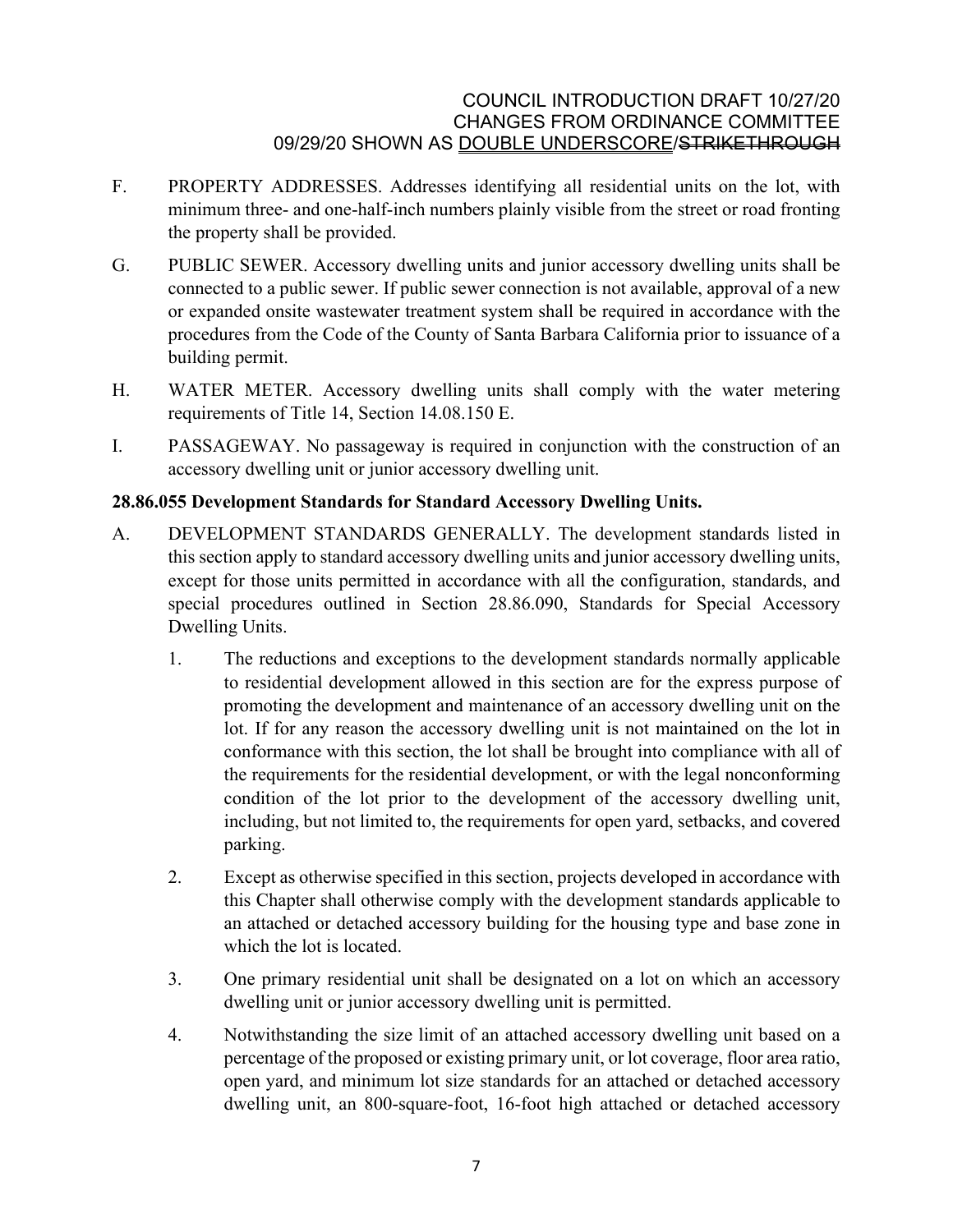dwelling unit may be constructed in compliance with all other development standards for Standard ADUs.

- B. MAXIMUM FLOOR AREA. The maximum floor area for a standard accessory dwelling unit and junior accessory dwelling unit is as follows:
	- 1. Attached Accessory Dwelling Unit. An accessory dwelling unit that is attached to, and increasing the size of, the primary residential unit shall not exceed 50% of the living area of the existing primary residential unit.
	- 2. Converted Accessory Dwelling Unit. An accessory dwelling unit that is incorporated entirely within an existing primary residential unit, or within an existing accessory building, is not limited in size.
	- 3. Detached Accessory Dwelling Unit. An accessory dwelling unit that is detached from the primary residential unit and may or may not be attached to another detached accessory building, including detached garages, shall not exceed the following maximum floor area based on lot size and number of bedrooms:
		- a. Lots up to 14,999 square feet:
			- i. One-bedroom or studio units: 850 square feet.
			- ii. Two or more-bedroom units: 1,000 square feet.
		- b. Lots 15,000 square feet or larger*:* 1,200 square feet.
	- 4. Junior Accessory Dwelling Unit. The maximum floor area of a junior accessory dwelling unit shall not exceed 500 square feet.
- C. RELATIONSHIP TO OTHER FLOOR AREA LIMITATIONS. The floor area of an accessory dwelling unit or junior accessory dwelling unit is included in any other floor area limitation in this Title that is applicable to an attached or detached accessory building for the housing type and in the base zone in which the lot is located.
	- 1. Exception. The floor area of a detached accessory dwelling unit shall be excluded from the aggregate maximum floor area allowed for other detached accessory buildings, such as work or storage sheds, pursuant to Section 28.87.160 of this title.
- D. BUILDING SEPARATION. The minimum separation between the primary residential unit and a detached accessory dwelling unit shall be five feet.
- E. OPEN YARD. No open yard areas are required for accessory dwelling units or junior accessory dwelling units. The minimum area, dimensions, and location of the required open yard pursuant to Sections 28.15.060.C and 28.18.060.C of this title for the existing or proposed primary residential unit may be reduced to the area identified below in order to construct a standard accessory dwelling unit, or to construct an accessory dwelling unit proposed over a new or substantially redeveloped maximum 500 square foot garage or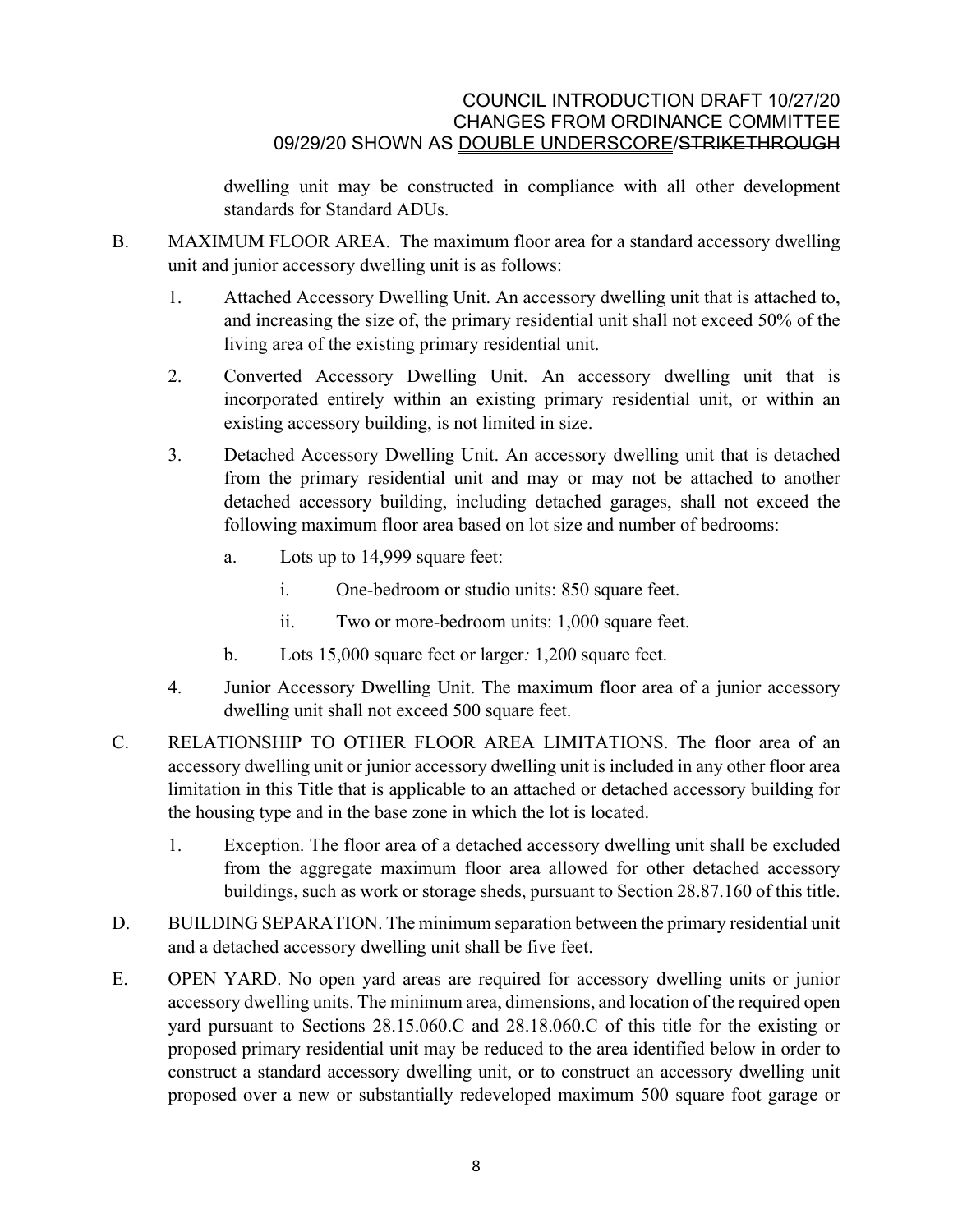other conforming accessory structure, in the one-family and two-family residence zones, provided all other open yard requirements are met:

- 1. Minimum Area.
	- a. Lots less than 6,000 square feet: 500 square feet.
	- b. Lots 6,000 up to 7,999 square feet: 800 square feet.
	- c. .Lots 8,000 square feet up to 9,999 square feet: 1,000 square feet.
	- d. Lots 10,000 square feet or greater: 1,250 square feet.
- 2. Minimum Dimensions. 15 feet long and 15 feet wide.
- 3. Location in Driveways and Turnarounds. Notwithstanding Section 28.15.060 C.c. ii. Setback and Open Yard Requirements of this title, the required open yard may be located in driveways and turnarounds, but not required parking areas, in order to allow the construction of a new accessory dwelling unit.
- G. SETBACKS. The following setbacks shall apply to new and converted standard accessory dwelling units approved pursuant to this section:
	- 1. New Construction. Newly constructed accessory dwelling units shall comply with the following setback standards:
		- a. Front Setback: Meet the minimum front setback for residential structures in the zone, unless further limited by Section 28.86.060 H., Front Yard Location, below.
		- b. Interior Setback: Four feet.
	- 2. Converted. No setback is required to convert the existing, legally permitted, floor area of a main or accessory building to an accessory dwelling unit. Improvements to existing nonconforming buildings, including conforming additions, are allowed pursuant to Section 28.87.030 D., Nonconforming Buildings of this title and the policies of the City's Coastal Land Use Plan.
	- 3. Demolished and Converted. No setback is required when an existing main or accessory building is demolished or substantially redeveloped and converted to an accessory dwelling unit, provided that the new building is reconstructed in the same location and with the same dimensions and floor area as the existing building.
		- a. Exception for Small Conforming Additions. One small 150-square-foot conforming first floor addition may be permitted on a substantially redeveloped and converted nonconforming accessory building.
	- 4. New Construction Combined with Replacement of a Nonconforming Garage. The construction of an accessory dwelling unit may be combined with the demolition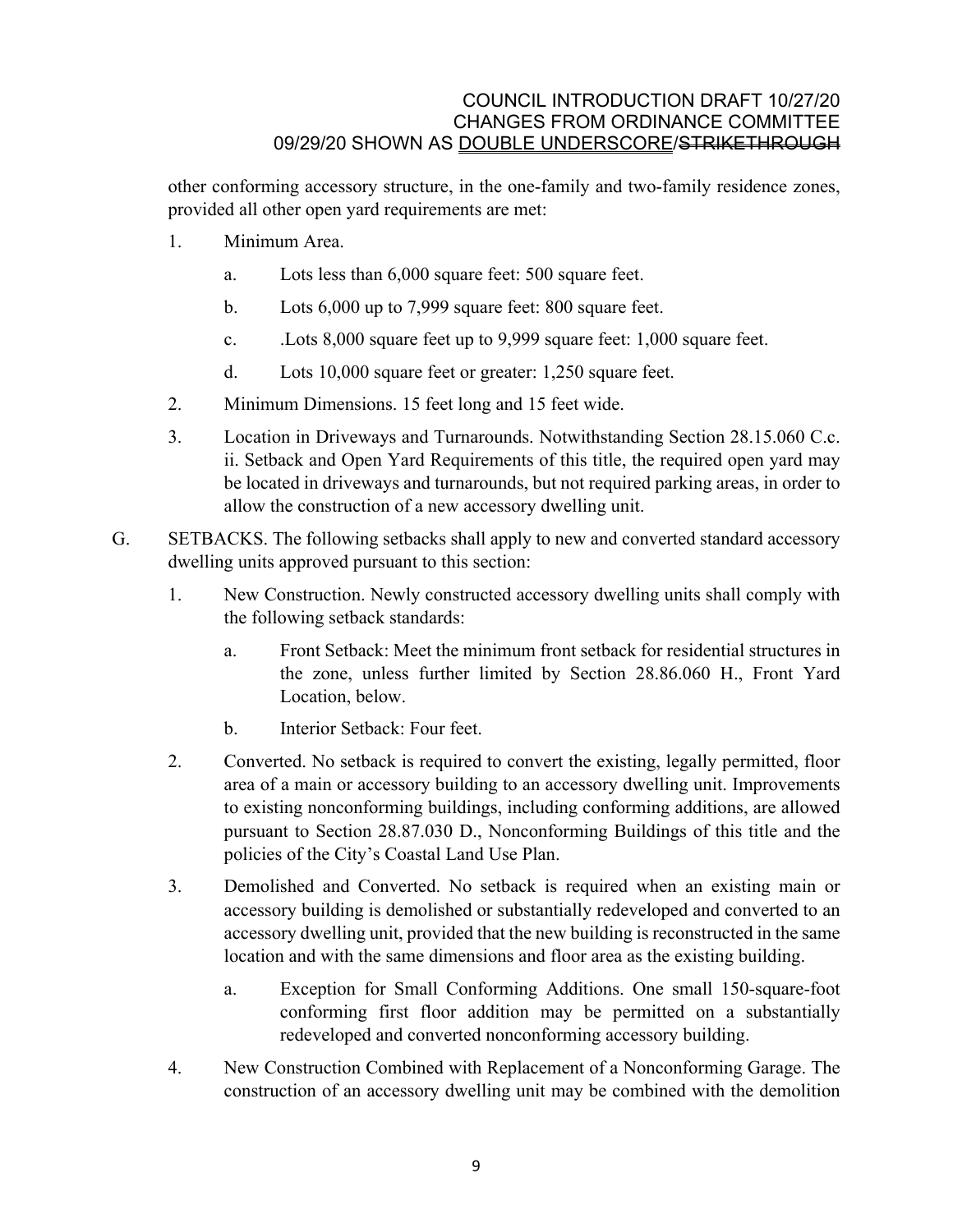and replacement of a nonconforming detached garage if all of the following requirements are met:

- a. The new garage is reconstructed in the same location and with the same dimensions as the existing garage; or
- b. The new garage is enlarged only as necessary to provide the same number of parking spaces and to meet the dimension requirements of the City of Santa Barbara Access & Parking Design Standards, but located no closer to the property line as the existing garage; and
- c. The accessory dwelling unit is constructed above the reconstructed garage; and
- d. The accessory dwelling unit and any additions to the garage shall conform with current setbacks; and
- e. The new structure shall comply with all applicable height and building story limitations, and all other development standards are met.
- 5. Encroachments. Encroachments allowed pursuant to Section [28.87.062,](http://qcode.us/codes/santabarbara/view.php?cite=section_30.140.090&confidence=6) Setback, Open Yard, Common Outdoor Living Space, and Distance Between Main Buildings Encroachments, may be permitted for accessory dwelling units or junior accessory dwelling units. However, no setback encroachment shall be located closer than three feet from any property line, except roof eaves, which may be located as close as two feet from any property line.

# **28.86.060 Architectural Review.**

All accessory dwelling units or junior accessory dwelling units shall be subject to the following architectural design criteria as applicable to either new construction or exterior alterations, which shall be reviewed ministerially by the Community Development Director. For purposes of this section, portions of a building or site considered to be the accessory dwelling unit shall include all of the contiguous interior livable floor area of the accessory dwelling unit and any exterior alterations directly attached to, and integral to, the livable floor area of the accessory dwelling unit.

- A. PROHIBITION OF SHINY ROOFING AND SIDING. New roofing and siding materials that are shiny, mirror-like, or of a glossy metallic finish are prohibited.
- B. ROOF TILE. Where a new clay tile roof is proposed, the use of two-piece terra cotta (Mission "C-tile") roof is required and "S-tile" is prohibited, unless necessary to match the S-tile roof materials of the existing primary residential unit.
- C. SKYLIGHTS. New skylights shall have flat glass panels. "Bubble" or dome type skylights are not allowed.
- D. GLASS GUARDRAILS. New glass guardrails are not allowed, unless necessary to match the glass guardrails of the existing primary residential unit.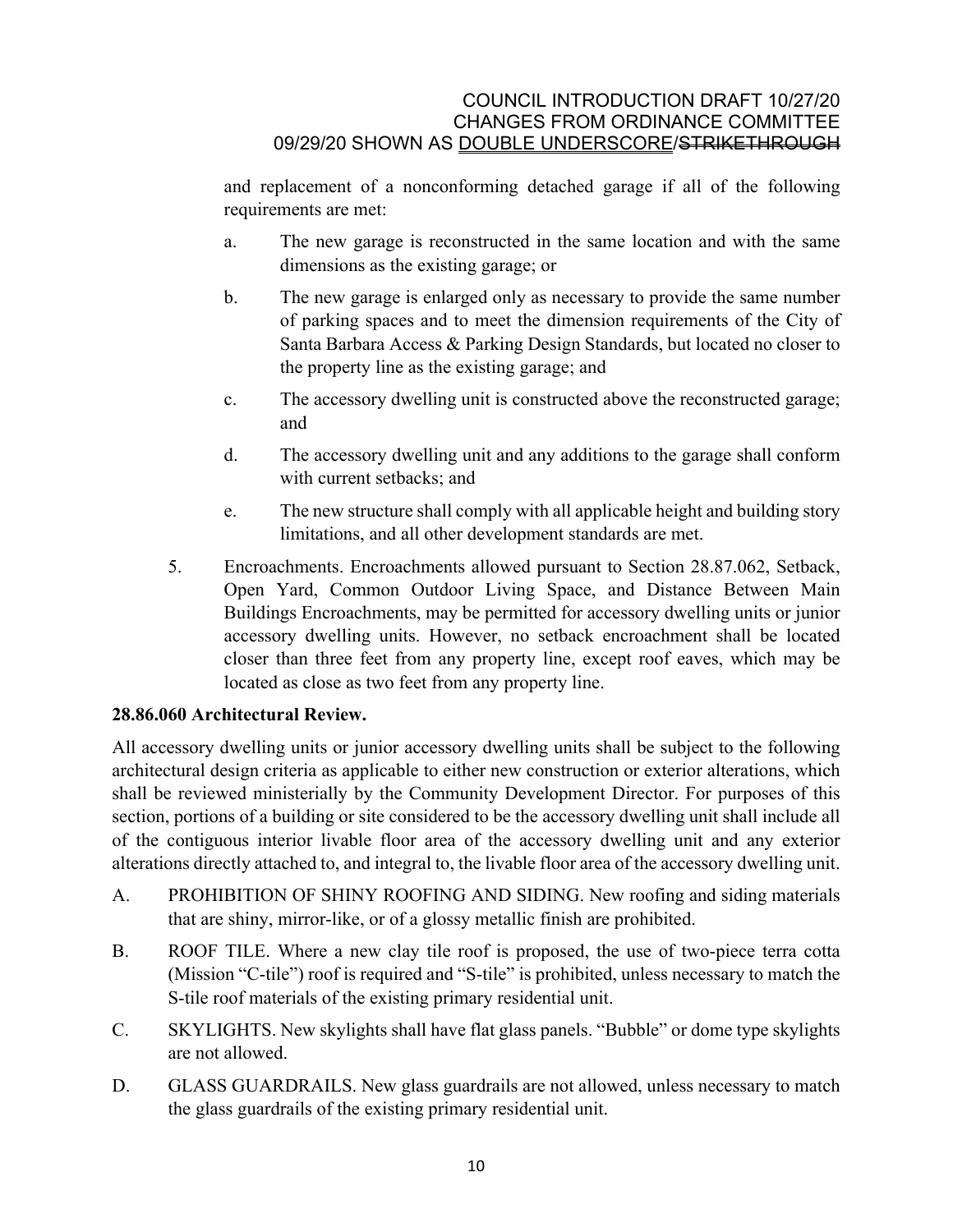- E. GARAGE CONVERSION. If a garage is converted to an accessory dwelling unit, the garage door opening shall be replaced with exterior wall coverings, or residential windows or doors, to match the existing exterior garage wall covering and detailing.
- F. GRADING. No more than 250 cubic yards of grading (i.e., cut or fill under the main accessory dwelling unit building footprint and outside the main building footprint to accommodate the accessory dwelling unit) is proposed in the Hillside Design District or on lots in other parts of the City with a slope of 15% or greater.
- G. HEIGHT*.* An accessory dwelling unit shall not exceed the following, whichever is greater:
	- 1. Height of the primary residential unit;
	- 2. Number of stories of the primary residential unit; or
	- 3. 17 feet.

This height limitation is not applicable to an accessory dwelling unit constructed above a garage; however, in no event shall the resulting building exceed the maximum height or number of stories allowed for a detached or attached accessory building in the zone.

- H. FRONT YARD LOCATION. The construction of a new detached accessory dwelling unit located in the front yard shall be subject to all of the following:
	- 1. The new accessory dwelling unit must be located a minimum of 20 feet back from all front lot lines, or meet the minimum front setback for the zone in which the lot is located, whichever is greater.
	- 2. Unless constructed over a garage, the new unit shall be:
		- a. No more than one-story and less than 17 feet in height; and
		- b. Screened from the street by topography, location, or landscape, in a manner designed to blend into the surrounding architecture or landscape, so as to minimize visibility of the accessory dwelling unit to the casual observer as viewed from the street.
- I. DESIGN STYLE. New detached or attached accessory dwelling units shall be compatible with the design of the primary residential unit regarding style, fenestration, materials, colors, and details if the accessory dwelling unit meets any of the following:
	- 1. Attached to, or if any portion of the accessory dwelling unit is located within 20 feet of, the primary residential unit;
	- 2. Located in the Hillside Design District and 20% or greater average slope;
	- 3. Two or more stories tall, or 17 feet or taller in building height;
	- 4. Located in the front yard.
	- 5. Located on a site on which there is a historical resource as follows: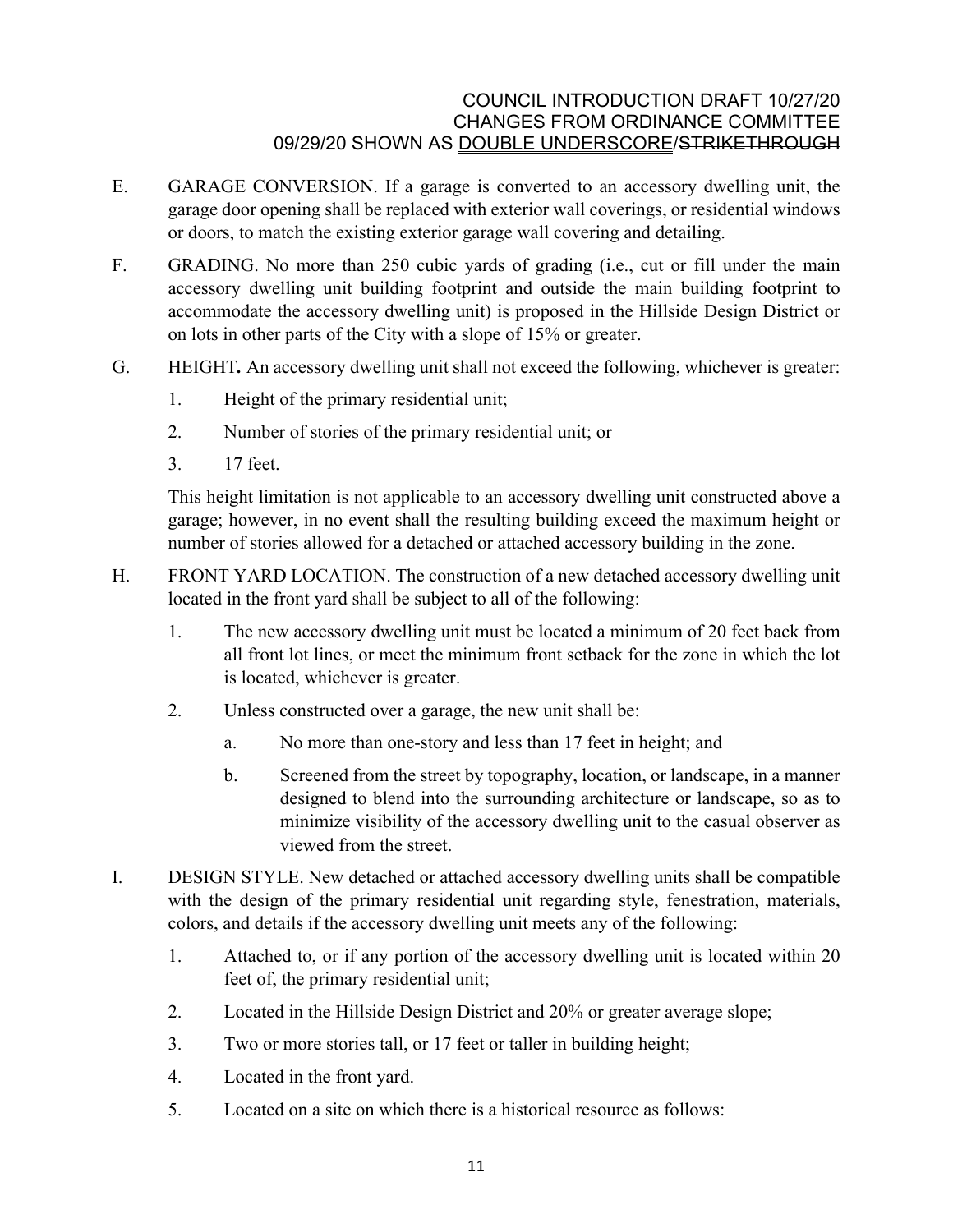- a. Listed on the National Register of Historic Places or the California Register of Historic Resources;
- b. Designated as a City of Santa Barbara Landmark or Structure of Merit; or
- c. Located in a designated historic district.
- J. PRIVACY STANDARDS*.* The construction of an accessory dwelling unit where any portion of the proposed construction is either: two or more stories tall or 17 feet or taller in building height, shall comply with the following:
	- 1. Upper story unenclosed landings, decks, and balconies greater than 20 square feet, that face or overlook the adjoining property, shall be located a minimum of 15 feet from the interior lot lines.
	- 2. Upper story unenclosed landings, decks and balconies, that do not face or overlook the adjoining property due to orientation or topography, may be located at the minimum interior setback line if an architectural screening element such as enclosing walls, trellises, awnings or perimeter planters with a five-foot minimum height is incorporated into the unenclosed landing, deck or balcony.
	- 3. Upper story windows that face or overlook the adjoining property, located within 15 feet of the interior lot lines, shall be installed a minimum of 42 inches above finish floor.
- K. EXCEPTIONS. Discretionary applications for design review may be requested in the following circumstances:
	- 1. An applicant may propose an accessory dwelling unit that does not meet these ministerial design criteria subject to approval by the Single Family Design Board, Architectural Board of Review, or Historic Landmarks Commission, as appropriate.
	- 2. Discretionary design review may be required for any exterior alterations to the project site or main buildings that are not an integral part of the accessory dwelling unit, but are proposed in conjunction with the accessory dwelling unit, if required pursuant to Chapter [22.22,](http://qcode.us/codes/santabarbara/view.php?cite=chapter_22.22&confidence=8) [22.68,](http://qcode.us/codes/santabarbara/view.php?cite=chapter_22.68&confidence=8) or [22.69](http://qcode.us/codes/santabarbara/view.php?cite=chapter_22.69&confidence=8) of this code.

# **28.86.070 Protection for Historic Resources.**

No accessory dwelling unit or junior accessory dwelling unit shall be permitted if the proposal would cause a substantial adverse change in the significance of a historical resource that is listed on the National Register of Historic Places or the California Register of Historical Resources, designated as a City of Santa Barbara Landmark or Structure of Merit, or located in a designated historic district. The Community Development Director shall make this determination by reviewing the proposal for compliance with appropriate Secretary of Interior's *Standards for the*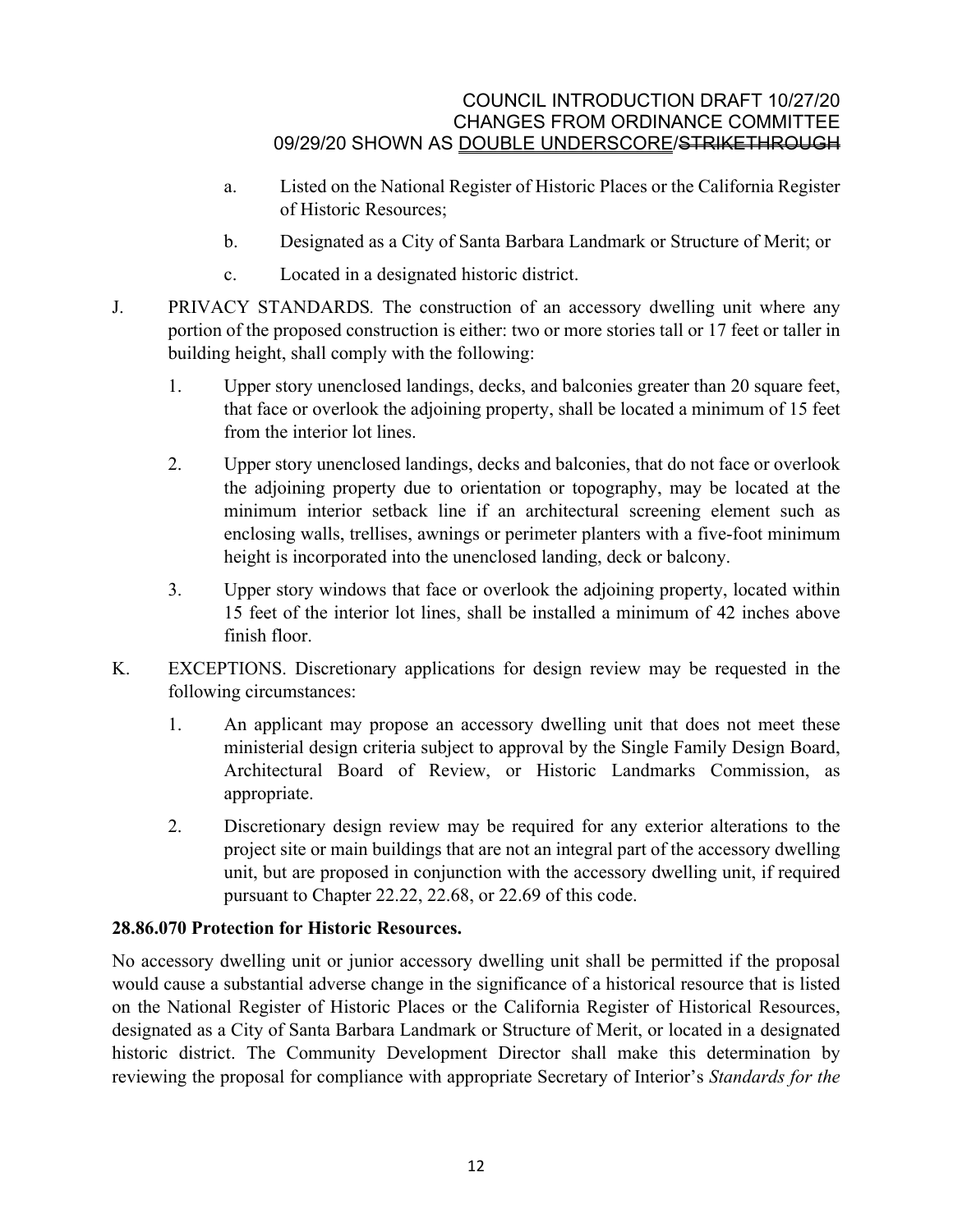*Treatment of Historic Properties with Guidelines for Preserving, Rehabilitating, Restoring and Reconstructing Historic Buildings*.

# **28.86.080 Parking Standards**

Consistent with the requirements of the City's Coastal Land Use Plan Policies, sufficient off-street parking must be provided for any new development and substantial redevelopment so as to avoid significant adverse impacts to public access to the shoreline and coastal recreation areas. Automobile parking, therefore, must be provided consistent with the Zoning Ordinance for lots developed with accessory dwelling units or junior accessory dwelling units located in the coastal zone, as follows:

- A. PRIMARY RESIDENTIAL UNIT. Automobile parking for the primary residential unit shall be provided in compliance with Chapter 28.90, except as provided below.
	- 1. Special Procedures for Conversion or Demolition of Existing Covered Parking to an Accessory Dwelling Unit. When an existing garage, carport, or other covered parking structure is converted to an accessory dwelling unit or junior accessory dwelling unit or demolished in conjunction with the construction of an accessory dwelling unit, the required covered parking spaces that are displaced by the conversion or demolition shall be replaced on the same lot as the primary residential unit in order to satisfy the automobile parking requirement of the existing residential unit. The replacement spaces may be covered, uncovered, in a mechanical lift, or in a tandem configuration. The replacement spaces shall meet all of the following:
		- a. Covered parking shall meet the development standards applicable to a residential unit within the zone in which the lot is located.
		- b. All parking spaces must meet the minimum dimensions and development standards consistent with the City of Santa Barbara Access & Parking Design Standards and Section 28.90.045.
		- c. In order to maintain visibility for adjacent driveways and intersections, uncovered parking spaces shall not obstruct the sightlines required for the safe operation of motor vehicles, as determined by the Public Works Director.
		- d. Required uncovered parking spaces may be allowed in a front or interior setback, provided the uncovered parking space is contained within the area of an existing paved driveway and no increase to paved areas occurs in the setbacks.
		- e. No more than two automobiles shall be placed one behind the other. Tandem parking shall not create any traffic safety issues.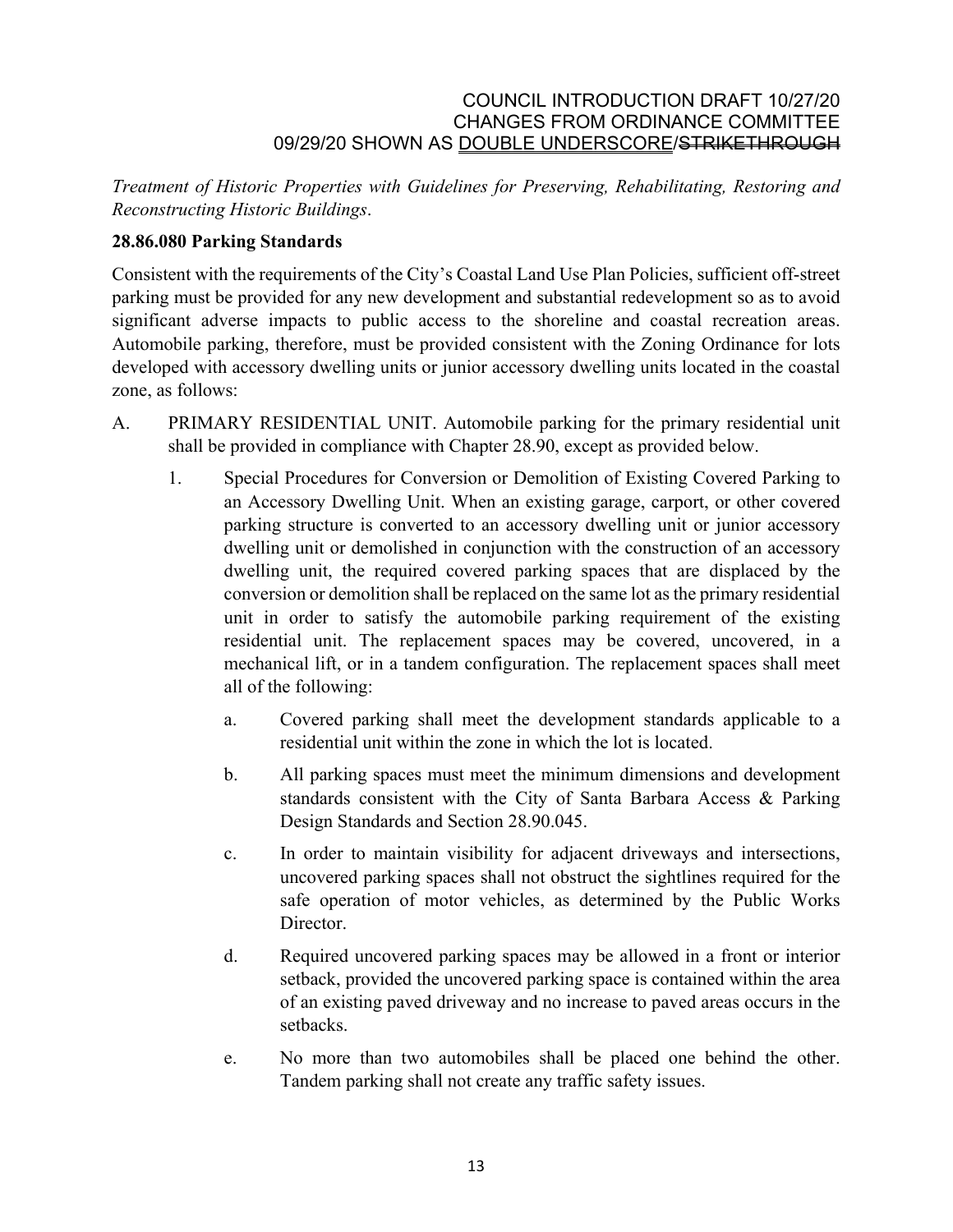- f. Both automobile parking spaces parked in tandem shall be assigned to the same residential unit.
- g. Tandem parking in multi-unit and commercial zones is subject to approval by the Public Works Director.
- h. Vertical or stackable tandem parking, provided by means of mechanical lifts, is subject to approval by the Public Works Director. Mechanical lifts shall be fully enclosed within a structure and shall require a recorded maintenance agreement.
- 2. Nonconforming Conditions. If the accessory dwelling unit or junior accessory dwelling unit is developed in accordance with all the requirements of this Chapter, and is eligible for ministerial approval, the provision in Section 29.90.001.B, Existing Parking Space, that requires nonconforming parking to be brought up to current standards if an enlargement of more than 50% of the existing net floor area is proposed, shall not apply if the new floor area consists of a new accessory dwelling unit.
- B. JUNIOR ACCESSORY DWELLING UNITS. No automobile parking is required for junior accessory dwelling units, since they are not anticipated to increase parking demand generated by the development.
- C. NO PARKING REQUIRED FOR CERTAIN ACCESSORY DWELLING UNITS. The following types of accessory dwelling units are not anticipated to increase parking demand generated by the development and therefore automobile parking is not required for the accessory dwelling unit if it meets all of the following criteria:
	- 1. Outside Key Public Access Areas. The accessory dwelling unit is not located in a key public access parking area (West Beach, Lower State, and East Beach Component Areas) as delineated in Figure 3.1-2 of the Coastal Land Use Plan; and
	- 2. On a Lot Developed with a Single Residential Unit. The accessory dwelling unit is located on a lot developed, or proposed to be developed with, only one single residential unit on the lot; and
	- 3. Measures to Reduce Demand. The accessory dwelling unit meets at least one of the following measures that will sufficiently reduce the demand for off-street parking:
		- a. The accessory dwelling unit is located within a walking distance of one-half mile of a public transit stop, such as a bus stop or train station; or
		- b. The accessory dwelling unit is located within an architecturally and historically significant historic district. For purposes of this provision, El Pueblo Viejo Landmark District constitutes an architecturally and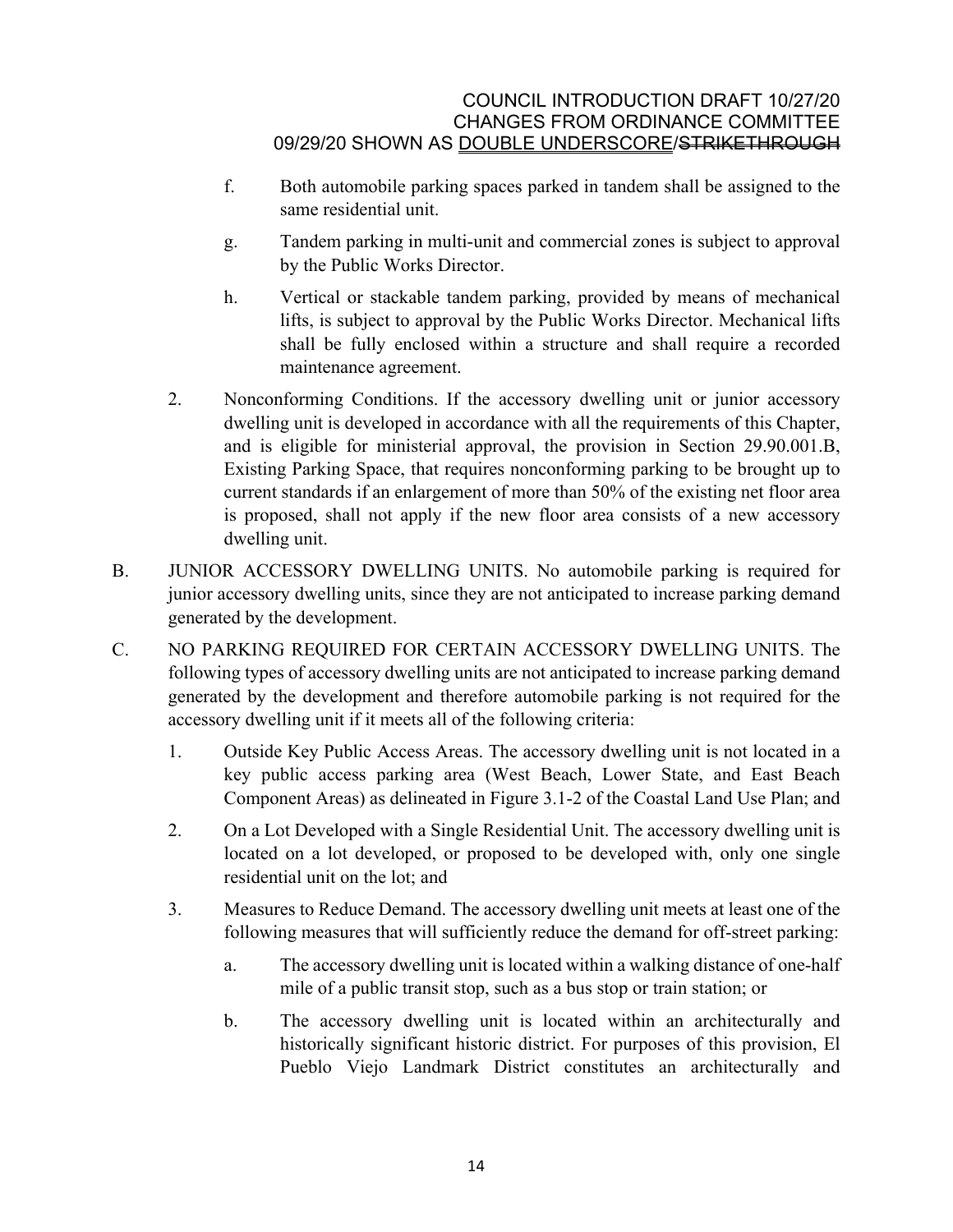historically significant historic district and any district hereafter created deemed to be architecturally and historically significant; or

- c. The accessory dwelling unit is contained entirely within the permitted floor area of the existing primary residential unit or an existing accessory building; or
- d. When on-street parking permits are required but not offered to the occupants of the accessory dwelling unit; or
- e. When there is a carshare vehicle located within a walking distance of 500 feet of the accessory dwelling unit.
- D. ALL OTHER UNITS. All other accessory dwelling units shall provide a minimum of one uncovered automobile parking space meeting all of the same parking standards required for the primary residential unit as described in Subsection A, above.
- E. OPTIONAL PARKING SPACES. If new parking spaces are proposed, but are not required, for either the primary residential unit or the accessory dwelling unit, those optional parking spaces shall comply with the development standards applicable to a residential unit within the zone in which the lot is located. Uncovered parking spaces may be located three feet from any interior lot line, provided a minimum of three feet in width of planting area is provided for the length of the paved parking area along the interior lot line.

# **28.86.085 Fire Hazard Area Standards**

All accessory dwelling units or junior accessory dwelling units located in any Fire Hazard Area as defined in the City's Community Wildfire Protection Plan or as may be subsequently retitled in the future as the "High" or "Very High Fire Hazard Severity Zone" as defined in the Community Wildfire Protection Plan adopted by City Council shall comply with the following standards as applicable to new construction or parking:

- A. NO TANDEM PARKING. No parking space shall be developed in a tandem configuration.
- B. HIGH FIRE CONSTRUCTION. The accessory dwelling unit shall be designed to meet high fire construction standards adopted or enforced by the City, as determined by the Chief Building Official or the Fire Code Official.
- C. NO VARIANCE OR MODIFICATIONS. No variance or modification to any Fire Code requirements or high fire construction standards shall be permitted.
- D. DEFENSIBLE SPACE. The site must meet defensible space requirements, pursuant to Chapter [8.04](http://qcode.us/codes/santabarbara/view.php?cite=chapter_8.04&confidence=8) of this code and the policies of the Coastal Land Use Plan, prior to occupancy and those requirements must be maintained.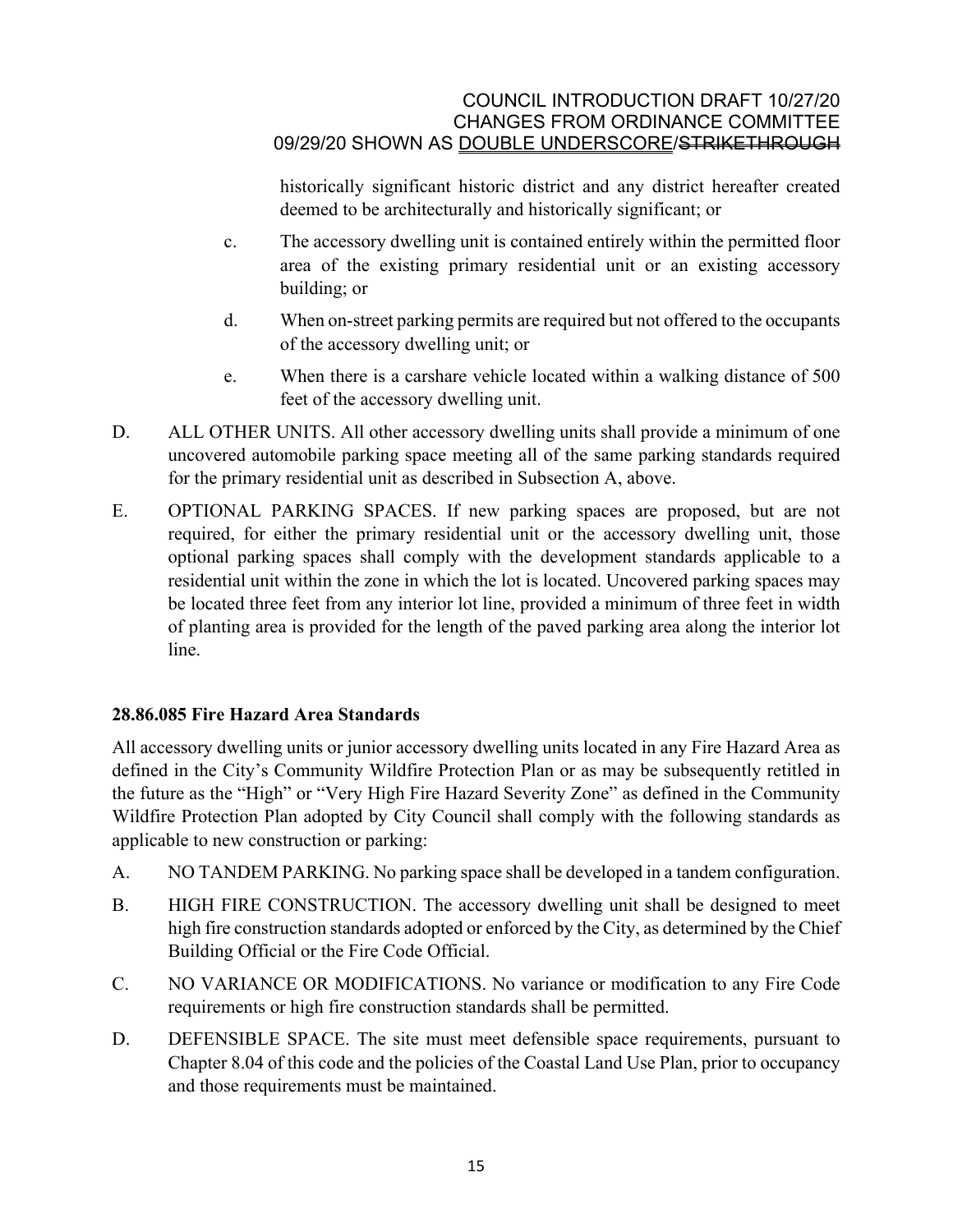# **28.86.090 Development Standards for Special Accessory Dwelling Units.**

- A. DEVELOPMENT STANDARDS GENERALLY. The development standards listed in this section apply to specific types of small accessory dwelling units and junior accessory dwelling units with certain size, height, and setback standards that, if followed, allow for an accessory dwelling unit to be permitted on lots in a Fire Hazard Area, or more than one accessory dwelling unit on a lot, and allows additional reductions and exceptions to development standards for open yard and maximum floor area. Applications utilizing the special standards described in this Section may not utilize the less restrictive configuration, size, and height standards allowed under another section to achieve a larger unit or more than one unit.
	- 1. Any reductions and exceptions in this section are for the express purpose of promoting the development and maintenance of a special accessory dwelling unit or junior accessory dwelling unit on the lot. If for any reason the accessory dwelling unit or junior accessory dwelling unit is no longer maintained on the lot, the lot shall be brought into compliance with all of the requirements for the remaining residential development, or with the legal nonconforming condition of the lot prior to the development of the accessory dwelling unit or junior accessory dwelling unit.
	- 2. Except as otherwise specified in this section, projects developed in accordance with this Chapter shall otherwise comply with the development standards applicable to the housing type and base zone in which the lot is located.
- B. CONFIGURATION SINGLE RESIDENTIAL UNIT LOTS. A lot developed with only one existing or proposed single residential unit, may permit one of the following types of special accessory dwelling units:
	- 1. Converted Portion of Main Building*.* Only one accessory dwelling unit or junior accessory dwelling unit contained entirely within the existing, legally permitted, fully enclosed livable floor area of the existing or proposed primary residential unit; or
	- 2. Converted Accessory Building. Only one accessory dwelling unit contained entirely within the existing, legally permitted, fully enclosed floor area of a garage or other accessory building on the same lot as the primary residential unit, plus one 150-square-foot conforming first floor addition, if the expansion is limited to accommodating ingress and egress; or
	- 3. One Unit New Construction*.* One newly constructed accessory dwelling unit, detached from any other main or accessory building; or
	- 4. Two Units Combination*.* One junior accessory dwelling unit contained entirely within the existing, legally permitted, fully enclosed livable floor area of the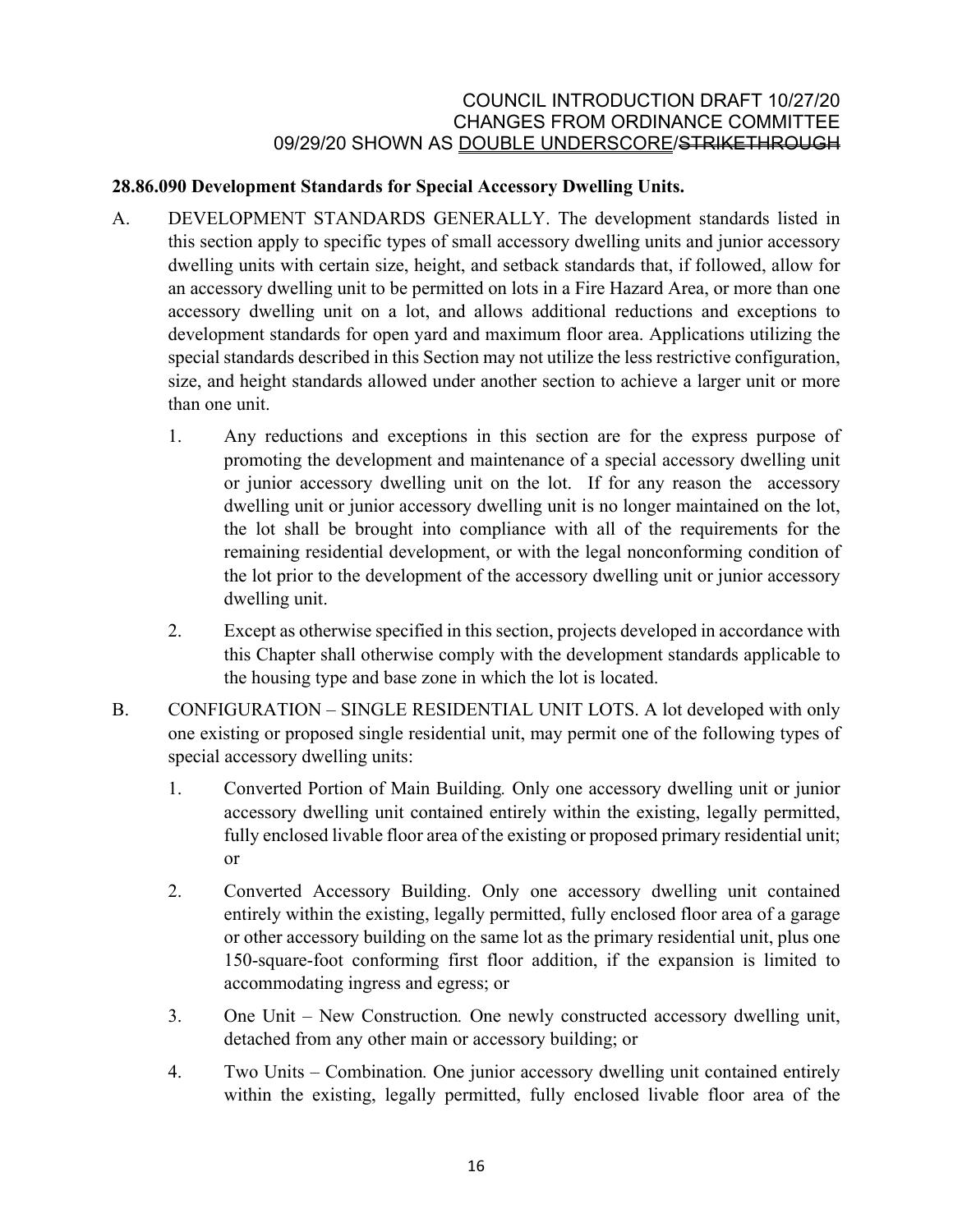existing or proposed primary residential unit, plus one newly constructed, accessory dwelling unit, detached from any other main or accessory building.

- C. CONFIGURATION TWO-RESIDENTIAL AND MULTIPLE RESIDENTIAL UNIT LOTS. A lot developed with two residential units or multiple residential units may permit one of the following types of special accessory dwelling units:
	- 1. Converted Non-Livable Space*.* At least one accessory dwelling unit, and up to 25 percent of the existing number of residential units on a lot, may be converted on a lot if contained entirely within portions of existing, legally permitted, fully enclosed floor area of a residential structure that is not used as livable space, including but not limited to storage rooms, boiler rooms, passageways, attics, basements, or garages; or
	- 2. Two Units New Construction. No more than two newly constructed accessory dwelling units, detached from any other main or accessory building.
- D. MAXIMUM FLOOR AREA
	- 1. Detached Accessory Dwelling Unit. The maximum floor area of any detached, new construction, special accessory dwelling unit, approved pursuant to this Section, is 800 square feet.
	- 2. Converted Accessory Dwelling Unit. An accessory dwelling unit that is incorporated entirely within portions of existing floor area, approved pursuant to this Section, is not limited in size.
	- 3. Junior Accessory Dwelling Unit. The maximum floor area of a junior accessory dwelling unit shall not exceed 500 square feet.
- E. MAXIMUM HEIGHT DETACHED ACCESSORY DWELLING UNIT. The maximum building height of a detached, new construction, special accessory dwelling unit approved pursuant to this Section is 16 feet.
- F. EXEMPT FROM OTHER SIZE LIMITATIONS. A special accessory dwelling unit or junior accessory dwelling unit approved pursuant to this Section is exempt from any other size limitation, including but not limited to, the aggregate maximum floor area allowed for detached accessory buildings pursuant to Section 28.87.160 of this title, or the Maximum Net Floor Area (Floor to Lot Area Ratio) for one-family residence zones per Section 28.15.083 of this title, or the provision in Section 29.90.001.B, Existing Parking Space, that requires nonconforming parking to be brought up to current standards if an enlargement of more than 50% of the existing net floor area is proposed.
- G. EXEMPT FROM OPEN YARD. No open yard is required for a special accessory dwelling unit or junior accessory dwelling unit approved pursuant to this Section. Open yard for any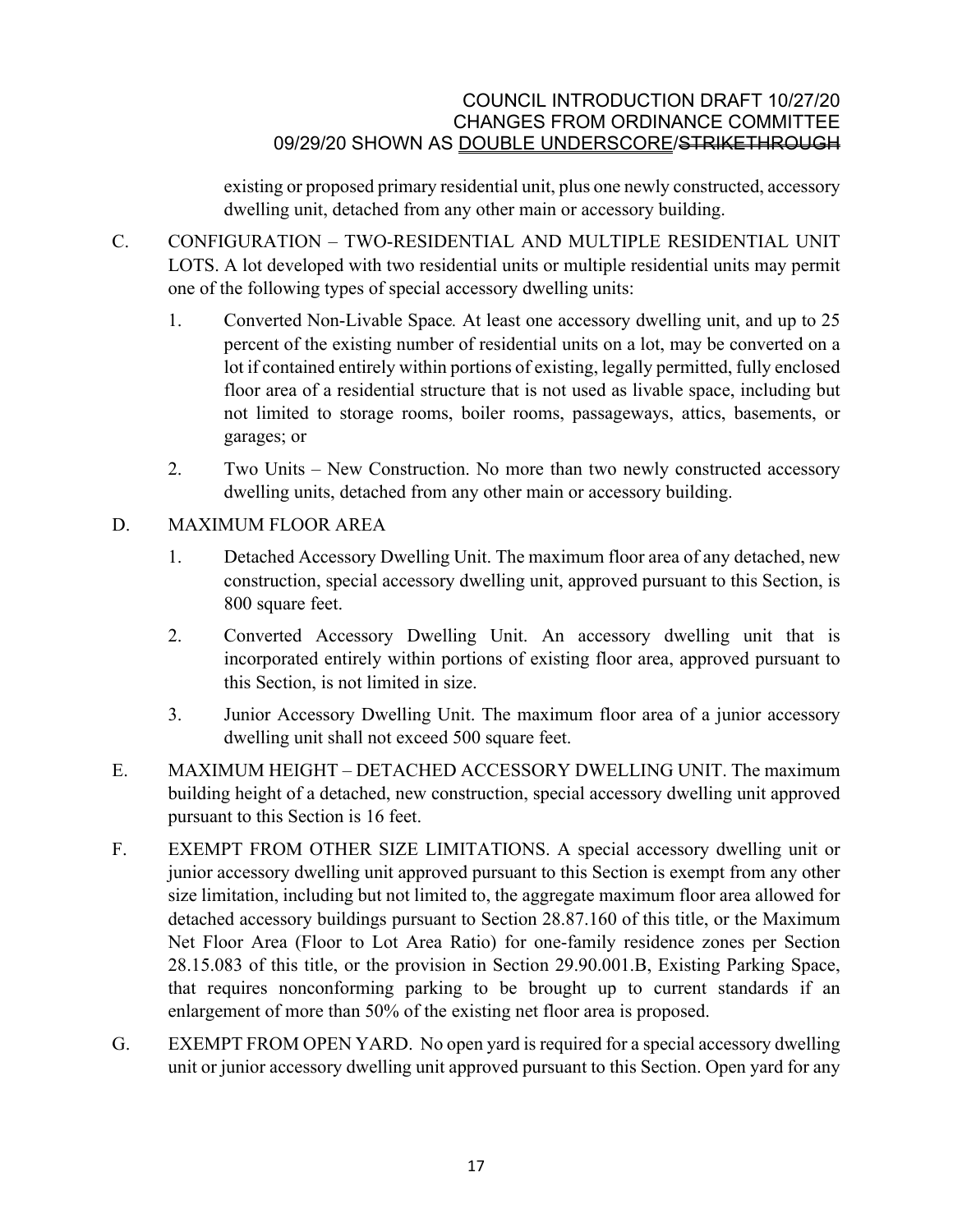existing residential units on a lot may be reduced or eliminated entirely in order to permit a special accessory dwelling unit meeting all the standards and criteria in this Section.

### **28.86.100 Permits and Processing.**

All accessory dwelling units and junior accessory dwelling units shall comply with applicable state and local building codes and shall require approval of either a Coastal Exemption, Coastal Exclusion, or Coastal Development Permit, and a building permit. The City shall ministerially approve or disapprove a complete building permit application for an accessory dwelling unit or junior accessory dwelling unit in compliance with time periods established by State law, following any applicable discretionary coastal permit approvals.

- A. COMBINED PERMITS. An accessory dwelling unit or junior accessory dwelling unit permit shall not be combined with a permit for other proposed construction on the site unrelated to the accessory dwelling unit or junior accessory dwelling unit. If a permit application for an accessory dwelling unit or junior accessory dwelling unit is submitted at the same time as a permit application for a new single-unit dwelling, review of the permit for the accessory dwelling unit or junior accessory dwelling unit application shall be delayed until the permit for the single-unit dwelling has been approved.
- B. MODIFICATIONS. An accessory dwelling unit or junior accessory dwelling unit that is not in compliance with the development standards of this Chapter may be granted a modification if all the required findings can be met, pursuant to the procedures outlined in Section [28.92.110,](http://qcode.us/codes/santabarbara/view.php?cite=chapter_30.250&confidence=6) Modifications of this title.
- C. POSTED SIGN. Within five calendar days after submitting an initial permit application to the City, the property owner shall install a public notice in the form of a posted sign on the property in a manner deemed acceptable by the Community Development Director. The sign shall remain posted until a building permit is issued, or the application expires or is withdrawn. At the time of application submittal, the applicant shall sign an affidavit stating that he or she will post the required sign per this subsection. The validity of the permit shall not be affected by the failure of any property owner, resident, or neighborhood or community organization to receive this notice.
- D. RECORDED AGREEMENT. Before obtaining a building permit for an accessory dwelling unit or junior accessory dwelling unit, the property owner shall execute an agreement, containing a reference to the deed under which the property was acquired by the present owner which outlines the requirements regarding the sale, rental, and owner occupancy of lots developed with accessory dwelling units and junior accessory dwelling units as specified in Section 28.86.040 of this chapter.
- E. RESIDENTIAL DENSITY. An accessory dwelling unit or junior accessory dwelling unit is a residential use that is consistent with the existing Coastal Land Use Plan designation and zoning for lots within the allowable residential zones. Any accessory dwelling unit or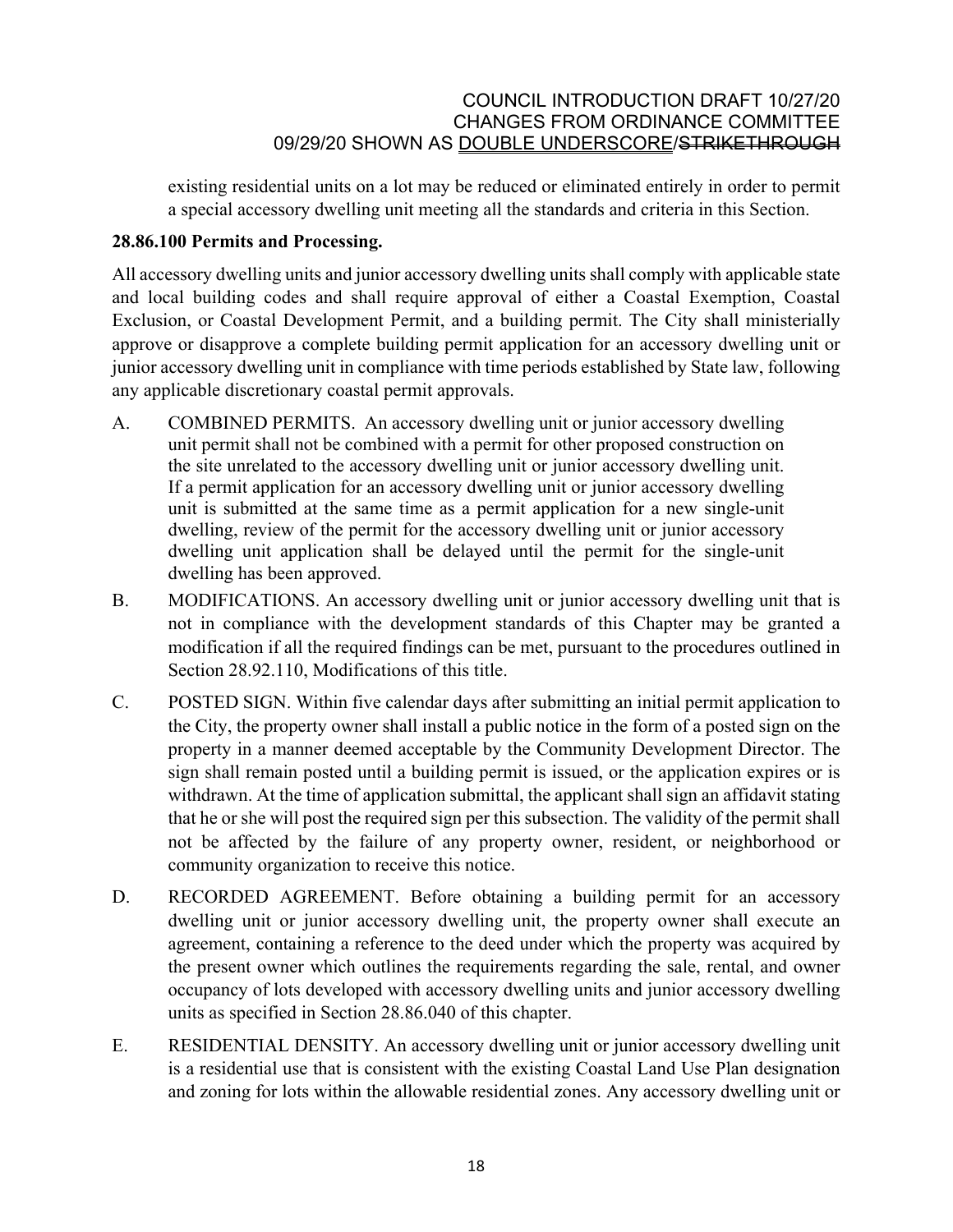junior accessory dwelling unit permitted pursuant to this section does not exceed the allowable density for the lot upon which the accessory dwelling unit or junior accessory dwelling unit is located.

SECTION 2. Section 28.04.020 of Chapter 28.04 of Title 28 of the Santa Barbara Municipal Code is amended to read as follows:

### **28.04.020 Terms Defined.**

**Accessory Building**. A subordinate building or portion of the main building, the use of which is incidental to that of the main building on the same lot. Where an accessory building is attached to and made a part of the main building, not less than eight feet in length of one of the walls or roof of such accessory building, or not less than 100% of any wall of such accessory building less than eight feet in length, shall be an integral part of the main building and such accessory building shall comply in all respects with the requirements of this title applicable to a main building. An accessory building, unless attached to and made a part of the main building, as above provided for, shall be not closer than five feet to the main building.

**Accessory Use**. A use customarily incidental and accessory to the principal use of a lot or of a main building or structure located upon the same lot as the accessory use.

**Addition**. An extension of or increase in the floor area of a building or structure.

**Agent**. Any person, firm, partnership, association, joint venture, corporation, or any other entity or combination of entities who represent or act for or on behalf of a applicant in selling or offering to sell any dwelling unit.

**Agriculture**. The tilling of the soil, the raising of crops, horticulture and the harvesting, sorting, cleaning, packing and shipping of agricultural products produced on the premises preparatory to sale or shipment in their natural form including all activities or uses customarily incidental thereto, but not including a slaughter house, fertilizer works, commercial dairying, pasturage agriculture, commercial viticulture, commercial animal and poultry husbandry, retail sales, the commercial packing or processing of products not grown on the premises or operations for the reduction of animal matter or any other use which is similarly objectionable because of odor, smoke, dust, fumes, vibration or danger to life or property.

**Alley**. A public or private way 25 feet or less in width that is primarily used for vehicular access to the back or side of properties. Alleys typically do not meet standard requirements for City streets, which include curbs, gutters, sidewalks, or similar improvements. Typically, alleys are separated from adjacent parcels by a lot line. An alley may have an official name and may be shown on the official street map of the City of Santa Barbara.

**Alteration**. An exterior change or modification. For the purposes of this title, an alteration shall include, but not be limited to, exterior changes to or modification of a structure, including the architectural details or visual characteristics such as paint color and surface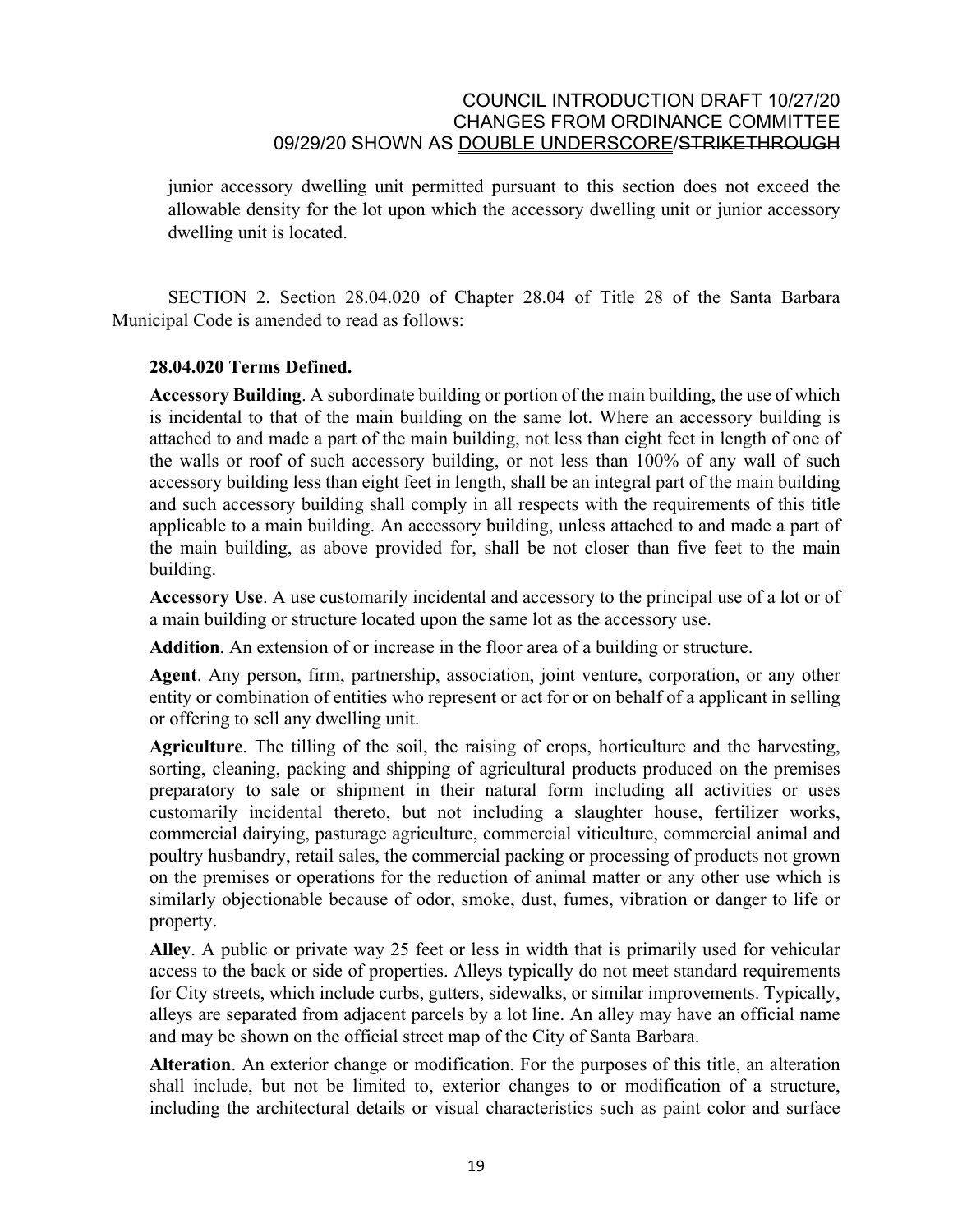texture, grading, surface paving, new structures, a structural addition, cutting or removal of trees and other natural features, disturbance of archaeological or paleontological sites or areas, and the placement or removal of any exterior objects such as signs, plaques, light fixtures, street furniture, walls, fences, steps, plantings and landscape accessories affecting the exterior visual qualities of the property.

**Antenna**. Any system of wires, poles, rods, reflecting discs or similar devices used for the transmission or reception of electromagnetic waves, including devices having active elements extending in any direction, and directional beam-type arrays having elements carried by and arranged from a generally horizontal boom. It may be mounted upon and rotatable through a vertical mast interconnecting the boom and a support for the antenna.

**Antenna, Cellular Telephone, and Two-Way and One-Way Paging Systems**. Any radio or microwave repeating structure, and associated equipment and structures including microcells, used for transmitting or receiving radio signals for cellular telephones and pagers.

**Antenna, Height Above Grade**. The vertical distance from the ground to the point to be measured through the axis of the antenna, antenna support, or antenna tower.

**Antenna, Radio or Television**. Any antenna, and associated equipment and structures, used for transmission of commercial television and broadcast radio.

**Antenna Support**. Any devices for supporting an antenna which is other than a tower.

**Antenna Tower**. Any substantial wood or metal structure used to support one or more antennas and which is affixed to the ground or an existing structure. A tower may be selfsupporting or supported by an existing structure or by guy wires.

**Antennas, Emergency Service**. Any antenna, and associated equipment and structures, used principally for communications related to government provided emergency services, including, but not limited to, police, fire, and paramedic services.

**As-Graded**. The extent of surface conditions on completion of grading.

**Association**. The organization of persons who own a lot, parcel, area, condominium or right of exclusive occupancy in a project.

**Automated Teller Machine (ATM)**. An electronic device from which a person is able to withdraw cash, make a deposit, or undertake other financial transactions.

**Automobile Service Station**. A retail business establishment primarily supplying gasoline, other types of fuel, oil, minor accessories and services for motor vehicles, excluding painting, body work and steam cleaning.

**Automobile Service Station/Mini-Market**. A retail business establishment supplying gasoline, other types of fuel, oil and services for motor vehicles which also sells other products, merchandise or services that are not directly related to the operation of motor vehicles where such sale is by means other than vending machines.

**Balcony**. A cantilevered platform that projects from the wall of a building above the ground and is surrounded by a railing, balustrade, or parapet.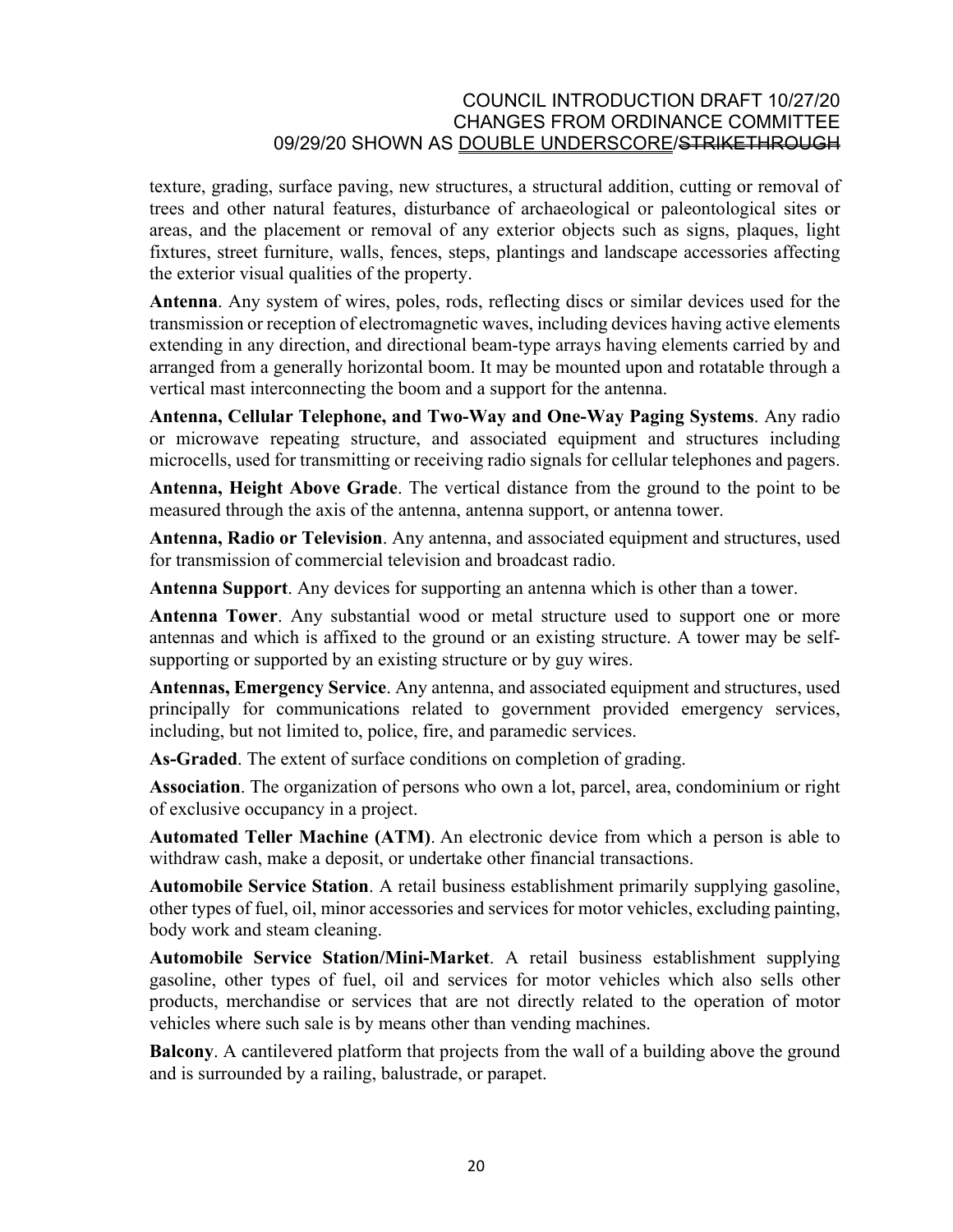**Basement**. That portion of a building between floor and ceiling which is partly below and partly above grade (as defined in this chapter), but so located that the vertical distance from grade to the floor below is less than the vertical distance from grade to ceiling. A basement shall be counted as a story.

**Bed and Breakfast Inn**. The definitions of "Bed and Breakfast Inn" and "Hotel" are synonymous. See "Hotel."

**Bedroom**. Any habitable room in a dwelling other than a bathroom, a kitchen or a living room (except in studios, where a living room is considered a habitable room).

**Birth Center**. A structure that contains facilities to assist in human births, but is not licensed as a hospital.

**Boarding House**. A building, group of buildings or a portion of a building which is designed for or occupied as sleeping quarters for five or more paying guests and where meal service is included in the price of the lodging. A boarding house is not considered a single residential unit.

**Building**. Any structure having a roof supported by columns or walls for the shelter, housing or enclosure of persons, animals, chattels or property of any kind.

**Building Height**. The maximum vertical height of a building or structure at all points measured from natural or finished grade, whichever is lower. Architectural elements that do not add floor area to a building, such as chimneys, vents, antennae, and towers, are not considered a part of the height of a building, but all portions of the roof are included.

**Building, Main**. A building in which the principal use of the lot is conducted.

**Bungalow Court**. Three or more detached single or duplex dwellings located upon a single lot under one ownership, together with all open spaces as required by this title.

**Car Wash**. Any business whose activity involves washing, steam cleaning, or detailing motor vehicles.

**Carport**. A building with a solid weatherproof roof that is permanently open on at least two sides and is designed to shelter one or more vehicles. A carport may be freestanding or attached to another structure. A trellis or other similar structure is not considered a carport.

**Cellar**. That portion of a building between floor and ceiling which is wholly or partly below grade (as defined in this chapter) and so located that the vertical distance from grade to the floor below is equal to or greater than the vertical distance from grade to ceiling. A cellar shall not be counted as a story if the vertical distance from grade to ceiling is four feet or less on all sides.

**Child Care Center**. Any State-licensed child care facility other than a family day care home in which less than 24-hour per day non-medical care and supervision is provided in a group setting for children under 18 years of age.

**Club**. Any organization, group or association supported by the members thereof, the purpose of which is to render a service customarily rendered for members and their guests, but shall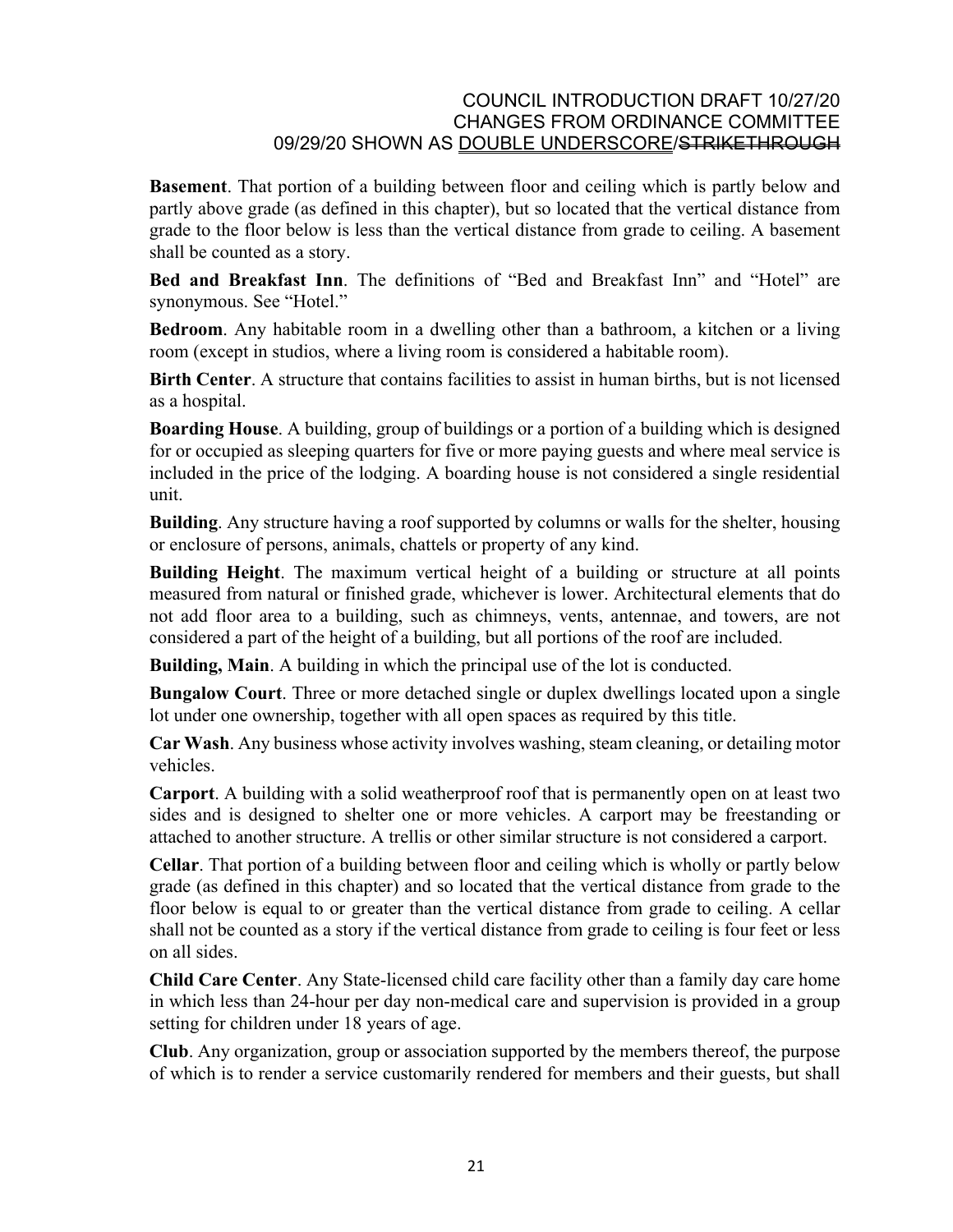not include any organization, group or association, the chief activity of which is to render a service customarily carried on as a business.

**Commercial**. Managed on a business basis for profit derived from the promise or delivery of compensation, money, rent, or other bargained-for consideration in exchange for: (1) goods; (2) services; (3) rights or interests in property; or (4) any other valuable consideration.

**Common Area**. Common area is an entire project excepting all units therein granted or reserved.

**Community Apartment**. As defined in Section 11004 of the [Business and Professions Code](http://qcode.us/codes/othercode.php?state=ca&code=buspro).

**Community Care Facility**. A State-licensed facility, place or building which is maintained and operated to provide non-medical residential care, day treatment, adult day care, or foster family agency services for children, adults, or children and adults, including, but not limited to, the physically handicapped, mentally impaired, incompetent persons, and abused or neglected children, as further defined in Chapter 3 of Division 2 of the California [Health and](http://qcode.us/codes/othercode.php?state=ca&code=heasaf)  [Safety Code;](http://qcode.us/codes/othercode.php?state=ca&code=heasaf) but not including a group home.

**Compaction**. The act of increasing the density of a fill by mechanical means.

**Condominium**. As defined in Sections 783 and 1350 of the [Civil Code.](http://qcode.us/codes/othercode.php?state=ca&code=civ)

**Condominium, Community Apartment**. The development of land and attached structures as a condominium or community apartment project, regardless of the present or prior use of such land and structures, and regardless of whether substantial improvements have been made to such structures.

**Condominium or Community Apartment Project**. A plan by a developer to sell residential condominium or community apartment units in a building through conversion to condominium or community apartment status.

**Condominium Unit**. The elements of a condominium which are not owned in common with the owners of other condominiums in the project.

**Congregate Dining Facility**. A room or rooms which contain suitable space for group dining to feed all the residents of the facility in one or two sittings, accessible to and for the primary use of the residents of a State licensed residential facility for the elderly or similar residential facility. Such a facility shall provide full meal service for the residents which shall include at least two meals per day for seven days per week.

**Court**. An area open to the sky that is enclosed on at least three sides by walls, sometimes referred to as a courtyard.

**Deck**. An outdoor platform wholly or partially supported from the ground below, which may be surrounded by a railing, balustrade, or parapet. A deck can be freestanding or attached to a building.

**Deck, Roof**. A deck constructed above any top plate of a structure and which is designed to function as useable outdoor area.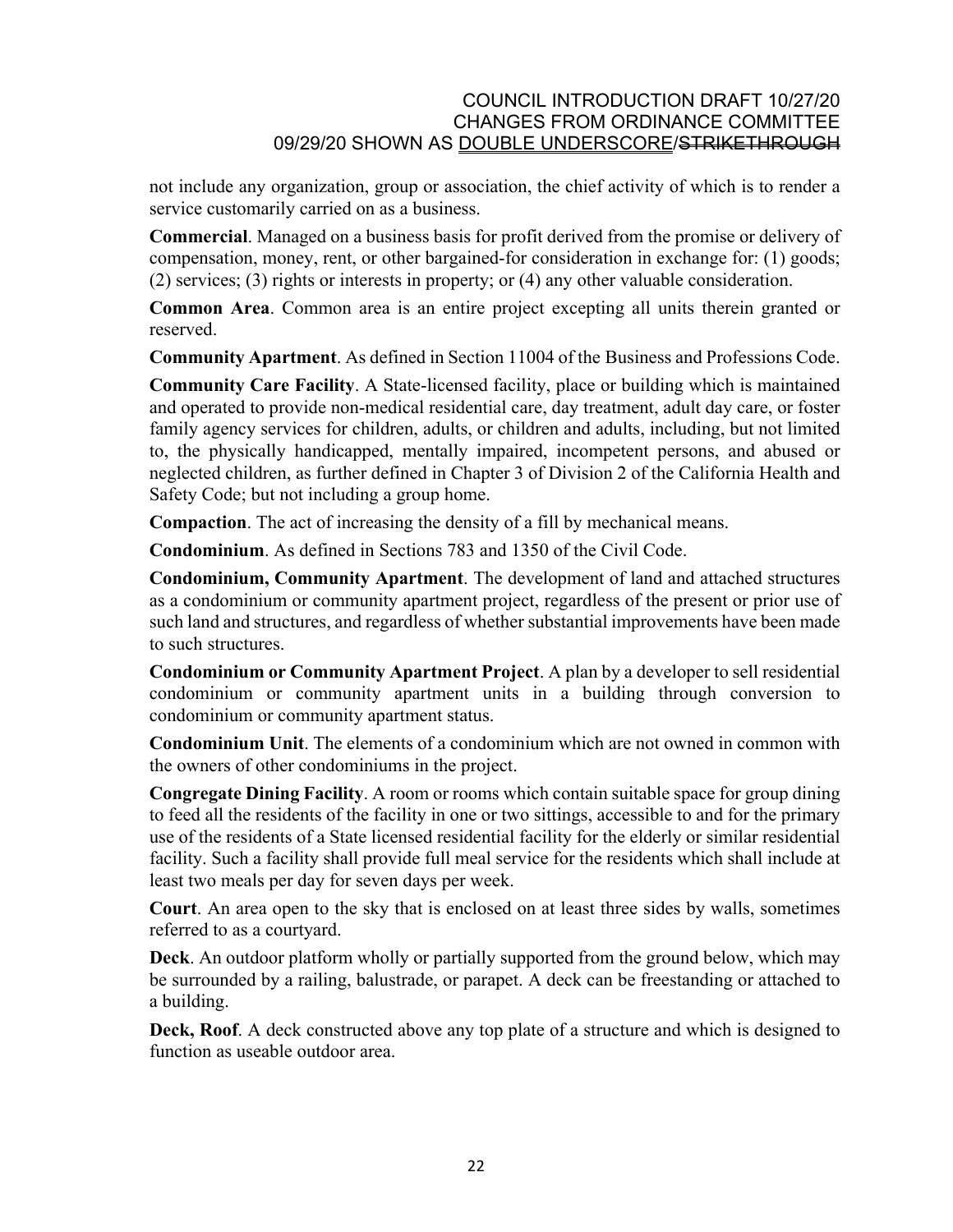**Distance Between Buildings**. The shortest distance measured from the exterior wall or supporting post(s) of a building to the nearest exterior wall or supporting post(s) of another building.

**Drive-Through Facility**. Drive-through facility means a motor vehicle drive-through facility which is a commercial building or structure or portion thereof which is designed or used to provide goods or services to the occupants of motor vehicles. It includes, but is not limited to, banks and other financial institutions, fast food establishments, and film deposit/pick-up establishments, but shall not include drive-in movies, gasoline stations, or car-wash operations.

**Driveway**. A minor private way that provides vehicular access from a street or alley to an onsite parking facility. Driveways may provide vehicular access for up to four lots or to multiple buildings on the same lot. Driveways are usually differentiated from private streets by shorter lengths, narrower widths, and the lack of curbs, gutters, sidewalks, street lights, and similar improvements. Driveways are usually differentiated from alleys in that they are located on the lots to which they provide vehicular access, while alleys are normally separated from adjacent real property by a lot line. Except as otherwise specified in this title, setbacks do not apply to driveways.

**Dwelling Unit**. As used in this title, the terms dwelling unit and residential unit are synonymous.

**Earth Material**. Any rock, natural soil or fill or any combination thereof.

**Educational Institution**. An institution of learning giving general academic instruction equivalent to the standards prescribed by the State Board of Education; or, a non-profit institution or center of advanced study and research in the field of learning equivalent to or higher than the level of standards prescribed by the State Board of Education. An educational institution may include administrative offices, classrooms, technical and other support services directly related to the operations of the institution.

**Emergency Shelter**. Housing for homeless persons with minimal supportive services that is limited to a length of occupancy of not more than six months. Minimal supportive services shall mean administrative offices, intake and waiting areas, kitchen and dining facilities, and laundry facilities as long as the facilities are directly related to the operation of the emergency shelter or for the exclusive use of the residents of the emergency shelter. Homeless shelters providing more than minimal supportive services or supportive services to persons other than the residents of the shelter shall require a conditional use permit pursuant to Section 28.94.030.W of this title.

**Erosion**. The wearing away of the ground surface as a result of the movement of wind, water or ice.

**Excavation**. The mechanical removal of earth material.

**Existing Grade**. The grade prior to grading.

**Family**. A single residential unit or a person or group of persons living together as a domestic unit in a single residential unit.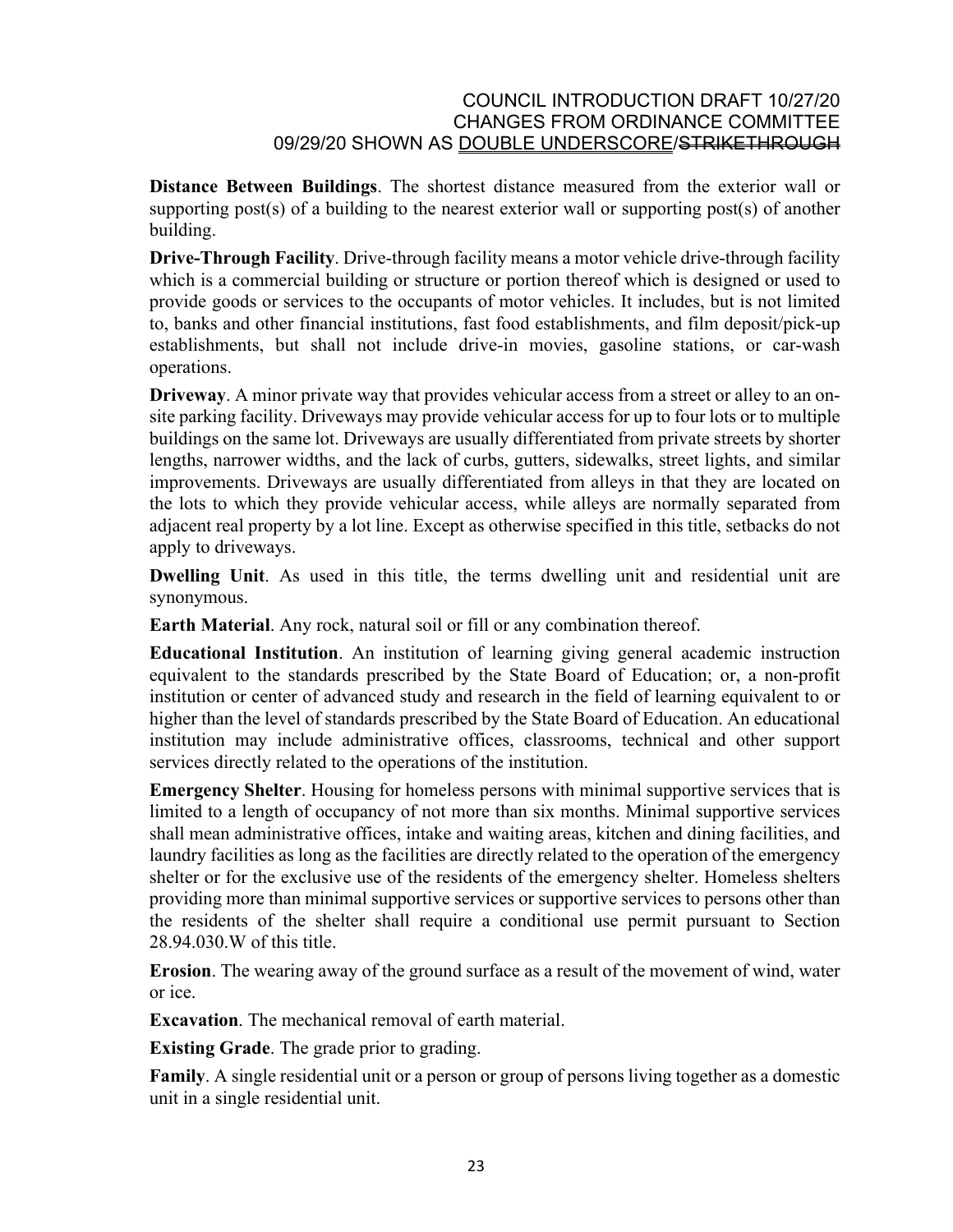**Family Day Care Home**. A State-licensed home which regularly provides care, protection, and supervision of children under 18 years of age in the provider's own home, for periods of less than 24 hours per day, while the parents or guardians are away, as further defined and permitted pursuant to the California Health and Safety Code and other applicable State Regulations. The term "Family Day Care Home" includes the terms "Large Family Day Care Home" and "Small Family Day Care Home" as such terms are defined in Sections 1597.465 and 1597.44 of the California Health and Safety Code.

**Fast Food Restaurant**. Any establishment whose principal business is the sale of foods, frozen desserts or beverages to the customer in a ready-to-consume state for consumption either within the restaurant building or for carry-out with consumption off the premises, and whose design or principal method of operation includes foods, frozen desserts, or beverages that are usually served in edible containers or in paper, plastic, or other disposable containers.

**Fill**. A deposit of earth material placed by artificial means.

**Finished Grade**. The final grade of the site that conforms to the approved plan.

**Floor Area, Net**. The net floor area of a building shall be calculated in accordance with the following general rule and any applicable special rules:

1. GENERAL RULE. Net floor area shall be defined as the area in square feet of all floors confined within the exterior walls of a building, but not including the area of the following: exterior walls, vent shafts, courts, and any areas with a ceiling height of less than five feet above the finished floor.

2. SPECIAL RULES.

a. The area occupied by stairs or an elevator shaft within the exterior walls of a building shall be counted only on one floor of the building.

b. Freestanding accessory buildings that do not require a building permit for construction or installation are excluded from the net floor area calculation.

**Frontage of Block**. That dimension along one side of a street between two intersecting streets, or between an intersecting street and the end of a street where such frontage is not between two intersecting streets.

**Garage, Private**. A building or portion of a building in which motor vehicles used by the occupants or tenants of the main building or buildings on the premises are stored or kept.

**Garden Apartment Development**. A multiple-family residence development of four or more dwelling units of high quality designed to provide greater amenities than are normally provided in R-3 apartment developments, the plans and specifications, site development plans, landscaping plans and general appearance of which meet the approval of the Board of Land Use Controls.

**Gazebo**. A freestanding, open-sided, roofed structure.

**General Plan**. The comprehensive General Plan of the City of Santa Barbara together with all Specific Plans adopted by the City Council.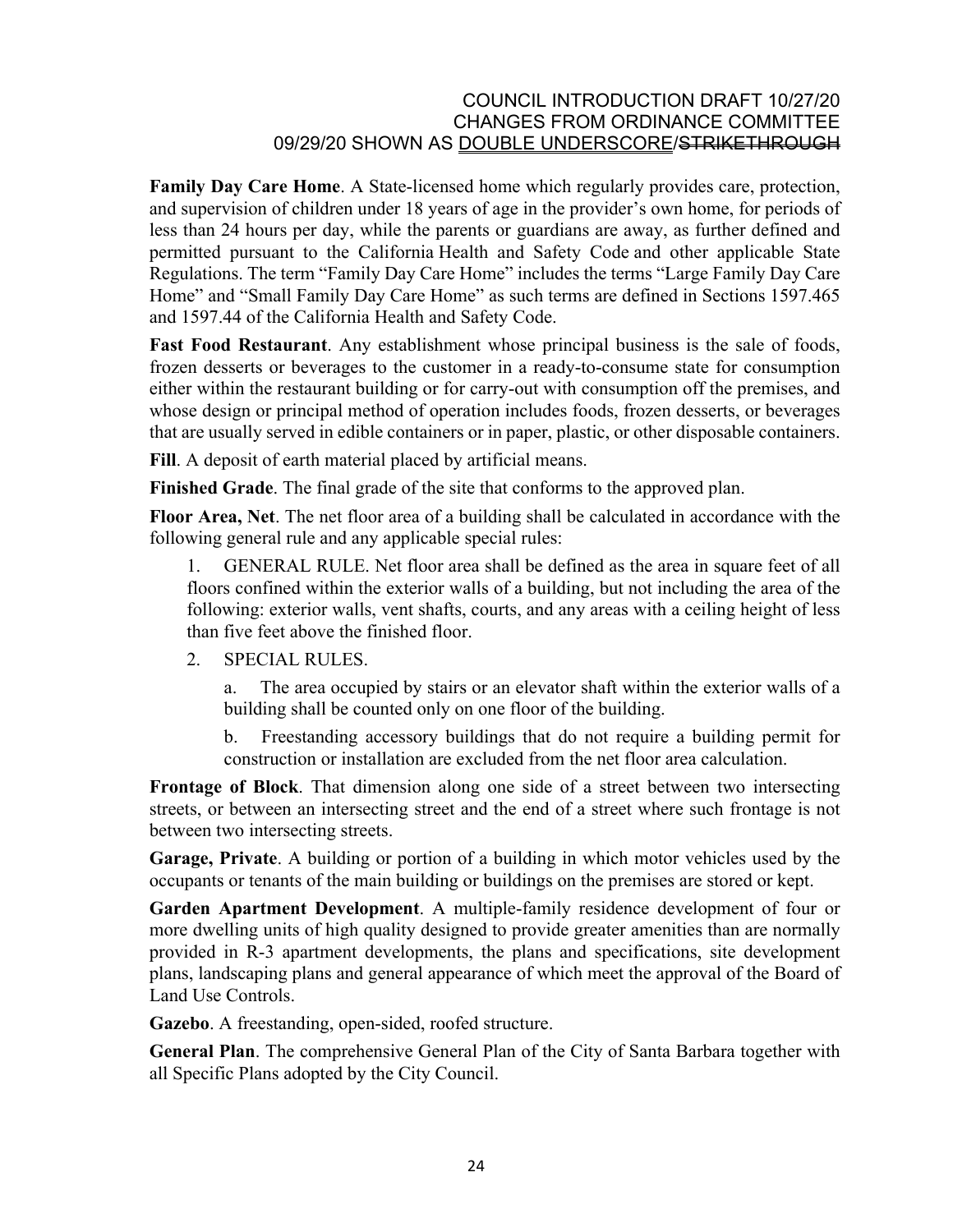**Grade**. The lowest point of elevation of the finished surface of the ground, paving or sidewalk within the area between the building and the property line or, when the property line is more than five feet from the building, between the building and a line five feet from the building. In case walls are parallel to and within five feet of a public sidewalk, alley or public way, the grade shall be the elevation of the sidewalk, alley or public way. The term exterior wall shall include columns or other supporting members, whether free-standing or connected to a wall.

**Grading**. Any excavating or filling or combination thereof.

**Group Home**. The residence of a group of persons with mental or other handicaps, or otherwise disabled, which is organized as a single, relatively stable, bonafide housekeeping unit. Residents of a group home are a household for purposes of this code, and a group home is one residential unit.

The term "group home" does not include any center for the medical treatment of nonhandicapped persons, halfway house, club, fraternity or sorority house, boarding house, dormitory, or the commercial use of property as a bed and breakfast, hostel, hotel, inn, lodging, motel, resort, timeshare project or other temporary lodging where the term of occupancy, possession, or tenancy is fewer than 30 days.

**Guest Room**. Any habitable room, except a kitchen, designed or used for occupancy by one or more persons and not in a dwelling unit.

**Hazardous Waste**. A waste, or combination of wastes, which because of the quantity, concentration or physical and chemical characteristics may either (a) cause or significantly contribute to an increase in mortality or an increase in serious irreversible or incapacitating reversible illness, or (b) pose a substantial present or potential hazard to human health or the environment when improperly treated, stored, transported, disposed or otherwise managed. Hazardous waste also includes those materials described in Title 22, Division 4.5, Chapter 11, California [Code of Regulations](http://qcode.us/codes/othercode.php?state=ca&code=reg) [\(CCR](http://qcode.us/codes/othercode.php?state=ca&code=ccr)).

#### **Hazardous Waste Management Facility, Off-Site**.

1. An "off-site hazardous waste management facility" means a facility that accepts hazardous wastes from more than one generator, and may also be referred to as a commercial or specified hazardous waste facility.

2. An off-site hazardous waste management facility shall include the following:

a. Hazardous Waste Transfer Station. "Hazardous waste transfer station" means a facility where hazardous waste from more than one source is collected and consolidated for shipment to a treatment, recycling and/or disposal facility or facilities. Transfer stations which handle only latex paint, used oil, antifreeze, spent lead acid batteries and/or small household batteries in accordance with provisions of California [Health and Safety Code](http://qcode.us/codes/othercode.php?state=ca&code=heasaf) Section 25201(c) and meet all conditions for exemption outlined in California [Health and Safety Code](http://qcode.us/codes/othercode.php?state=ca&code=heasaf) Section 25201(c), and are known as a household hazardous waste collection facility, are specifically excluded from this definition.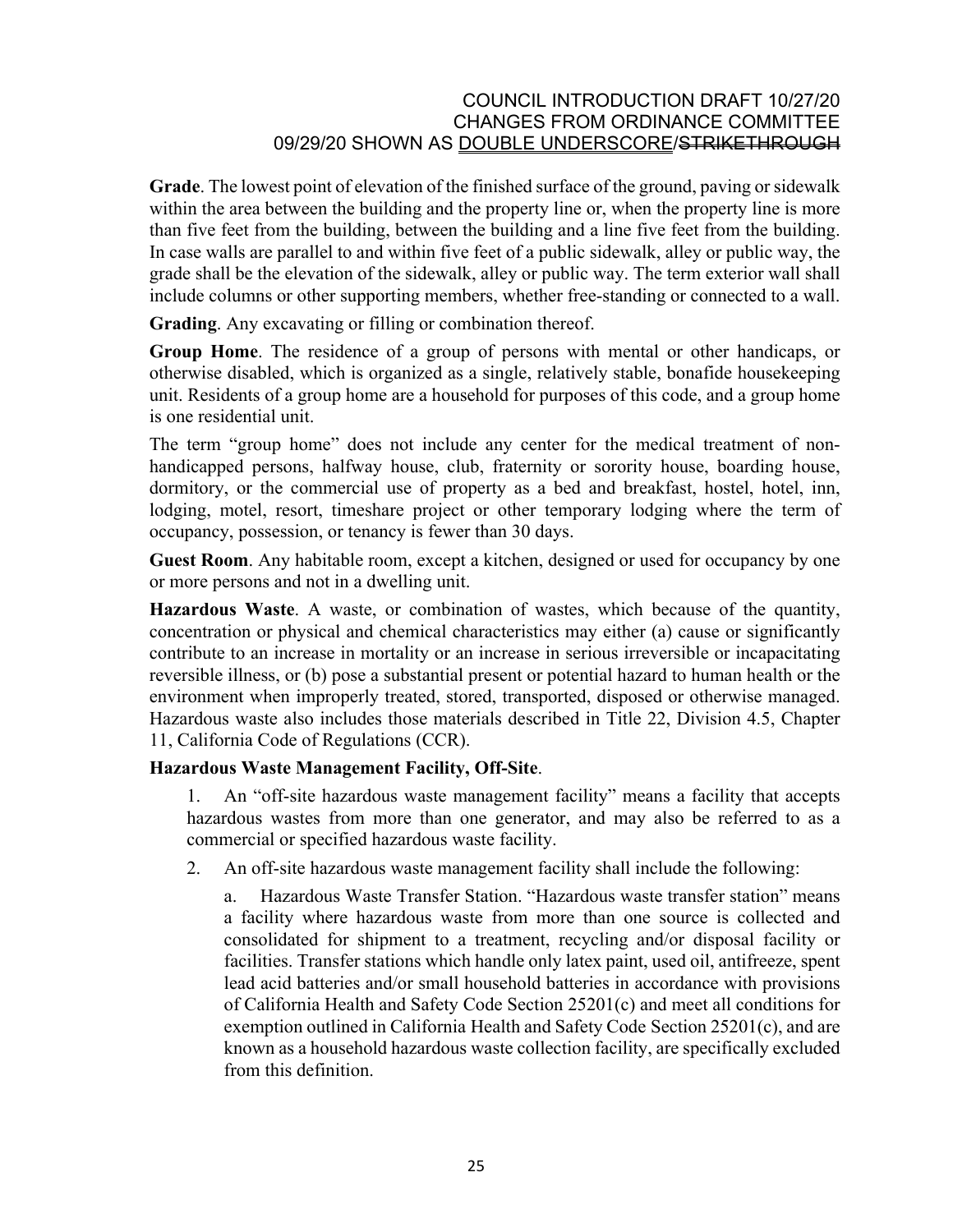b. Hazardous Waste Storage Facility. "Hazardous waste storage facility" means a hazardous waste facility at which hazardous waste is contained for a period greater than 96 hours at an off-site facility with specified exceptions provided in the California Health and Safety Code, Section 25123.3. On-site facilities which store hazardous wastes for periods of greater than 90 days shall be considered to be an Off-site Hazardous Waste Storage Facility.

c. Hazardous Waste Treatment Facility. "Hazardous waste treatment facility" means a facility where the toxicity, chemical form and/or volume of a hazardous waste is altered to render the waste less toxic, less chemically active, or of a reduced volume.

d. Hazardous Waste Recycling Facility. "Hazardous waste recycling facility" means a facility engaged in the process of reclaiming, using or reusing hazardous wastes

e. Hazardous Waste Residuals Repository. "Hazardous waste residuals repository" means a disposal facility for the long-term storage of the byproducts of treated hazardous waste for which there is no further means of practical treatment to render them less toxic or less chemically reactive.

**Hazardous Waste Management Facility, On-Site**. A facility that stores, treats, recycles and/or disposes of hazardous waste generated only within the facility's boundaries.

**Hazardous Waste Management Plan**. A plan prepared, adopted and amended from time to time, pursuant to Section 25135 of the California [Health and Safety Code](http://qcode.us/codes/othercode.php?state=ca&code=heasaf) by Santa Barbara County to direct the management of hazardous wastes within the boundaries of the County. It is also known as the Hazardous Waste Element of the Santa Barbara County Comprehensive Plan.

**Home Occupation**. Any use customarily conducted entirely within the dwelling and carried on by the inhabitants thereof, which use is clearly incidental and secondary to the use of the dwelling for dwelling purposes, and does not change the character thereof or adversely affect the use or uses permitted in the zone in which the dwelling is located, and in connection with which there shall be no exterior display, no display windows, no stock in trade or commodity stored or sold upon the premises, no persons employed, and no mechanical, electrical or other specialized equipment used except such as is necessary for ordinary housekeeping purposes. Clinics, hospitals, barber shops, beauty parlors, tea rooms, tourist courts, rest homes, insurance and real estate offices, dancing schools, retail stores, commercial manufacturing, animal hospitals, kennels, among others, and any business which requires a City permit or license, except licenses issued for revenue purposes only, shall not be deemed home occupations.

**Hospice**. A State-licensed facility which provides 24-hour nursing and supportive care and other services in a home-like setting to persons who have a medical diagnosis of terminal illness.

**Hotel**. A building, group of buildings or a portion of a building which is designed for or occupied as the temporary abiding place of individuals for less than 30 consecutive days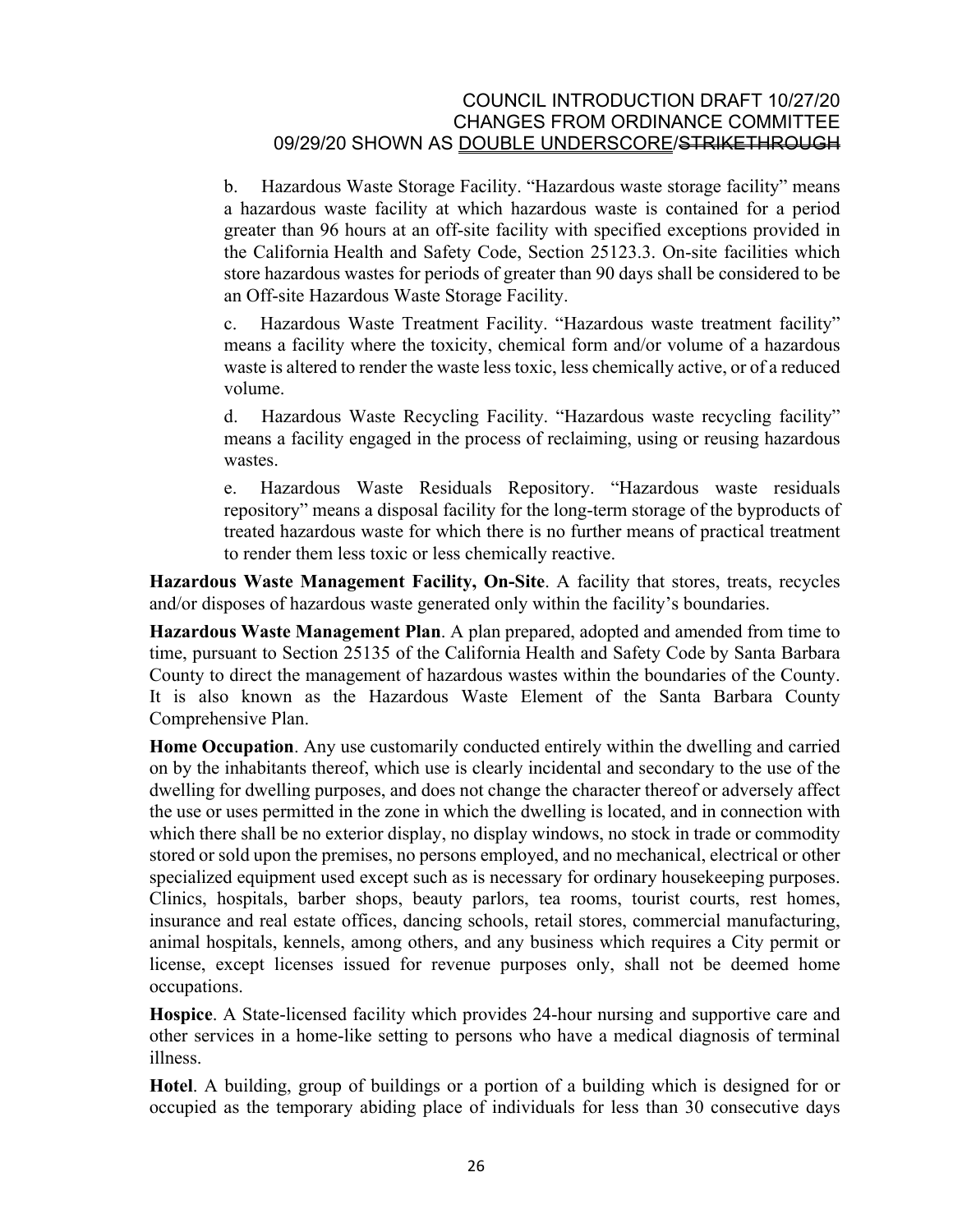including, but not limited to establishments held out to the public as auto courts, bed and breakfast inns, hostels, inns, motels, motor lodges, time share projects, tourist courts, and other similar uses.

**Household**. A person, or a group of persons living together as a single, relatively permanent, bonafide housekeeping unit in a residential unit. Any reference in this code to "family" means "household." The term "household" does not include any center for the medical treatment of non-handicapped persons, halfway house, club, fraternity or sorority house, boarding house, dormitory, or the commercial use of property as a bed and breakfast, hostel, hotel, inn, lodging, motel, resort, timeshare project or other temporary lodging where the term of occupancy, possession, or tenancy is fewer than 30 consecutive calendar days.

**Household Hazardous Waste Collection Facility**. A facility run by, or under contract to, a public agency which only accepts certain types of hazardous materials and then only for transport to an authorized recycling facility or to a permitted hazardous waste collection facility. The types of wastes that can be accepted are latex paint, used oil, antifreeze, spent lead-acid batteries and small household batteries in accordance with all provisions of California [Health and Safety Code](http://qcode.us/codes/othercode.php?state=ca&code=heasaf) Section 25201(c). The materials cannot be stored for more than 180 days. Such facilities shall be accessible to individuals, households or small businesses.

**Junk Yard**. The term junk yard includes automobile wrecking yards and includes any area of more than 200 square feet for the storage, keeping or abandonment of junk including scrap metals or other scrap materials, or for the dismantling, demolition or abandonment of automobiles or other vehicles, or machinery or parts thereof.

**Kitchen**. Any room used or intended or designed to be used for cooking and/or preparation of food.

**Lot**. A parcel of land shown with a separate and distinct number on a plot or map recorded or filed with the Recorder of the County or a parcel of land held under separate ownership on the effective date of this title.

**Lot, Corner**. A lot situated at the intersection of two or more streets having an angle of intersection of not more than 135 degrees.

**Lot, Interior**. A lot other than a corner lot.

**Lot Line, Front**. The line or lines dividing a lot from a public or private street. The line or lines that divide a lot from an alley or a driveway shall not be considered front lot lines. On lots that abut multiple streets, all lines that divide the lot from a street shall be considered front lot lines.

**Lot Line, Interior**. Any lot lines other than front lot lines.

**Lot, Through**. A lot having frontage on two parallel or approximately parallel streets.

**Mezzanine**. Mezzanine or mezzanine floor is an intermediate floor placed in any story or room. When the total area of any such mezzanine floor exceeds 33-1/3% of the total floor area in that room, it shall be considered as constituting an additional story. The clear height above or below a mezzanine floor construction shall be not less than seven feet.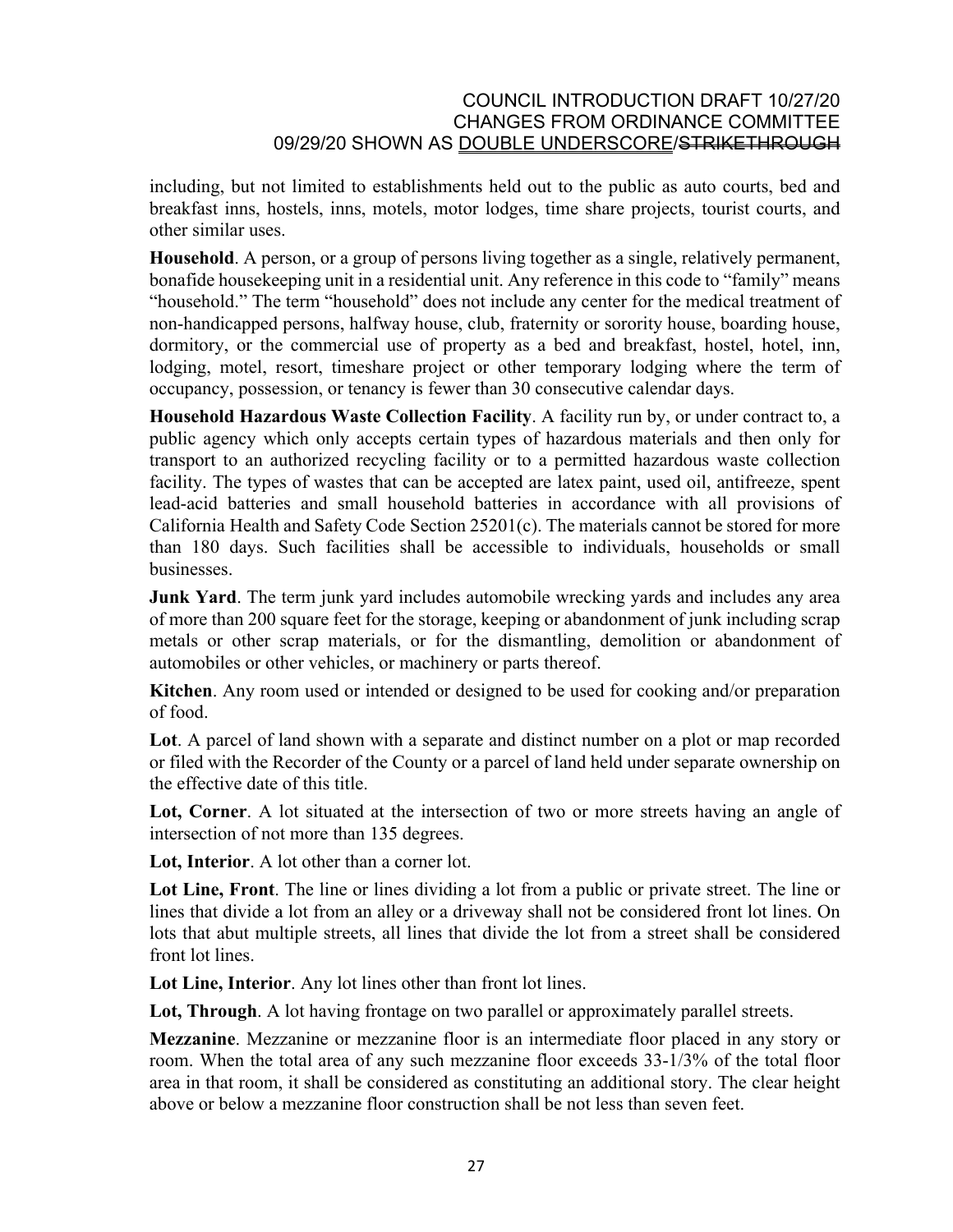**Microcell**. A small cellular transceiver facility installed at or below ground level and comprised of a utility cabinet, one or more small antennas mounted on a steel pipe, an existing public utility pole or existing structure, and transmitters with an effective radiated power not exceeding five watts per channel and not to exceed a total of 200 watts per facility.

**Mixed Use Development**. A development in which both nonresidential and residential uses are permitted on the same lot.

**Mobilehome**. A structure designed for human habitation and for being moved on a street or highway under permit pursuant to Section 35790 of the California [Vehicle Code.](http://qcode.us/codes/othercode.php?state=ca&code=veh) Mobilehome includes a manufactured home, as defined in Section 18007 of the California [Health and Safety Code,](http://qcode.us/codes/othercode.php?state=ca&code=heasaf) and a mobilehome as defined in Section 18008 of the California [Health and Safety Code](http://qcode.us/codes/othercode.php?state=ca&code=heasaf), but does not include a recreational vehicle as defined in this chapter and Section 18010 of the California [Health and Safety Code](http://qcode.us/codes/othercode.php?state=ca&code=heasaf), or a commercial coach as defined in Section 18001.8 of the California [Health and Safety Code.](http://qcode.us/codes/othercode.php?state=ca&code=heasaf)

**Mobilehome Park**. An area of land where two or more mobilehome spaces are rented, or held out for rent, to accommodate mobilehomes for more than 30 days.

**Mobilehome Park Space**. That portion of a mobilehome park set aside and designated for the occupancy of one mobilehome, including any contiguous area designed or used for automobile parking, carport, storage, awning, cabana or other use which is clearly incidental and accessory to the primary use of the space.

**Modular Cooking Unit**. A self-contained cooking and food preparation area shall be permitted when located in a state-licensed residential care facility for the elderly, community care facility, or hospice after a performance standard permit or conditional use permit is obtained pursuant to either Chapter [28.93](http://qcode.us/codes/santabarbara/view.php?cite=chapter_28.93&confidence=6) or Chapter [28.94](http://qcode.us/codes/santabarbara/view.php?cite=chapter_28.94&confidence=8) of this code. The modular cooking unit shall contain no more than a two-burner stove, oven or microwave oven, single compartment sink, refrigerator, utensil drawer(s), and cabinet(s) in one detachable module. The modular cooking unit shall not be larger than 18 square feet. Dishwashers and garbage disposals shall not be allowed. The modular cooking unit shall not be located in a room separated from other living areas, but could be located in a small recessed opening off other living areas.

**Motel**. The definitions of "Motel" and "Hotel" are synonymous. See "Hotel."

**Multiple Residential Unit**. A building, or portion thereof, configured and/or occupied as three or more residential units and including apartment houses, and may include one or more Accessory Dwelling Units, but not including hotels.

**Nonconforming Building**. A building, structure or portion thereof which does not conform to the regulations of this title and which lawfully existed at the time the regulations with which it does not conform became effective.

**Nonconforming Use**. A use of a building or land which does not conform to the regulations of this title and which lawfully existed at the time the regulations with which it does not conform became effective.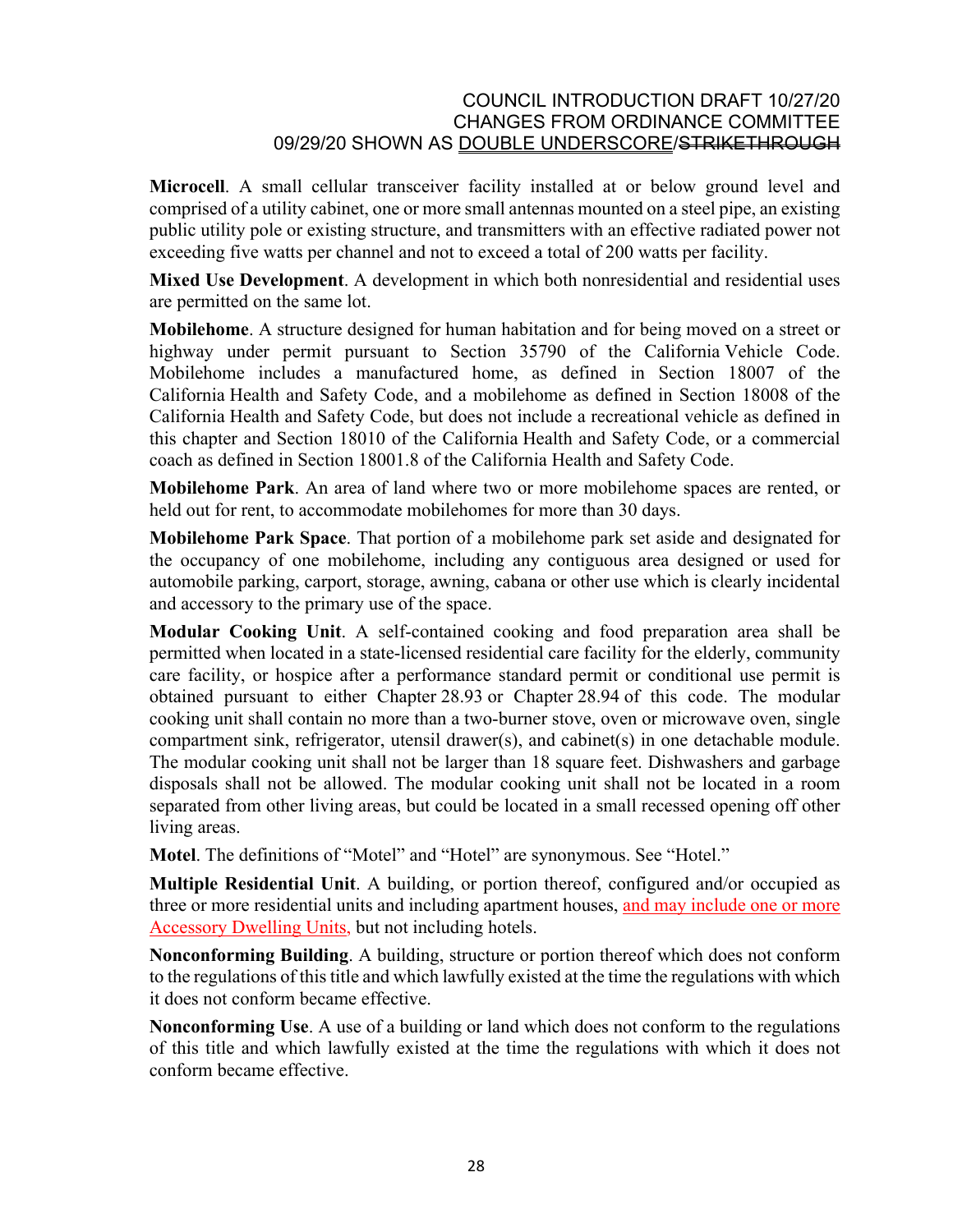**Non-Transient Tenant**. A person who has resided in a residential hotel for a period of more than 30 days as of the time a development application is submitted for that residential hotel.

**Owner**. Any individual, firm, association, syndicate, copartnership, corporation, trust or any other legal entity having sufficient proprietary interest in the land sought to be converted to commence, maintain, and complete proceedings to convert the same under this title.

**Parcel**. A general term including all plots of land shown with separate identification on the latest equalized county assessment roll. Parcels may or may not be separate lots, depending upon whether or not such parcels are created as required by the Subdivision Ordinance.

**Patio**. A hardscaped (e.g., concrete, tile, brick, stone, etc.) space, constructed on the ground, usually adjoining a building and intended for indoor-outdoor living and recreation. A patio may be surrounded by walls or roofed, but not both.

**Planned Residence Development**. One or more contiguous parcels of land in a single ownership or planning control which shall be planned and developed as a single unit, under provisions of this title, in a manner which shall be in harmony with the basic characteristics of the land use zone district in which it is located.

**Porch**. A raised platform, usually roofed and sometimes partly enclosed with low walls, that extends along an outside wall of a building, usually at an entrance to a dwelling. A porch may also be referred to as a veranda.

**Public Facility**. A facility open to the public and owned or operated by a governmental entity.

**Public Utilities**. The general classification for public water, gas, sewer, electrical, cable television and telephone lines and facilities; does not include natural or improved drainage facilities.

**Public Works Director**. The Public Works Director or any of his or her deputies or assistants.

**Quasi-Public Facility**. A facility that is open to the public and has a public purpose but is not owned or operated by a governmental entity. A community center, a public museum, and an art gallery are examples of a quasi-public facility.

# **Recreational Vehicle**.

1. RECREATIONAL VEHICLE. A motor home, slide-in camper, travel trailer, truck camper, or camping trailer, with or without motive power, designed for human habitation for recreational or emergency occupancy.

2. CAMPING TRAILER. A vehicular portable unit mounted on wheels and constructed with collapsible partial sidewalls which fold for towing by another vehicle and unfold at the campsite and designed for human habitation for recreational or emergency occupancy.

3. MOTOR HOME. A vehicular unit built on or permanently attached to a selfpropelled motor vehicle chassis, chassis cab or van, which becomes an integral part of the completed vehicle, designed for human habitation for recreational or emergency occupancy.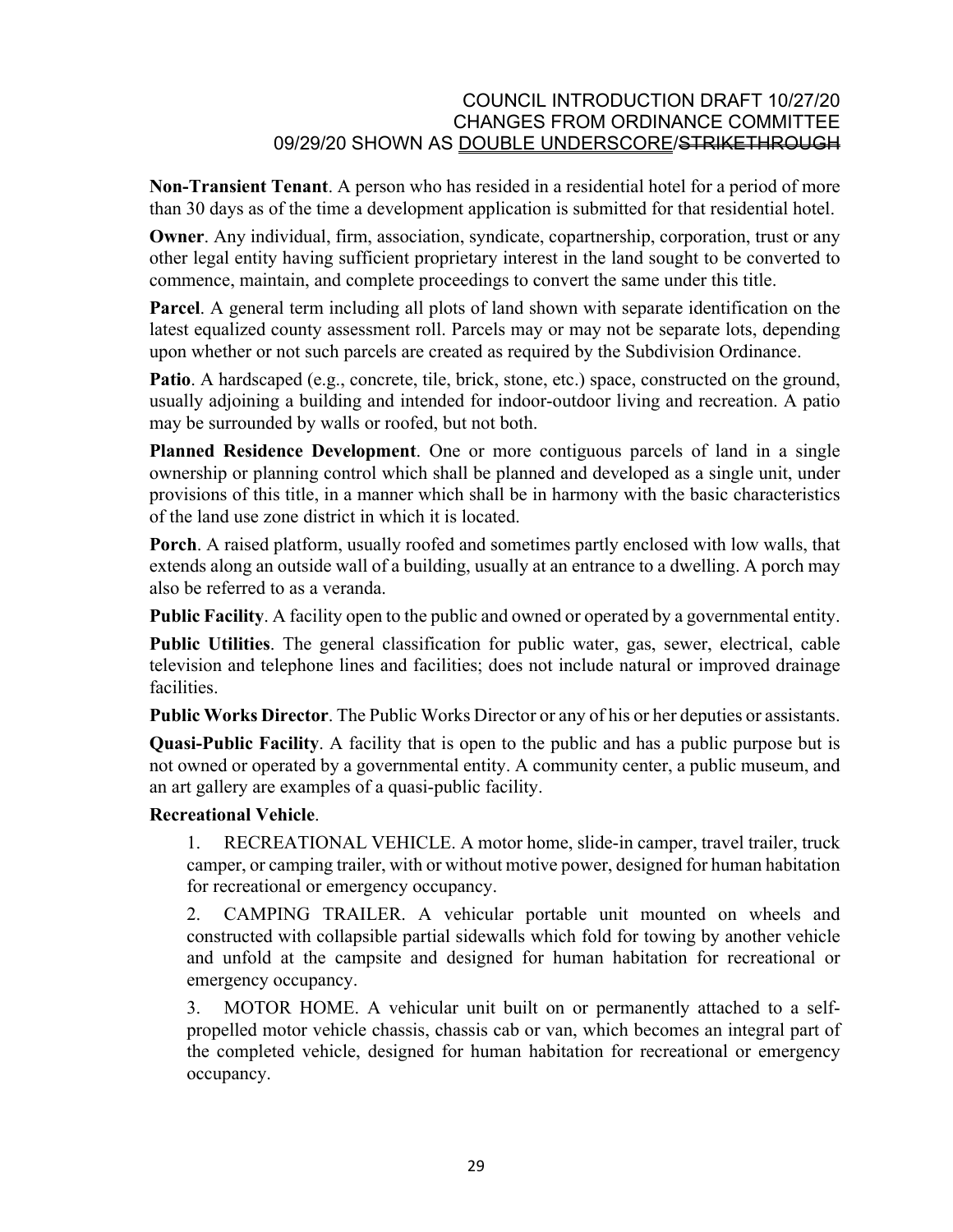4. SLIDE-IN CAMPER. A portable unit, consisting of a roof, floor and sides, designed to be loaded onto and unloaded from the bed of a pickup truck, and designed for human habitation for recreational or emergency occupancy and shall include a truck camper.

5. TRAVEL TRAILER. A portable unit, mounted on wheels, of such a size and weight as not to require special highway movement permits when drawn by a motor vehicle and for human habitation for recreational or emergency occupancy.

**Recreational Vehicle Park**. Recreational vehicle park includes a permanent recreational vehicle park and overnight recreational vehicle park as defined in this chapter.

**Recreational Vehicle Park (Overnight)**. Any area of land where two or more recreational vehicle spaces are rented, or held out for rent, to owners or users of recreational vehicles used for travel or recreational purposes for less than 30 days.

**Recreational Vehicle Park (Permanent)**. An area of land where two or more recreational vehicle spaces are rented, or held out for rent, to accommodate recreational vehicles for residential purposes for 30 or more days.

**Recreational Vehicle Space**. That portion of a recreational vehicle park set aside and designated for the occupancy of one recreational vehicle, including any contiguous area designed or used for automobile parking, carport, storage, awning, cabana or other use which is clearly incidental and accessory to the primary use of the space.

**Residential Care Facility for the Elderly**. A housing arrangement where the residents are at least 60 years of age and where varying levels of care, supervision, or health-related services are provided to the residents based on their varying needs. Persons under 60 years of age with compatible needs may be allowed to be admitted or retained in such a facility, not to exceed 25% of the residents, as further defined in Chapter 3.2 of Division 2 of the California [Health and Safety Code.](http://qcode.us/codes/othercode.php?state=ca&code=heasaf)

**Residential Hotel**. A hotel or boarding house or similar residential facility where, on the date of the adoption of this chapter, the average duration of stay for the residents thereof exceeds 30 days.

# **Residential Unit**.

1. A building or portion thereof designed or occupied for residential purposes, containing not more than one kitchen per residential unit, but not including hotels or boarding houses.

2. A residential unit may be declared by the Community Development Director when a building or portion thereof is configured or occupied for residential purposes, whether permanent or temporary, and contains elements evidencing separate residential occupancy. Elements to be considered may include, but are not limited to, the proximal arrangement and various combinations of:

- a. Sink or bar sink;
- b. Garbage disposal;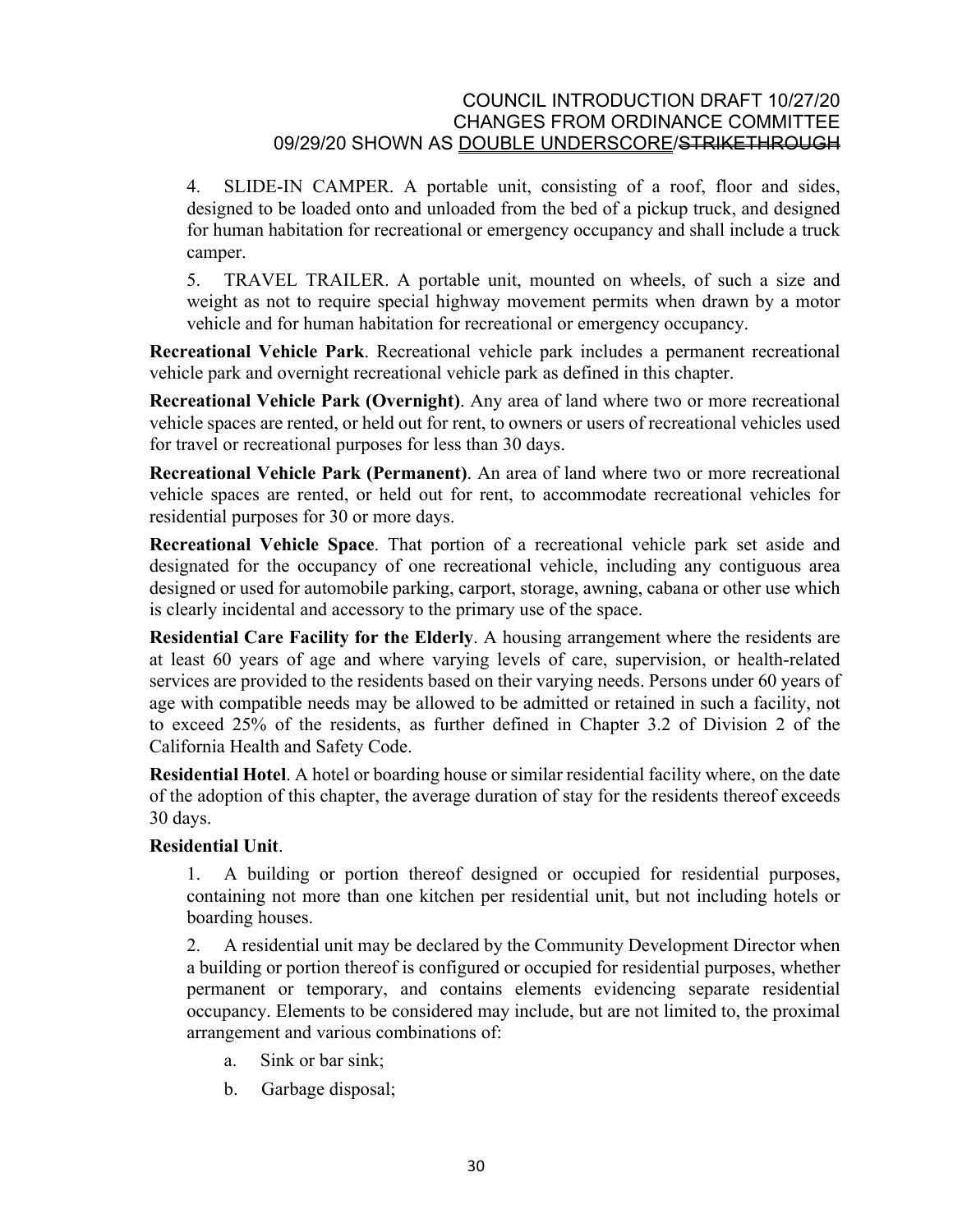- c. Dishwasher;
- d. Toilet;
- e. Bathing facility;
- f. Interior locking doors;
- g. Exterior entrance;
- h. Exterior staircase;
- i. Separate yard, patio, deck or balcony;
- j. Separate phone line, cable line, or utility line;
- k. Separate garage or parking area (covered or uncovered) or carport;
- l. Countertops or cupboards;
- m. Sleeping loft; or
- n. Separate address/mail box designation.

Issuance of a building permit or other approvals does not, of itself, establish that a building or portion thereof is not a residential unit.

3. Notwithstanding this section, a building or portion thereof configured or occupied for residential purposes, whether permanent or temporary, containing a modular cooking unit shall not be deemed a residential unit providing:

a. A performance standard permit or conditional use permit has been issued pursuant to either Chapter [28.93](http://qcode.us/codes/santabarbara/view.php?cite=chapter_28.93&confidence=6) or Chapter [28.94](http://qcode.us/codes/santabarbara/view.php?cite=chapter_28.94&confidence=8) of this code; and

b. The facility has current, valid state licenses to operate a residential care facility for the elderly, community care facility or hospice; and

There is a staffed congregate kitchen and dining facility on-site providing regular meals to all residents.

**Rough Grade**. The stage at which the grade approximately conforms to the approved plan.

**School, Elementary or High**. An institution of learning which offers instruction in the several branches of learning and study required to be taught in the public schools by the [Education Code](http://qcode.us/codes/othercode.php?state=ca&code=edu) of the State of California. High schools include junior and senior, parochial and private.

**Secondary Dwelling Unit**. A separate, complete housekeeping unit consisting of two or more rooms for living and sleeping purposes, one of which is a kitchen, and having a maximum square footage of 600 square feet, that is substantially contained within the structure of a onefamily dwelling.

**Self-Service Laundry**. Any establishment for laundering where there is no pick-up or delivery service and no steam or hand laundry of any type; provided, however, that all washing machines and accessory extractors and dryers shall be installed on a single floor and there shall be no intermingling of customers' laundry.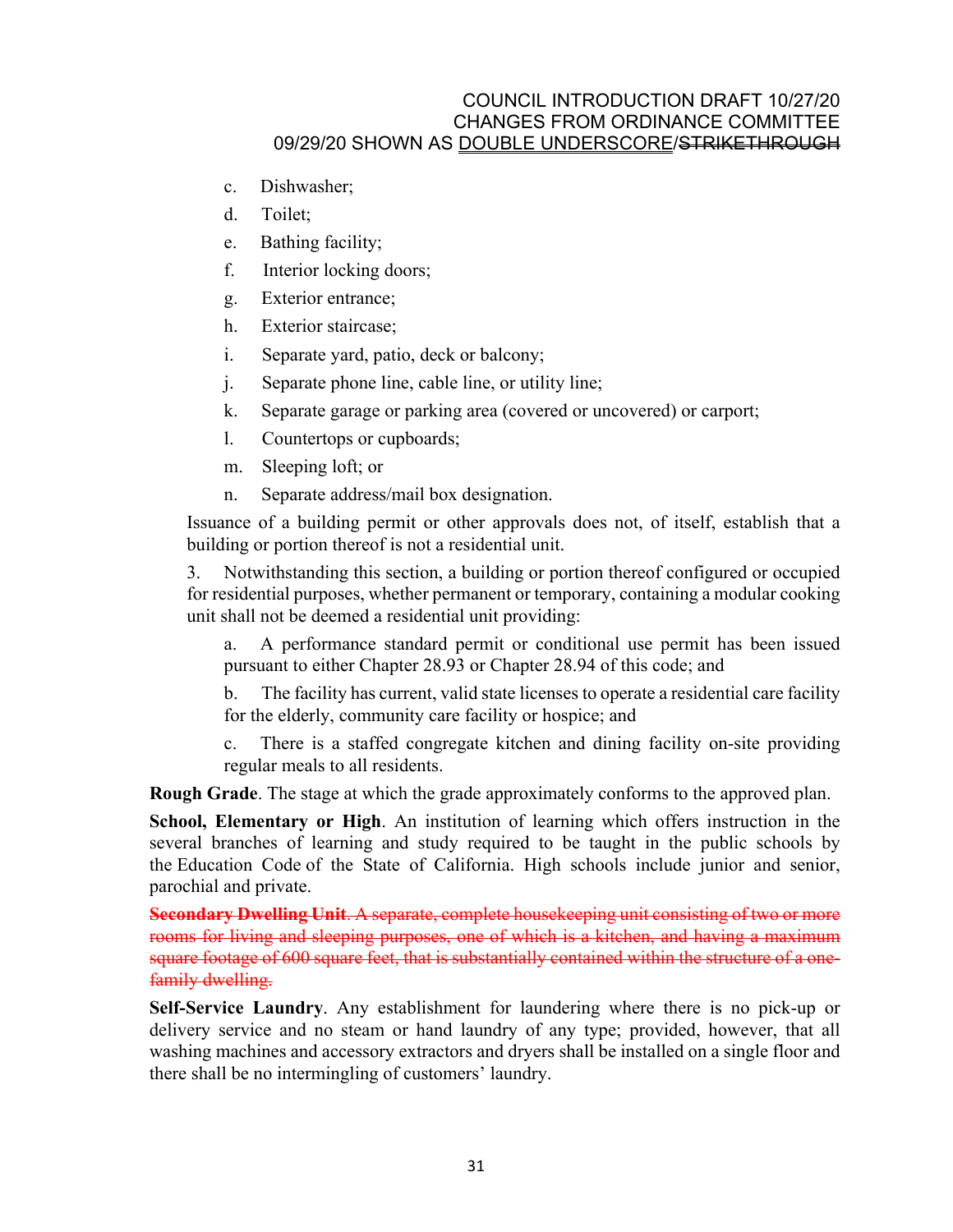**Service Station**. Service station includes both automobile service stations and automobile service station/mini-markets.

**Setback, Front**. An area between the front lot line and a line parallel to the front lot line bounded by the interior lot lines of the lot that are roughly perpendicular to the front lot line, the depth of such area being the distance required by this zoning ordinance. The front setback is to be provided and maintained as an open space on a lot or parcel of land, unoccupied and unobstructed from the ground upward, except as otherwise provided in this title.

**Setback, Interior**. An area between an interior lot line and a line parallel to the interior lot line bounded by the two lot lines adjacent to the interior lot line from which the setback is measured, the depth of such area being the distance required by this zoning title. The interior setback is to be provided and maintained as an open space on a lot or parcel of land, unoccupied and unobstructed from the ground upward, except as otherwise provided in this title.

**Single Residential Unit.** A residential building configured as not more than one primary residential unit and occupied by not more than one household, and up to one Accessory Dwelling Unit or one Junior Accessory Dwelling Unit located on a single lot.

**Skilled Nursing Facility**. A State-licensed health facility or a distinct part of a hospital which provides continuous skilled nursing care and supportive care to patients whose primary need is for the availability of skilled nursing care on an extended basis. It provides 24-hour inpatient care and, as a minimum, includes physician, nursing, dietary, pharmaceutical services and an activity program. Intermediate care programs which provide skilled nursing and supportive care for patients on a less than continuous basis shall be considered skilled nursing facilities for the purposes of this chapter. "Skilled Nursing Facility" and "Intermediate Care Facilities" are further defined in Chapter 2, Division 2 of the California [Health and Safety Code.](http://qcode.us/codes/othercode.php?state=ca&code=heasaf)

**Stock Cooperative**. As defined in Section 11003.2 of the [Business and Professions Code](http://qcode.us/codes/othercode.php?state=ca&code=buspro).

**Story**. That portion of a building included between the surface of any floor and the surface of the floor next above it, or if there be no floor above it then the space between such floor and the ceiling next above it. The number of stories in a building shall be construed to be the maximum number of stories through which any one of an unlimited number of possible vertical lines can pass, without passing through a wall, excluding certain mezzanines as provided in the definition for "Mezzanine."

**Street**. A public or private way constructed for the primary purpose of vehicular travel. An alley or a driveway is not a street. The term "street" describes the entire legal right-of-way or easement (public or private), including, but not limited to, the traffic lanes, bike lanes, curbs, gutters, sidewalk whether paved or unpaved, parkways, and any other grounds found within the legal street right-of-way. The name given to the right-of-way (avenue, court, road, etc.) is not determinative of whether the right-of-way is a street.

**Street Frontage**. The length of the front lot line along an adjacent street. For the purpose of computing the street frontage of an irregularly shaped lot which is narrower at the front than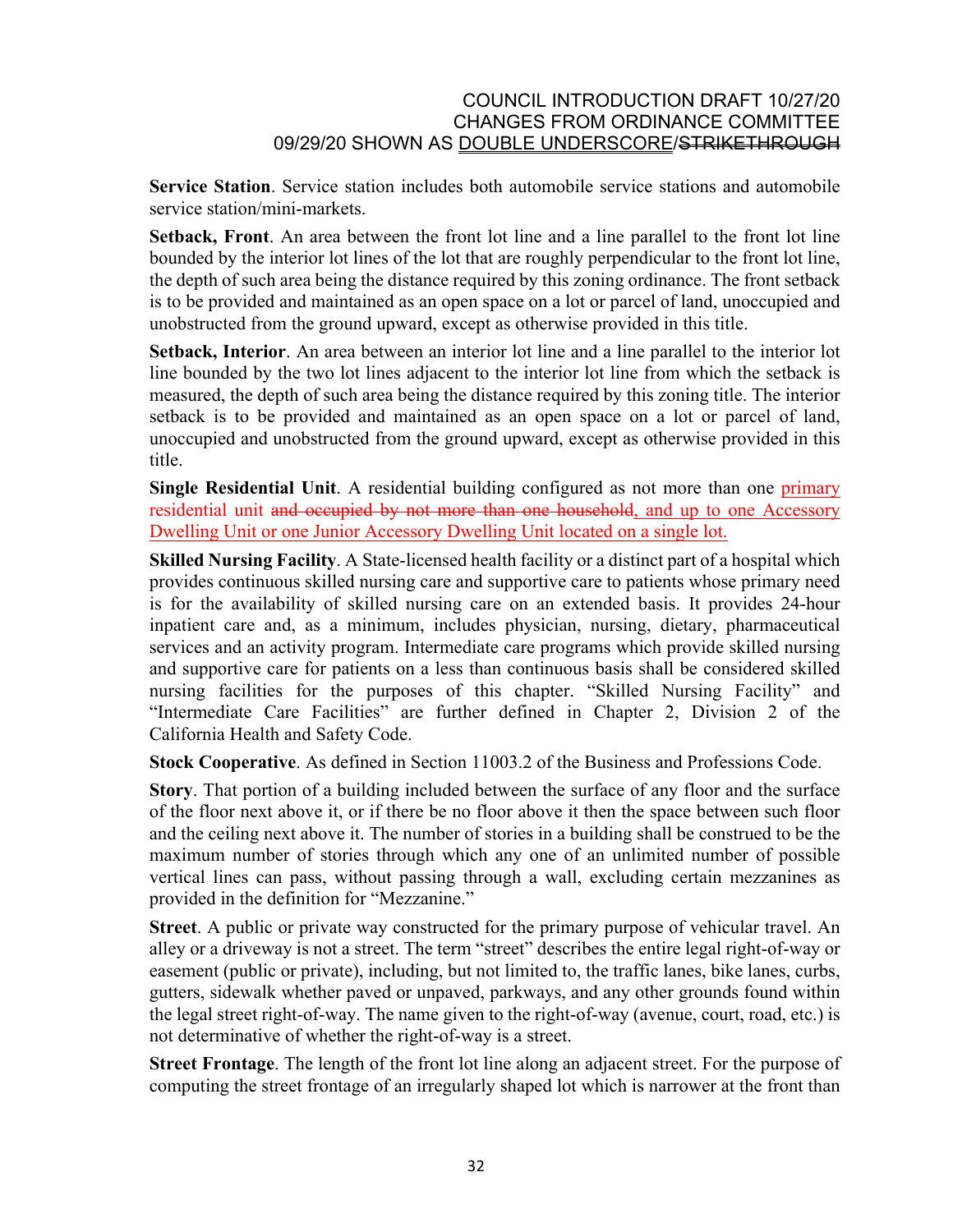at the rear, said measurement shall be along a straight line approximately parallel to the street and at a distance from the front property line equal to the front setback.

**Street, Private**. A street that is privately owned. Private streets do not appear on the official dedicated street map of the City of Santa Barbara. Private streets generally provide access to multiple lots or units and are usually named, unlike driveways. Private streets may be constructed to public street standards. Private streets are generally differentiated from driveways by larger widths, longer lengths, and may include public or private utilities. A private street may also be referred to as private road, lane, or drive.

**Street, Public**. Any street shown on the official dedicated street map of the City of Santa Barbara, as such map may be amended from time to time.

**Structural Alterations**. Any change in the supporting members of a building, such as bearing walls, columns, beams or girders, floor joists or roof joists.

**Structure**. Anything constructed or erected and the use of which requires more or less permanent location on the ground or attachment to something having a permanent location on the ground.

### **Time Share Project; Time Share Estate; Time Share Use**.

1. A "time-share project" is one in which a purchaser receives the right in perpetuity, for life, or for a term of years, to the recurrent, exclusive use or occupancy of a lot, parcel, unit, or segment of real property, annually or on some other periodic basis, for a period of time that has been or will be allotted from the use or occupancy periods into which the project has been divided.

2. A "time-share estate" is a right of occupancy in a time-share project which is coupled with an estate in the real property.

3. A "time-share use" is a license or contractual or membership right of use in a timeshare project which is not coupled with an estate in the real property.

**Tourist Court**. The definitions of "Tourist Court" and "Hotel" are synonymous. See "Hotel."

**Trellis**. A structure or frame supporting open latticework, sometimes referred to as a pergola or arbor. A trellis is not considered an accessory building.

**Two-Residential Unit**. A building configured and/or occupied as not more than two residential units.

**Vertical**. Perpendicular to the plane of the horizon.

**Yard**.

1. A yard is an open space, on a lot or parcel of land, unoccupied and unobstructed from the ground upward, except as otherwise provided in this title.

2. It is the intent of this title to require yard area in all residential zones, which shall be adequate to provide light and air, separation of buildings, privacy of occupancy, reduction of fire hazards, control of building density, enjoyment of occupants, and preservation of residential amenities.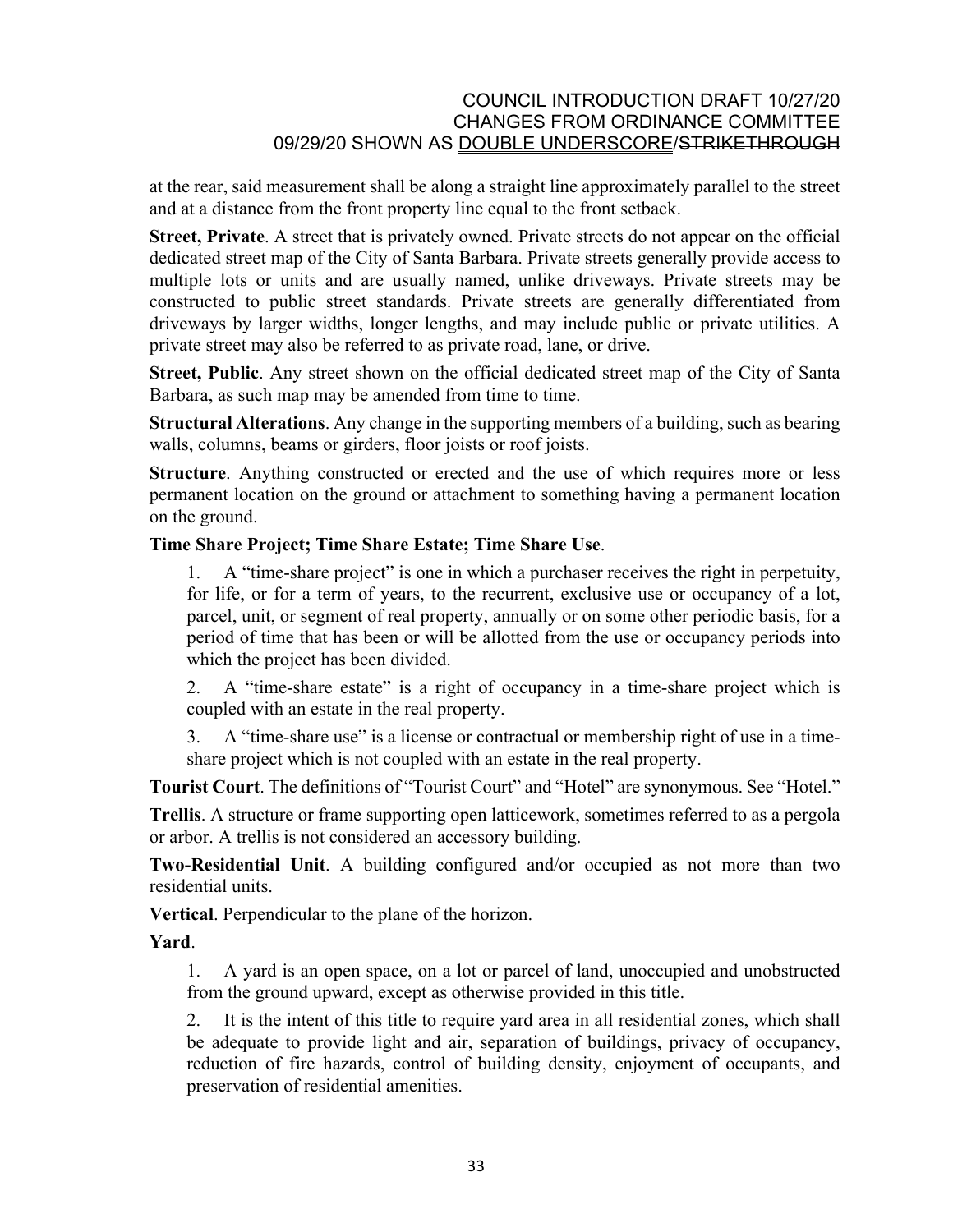3. For the purpose of this title, open parking of automotive vehicles, trailers and boats shall be considered as an obstruction.

**Yard, Front**. A yard extending across the full width of the lot between the front lot line and the nearest wall of any main building on the lot. This yard shall be measured by extending perpendicular lines from each point of the front lot line to the nearest wall of any main building on the lot. Where there is no wall of any main building on the lot which intercepts said perpendicular lines, said yard will terminate at a point determined by extending a line parallel to the front lot line from the corner of the front elevation of the main building to the nearest lot line. The front elevation of a building is any elevation that faces a street. If the corner of the front elevation is rounded (i.e., a tower), the corner of the elevation shall be established by drawing the smallest square or rectangle that will enclose the round element and extend the line from the corner of the superimposed square or rectangle that is closest to the front lot line.

**Yard, Open**. A required yard, the purpose of which is to provide usable outdoor living space and/or visual open space.

**Yard, Primary Front**. A front yard, on a lot with multiple front yards, designated by the property owner and approved by the Community Development Director or the Director's designee as the primary front yard. All other front yards on the lot shall be secondary front yards.

**Yard, Remaining Front**. The area of the front yard outside the required front setback.

**Yard, Secondary Front**. Any front yard on a lot with multiple front yards that is not designated as the primary front yard.

SECTION 3. Section 28.15.030 and Section 28.15.083 of Chapter 28.15 of Title 28 of the Santa Barbara Municipal Code is amended to read as follows:

# **28.15.030 Uses Permitted.**

- A. A single residential unit occupying a single lot, or a group home.
- B. Accessory buildings or uses as follows:
	- 1. An accessory dwelling unit or junior accessory dwelling unit subject to the provisions in Chapter 28.86 of this title.
	- 1.2. A private garage, carport or parking spaces.
	- 2.3. Work or storage sheds for any non-commercial use or equipment.
	- 3.4. The keeping of horses and necessary outbuildings in conjunction with the residential use of a lot and subject to the following conditions:

a. The keeping of horses shall be permitted only on lots having an area of 20,000 square feet or more, but in no event for commercial purposes, and provided that the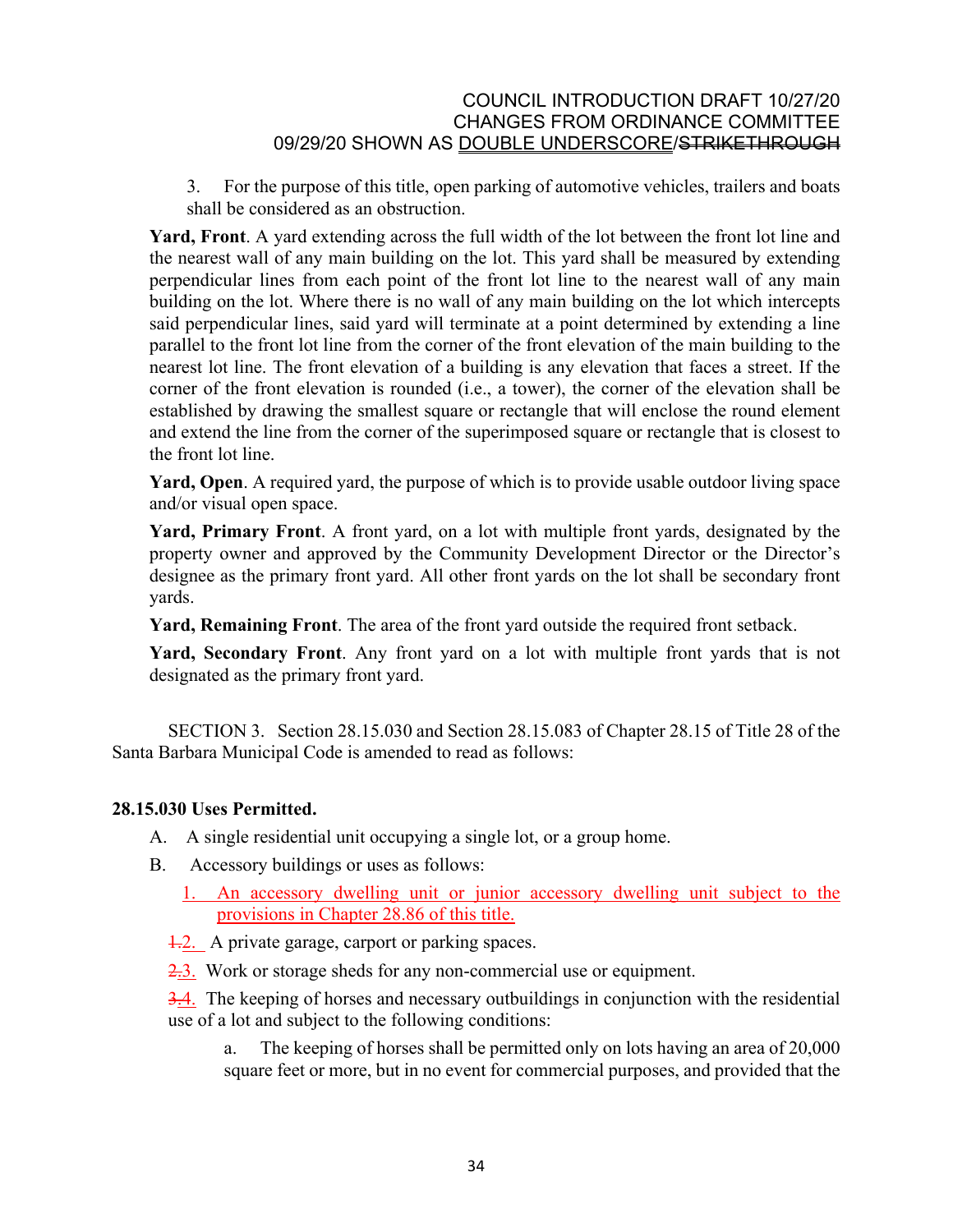number of animals on any one lot shall be limited to one for every 10,000 square feet of lot area, but not more than five per lot.

b. The keeping of such animals shall conform to all other provisions of law governing same, and no such animals nor any pen, stable, barn or corral shall be kept or maintained within 35 feet of any dwelling or other building used for human habitation, or within 75 feet of the front lot line of the lot upon which it is located, or within 75 feet of any public park, school, hospital or similar institution.

c. The keeping of any other animal is only permitted pursuant to the provisions of Title 6 of the Santa Barbara Municipal Code.

- C. A home occupation.
- D. A State-licensed small family day care home.

E. A State-licensed large family day care home, subject to the provisions in Chapter [28.93](http://qcode.us/codes/santabarbara/view.php?cite=chapter_28.93&confidence=8) of this title.

F. State authorized, licensed or certified use to the extent it is required by State Law to be an allowed use in residential zones.

G. A mobilehome which has been certified under the National Mobilehome Construction and Safety Standards Act of 1974 (42 U.S.C. Section 5401 et seq.), as amended from time to time, on an approved permanent foundation.

H. Agriculture, as defined in Chapter [28.04](http://qcode.us/codes/santabarbara/view.php?cite=chapter_28.04&confidence=8) of this title, subject to administrative guidelines necessary to monitor and carry out these standards which may be adopted and amended from time to time by resolution of the City Council and subject to the following performance standards:

1. Accessory Buildings. Accessory buildings for agricultural purposes shall not exceed 500 square feet in aggregate and shall be located a minimum of 100 feet from any property line. Accessory buildings used for agricultural purposes may be placed on a parcel without a main building. Accessory buildings shall not be placed on ridgelines or in such a manner that the peak of the roof exceeds the ridgeline elevation by more than six feet. All accessory buildings shall be placed outside of the 100-year floodplain of any creeks or drainages on the property. Building siding and roof colors shall be in earth or vegetation tones to minimize visibility unless otherwise approved by the Architectural Board of Review or the Historic Landmarks Commission. If an applicant proposes an agricultural accessory building in excess of 500 square feet in area, the applicant may apply for a modification under Chapter [28.92](http://qcode.us/codes/santabarbara/view.php?cite=chapter_28.92&confidence=8) of this title.

2. Storage Requirements. All flammables, pesticides and fertilizers shall be stored in accordance with the regulations of the [California Fire Code](http://qcode.us/codes/othercode.php?state=ca&code=calfir) and Santa Barbara County Department of Health Services or successor agency. At a minimum, any area where such materials are stored shall have a continuous concrete floor and lip which is tall enough to contain 110% of the volume of all the materials stored in the area. No pesticides, chemical fertilizers or other hazardous materials shall be stored outside of buildings.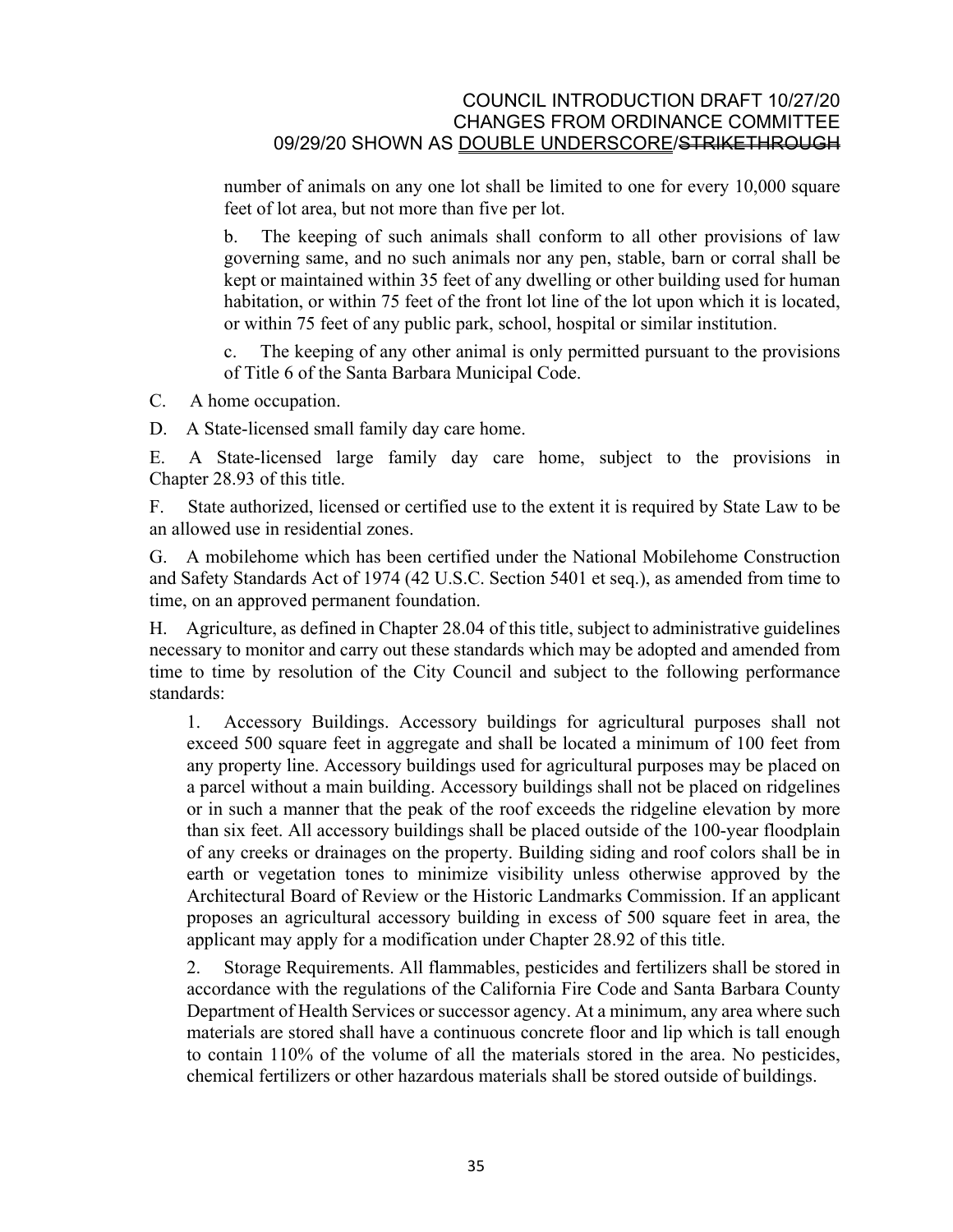3. Large Vehicles. No vehicles in excess of five tons shall be kept, stored or parked on the property, except that such vehicles may be on the property as necessary for completion of grading performed in accordance with a grading permit issued by the City of Santa Barbara.

4. Sanitation. Sanitary facilities shall be provided for agricultural workers as required by the Santa Barbara County Division of Environmental Health and the California Occupational Safety and Health Administration.

5. Water Meters. All agricultural operations involving an area of one-half acre or greater shall be placed on "Irrigation" water meters, as defined by authorization of Title 14 of this code.

6. Irrigation Systems. All new or retrofitted agricultural irrigation systems for agricultural uses other than those carried out in greenhouses, shall be designed in accordance with the standards of the Soil Conservation Service for water conserving irrigation.

I. Improvements and additions of 500 square feet or less to existing Public Works Facilities including, but not limited to, sewer lift stations, pump stations, water wells, pressure reducing stations, generator enclosures, minor improvements to existing water storage reservoirs and other miscellaneous structures incidental to or improving the existing use. Standard construction conditions may be imposed on the building permit as deemed appropriate by the Community Development Director.

# **28.15.083 Maximum Net Floor Area (Floor to Lot Area Ratio)**

A. APPLICATION. The provisions of this section shall only apply to lots within these zones that have less than 15,000 square feet of net lot area and which are, or are proposed to be, developed with a main or accessory building that is either: (1) two or more stories tall, or (2) has a building height of 17 feet or more.

B. DEFINITIONS. For purposes of this section, the following definitions shall apply:

1. Net Floor Area of a Building. The net floor area of a building shall be calculated in accordance with the following general rule and any applicable special rules:

a. General Rule. Net floor area is the area in square feet of all floors confined within the exterior walls of a building, but not including the area of the following: exterior walls, vent shafts, courts, and any areas with a ceiling height of less than five feet above the finished floor.

b. Special Rules.

(i) Stairs and Elevators. The area occupied by stairs or an elevator shaft within the exterior walls of a building shall be counted only on one floor of the building.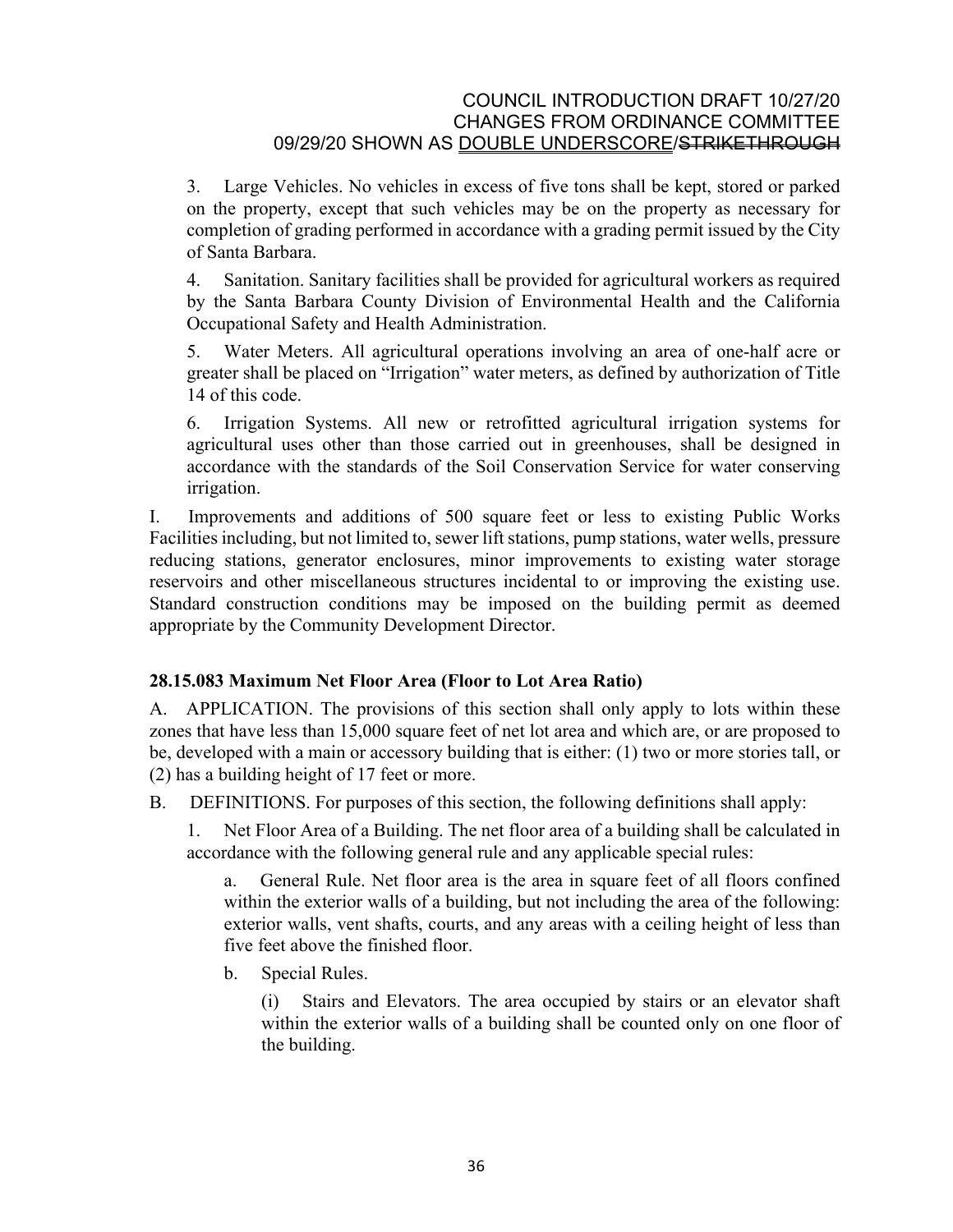(ii) Small Accessory Buildings. Freestanding accessory buildings that do not require a building permit for construction or installation are excluded from the net floor area calculation.

(iii) Basements and Cellars. The net floor area calculation for a basement or cellar shall be reduced by 50% if the vertical distance from grade to ceiling is four feet or less for at least one-half of the length of the perimeter of the basement or cellar. The floor area of a basement or cellar shall be excluded from the calculation of net floor area if the vertical distance from grade to the ceiling is four feet or less for the entire length of the perimeter of the basement or cellar. For purposes of the exclusion of floor area, one section of the basement or cellar perimeter length, not exceeding five feet in length, may have a distance from grade to ceiling greater than four feet in order to allow for an exterior door, and the basement or cellar may still qualify for the exclusion if the door is located outside the required front setback.

(iv) Secondary Accessory Dwelling Units. Net floor area within a portion of a building that is designed and permitted as an secondary accessory dwelling unit or junior accessory dwelling unit pursuant to Section 28.94.030.Z Chapter 28.86 of this title shall be excluded included in from the net floor area calculation.

(v) Carports. The area within the exterior walls or supporting columns of a carport shall be included in the calculation of net floor area.

2. Net Floor Area on a Lot. The net floor area on a lot shall be the sum of the net floor area of all existing and proposed buildings on the lot.

3. Net Lot Area. The total horizontal area within the lot lines of a lot subtracting the horizontal area within any public rights-of-way on the lot.

C. MAXIMUM NET FLOOR AREA (Floor to Lot Area Ratio). For purposes of this section, the maximum net floor area of a lot shall be calculated according to the following formulae:

| NET LOT AREA (SQ. FT.) | MAXIMUM NET FLOOR AREA (SQ. FT.)                |
|------------------------|-------------------------------------------------|
| Less than $4,000$      | 2,200                                           |
| 4,000 to 9,999         | $1,200 + (.25$ multiplied by the net lot area)  |
| 10,000 to 14,999       | $2,500 + (.125$ multiplied by the net lot area) |

D. PRECLUDED DEVELOPMENT. No application for a building permit may be approved for any project that will: (1) result in an increase of the net floor area on the lot, (2) change the location of any floor area on the second or higher story of any building on the lot, or (3) increase the height of any portion of a building on the lot to a building height of 17 feet or higher if either of the following is true regarding the project: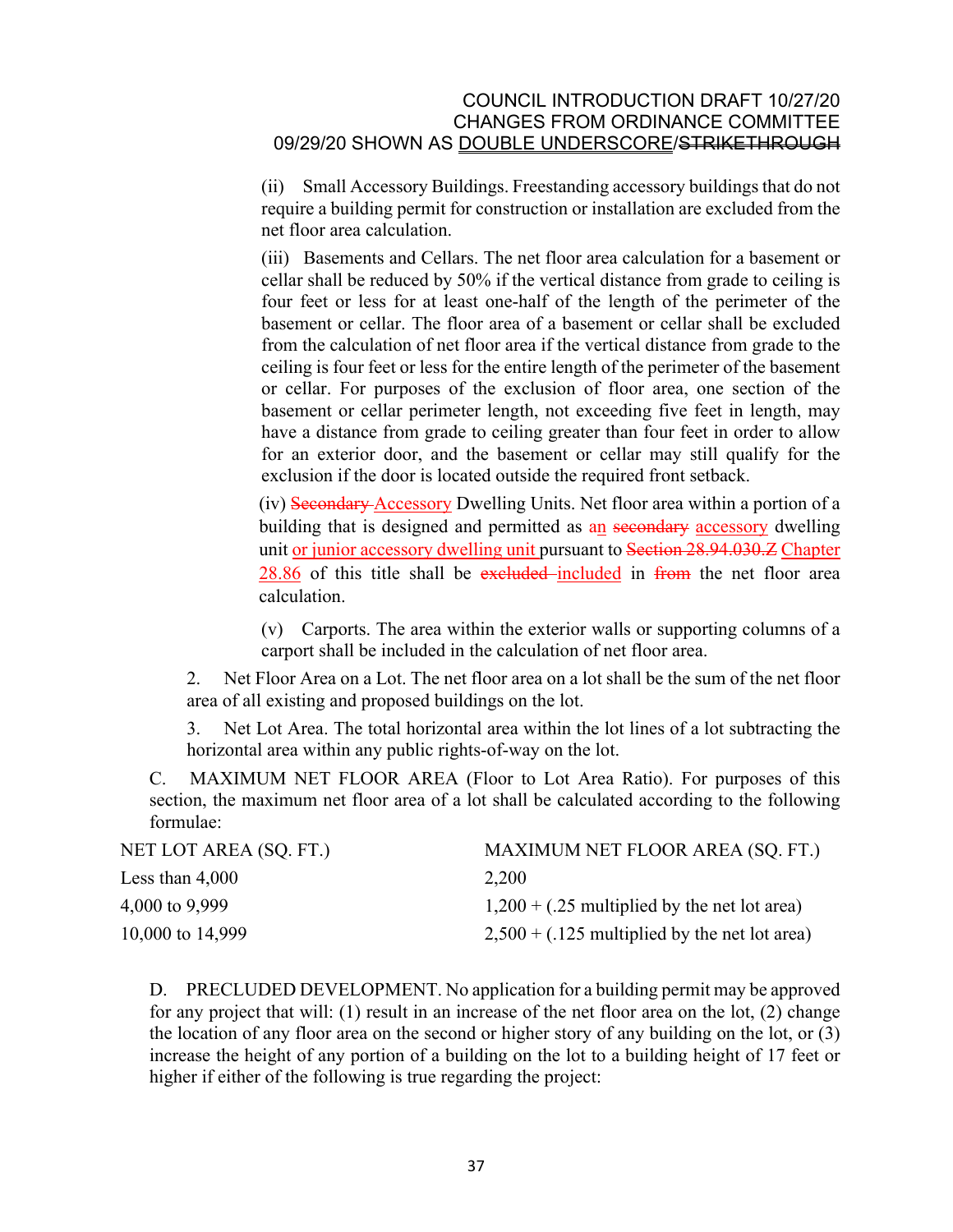1. The net floor area on the lot will exceed the maximum net floor area for the lot as calculated pursuant to this section, or

2. The net floor area on the lot will exceed 85% of the maximum net floor area for the lot as calculated pursuant to this section and any of the following conditions apply to the lot:

a. The average slope of the lot or the building site (as calculated pursuant to Section [28.15.080](http://qcode.us/codes/santabarbara/view.php?cite=section_28.15.080&confidence=8) of this code) is 30% or greater, or

b. The building height of any new or existing building or structure on the lot is in excess of 25 feet, or

c. The lot is located in the Hillside Design District established in Section [22.68.080](http://qcode.us/codes/santabarbara/view.php?cite=section_22.68.080&confidence=8) of this title and the application proposes 500 or more cubic yards of grading outside the footprint of the main building (soil located within five feet of an exterior wall of a main building that is excavated and recompacted shall not be included in the calculation of the volume of grading outside the building footprint).

SECTION 4. Section 28.18.060, Section 28.18.070 and Section 28.18.075 of Chapter 28.18 of Title 28 of the Santa Barbara Municipal Code is amended to read as follows:

# **28.18.060 Setback, Open Yard, and Private Outdoor Living Space Requirements.**

The following setback, open yard, and private outdoor living space requirements shall be observed on all lots within the R-2 zone:

A. Front Setback. A front setback of not less than the indicated distance shall be provided between the front lot line and all buildings, structures, and parking on the lot as follows:

- 1. Ground floor of any building or structure: 15 feet
- 2. Upper story portion of a multiple story building or structure: 20 feet

3. Garage or carport with an opening that does not face an adjacent street or uncovered parking that does not back out onto the street: 15 feet

4. Garage or carport with an opening that faces an adjacent street or uncovered parking that backs out onto the street: 20 feet

B. Interior Setback. An interior setback of not less than the indicated distance shall be provided between the interior lot line and all buildings, structures, and parking on the lot as follows:

- 1. Buildings and structures other than covered parking: 6 feet
- 2. Covered or uncovered parking: 3 feet

C. Open Yard and Private Outdoor Living Space. An open yard shall be provided on all lots within this zone. The required open yard shall observe the following general rules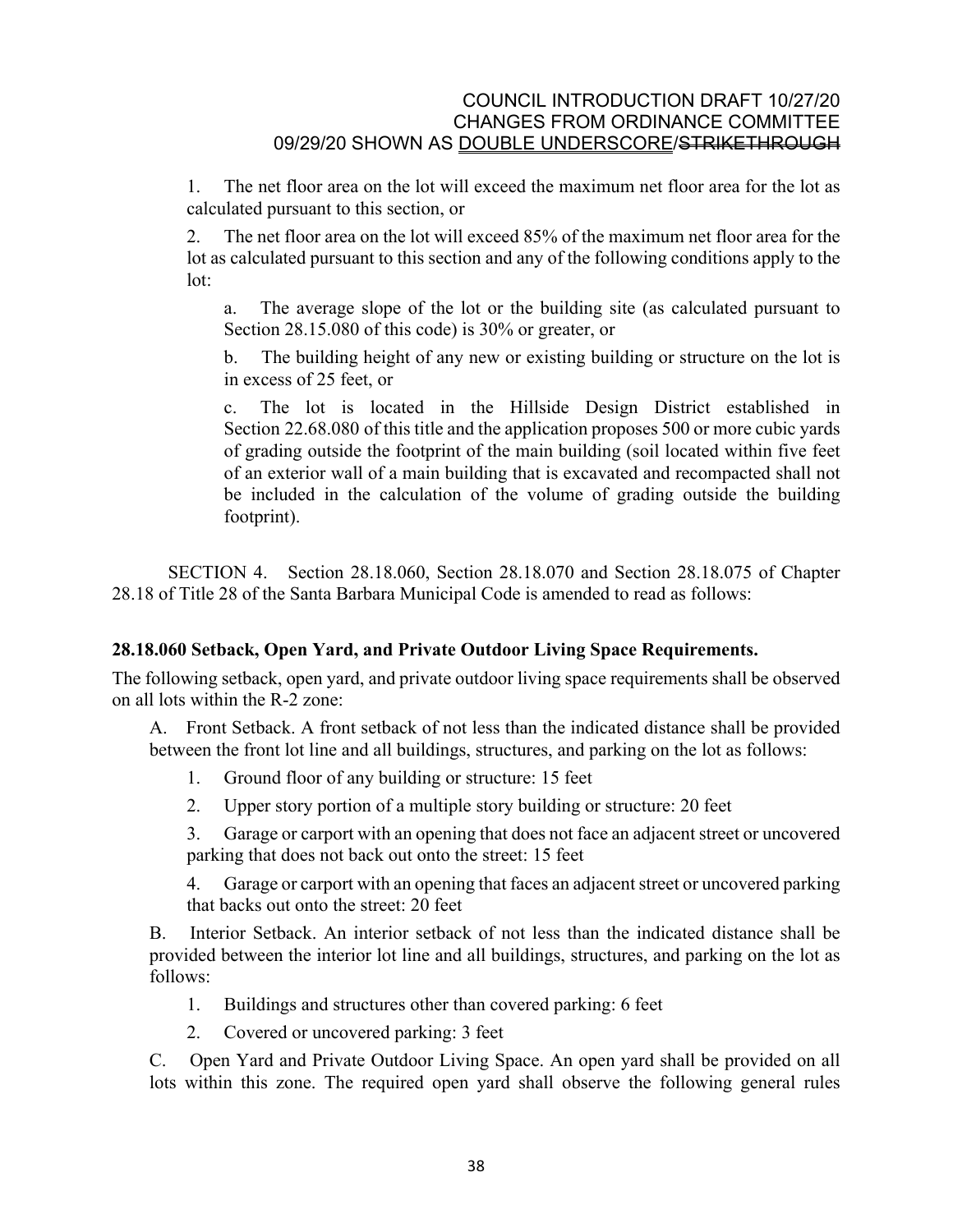regarding dimension, location, and configuration, except as such general rules may be altered by any applicable additional rules or exceptions specified within this subsection C:

1. General Rules. In this zone, open yards shall conform to the following dimension, location, and configuration requirements:

a. Minimum Size. Total area of at least 1,250 square feet of lot area.

b. Minimum Dimensions. The open yard may be provided in one area or in multiple areas; however, each area of open yard shall be at least 20 feet long and 20 feet wide measured in perpendicular directions.

c. Common Area or Assigned. The open yard may be provided as a common open yard or as private open yard assigned to individual units.

d. Location and Configuration. The open yard may consist of any combination of ground level areas such as patios, ground floor decks, pathways, landscaped areas, natural areas, flat areas, or hillsides, so long as the overall size and dimensions of the open yard area meet the requirements specified in these general rules and the open yard is not located in any of the following locations:

Any portion of the front setback; however, up to 850 square feet of the open yard may be provided in the remaining front yard,

ii. Any areas designated for use by motor vehicles, including, but not limited to, driveways and parking areas, or

iii. On decks, patios, terraces, or similar improvements where the maximum height of the improvement above existing or finished grade, whichever is lower, is greater than 36 inches.

2. Additional Open Yard and Private Outdoor Living Space Requirements for Lots Developed with Four or More Dwelling Units.

a. Common Open Yard. On lots developed with four or more dwelling units, a common open yard shall be provided that meets the size, dimensional, and location requirements specified in the general rules.

b. Private Outdoor Living Space. In addition to the required common open yard, lots developed with four or more dwelling units shall provide private outdoor living space for each dwelling unit of not less than the size specified below based on the number of bedrooms in the dwelling unit:

- i. Studio Unit: 100 square feet
- ii. 1 Bedroom Unit: 120 square feet
- iii. 2 Bedroom Unit: 140 square feet
- iv. 3+ Bedroom Unit: 160 square feet.

The minimum dimensions of the private outdoor living space shall be at least 10 feet long and 10 feet wide measured in perpendicular directions. In addition, private outdoor living space provided pursuant to this paragraph shall observe the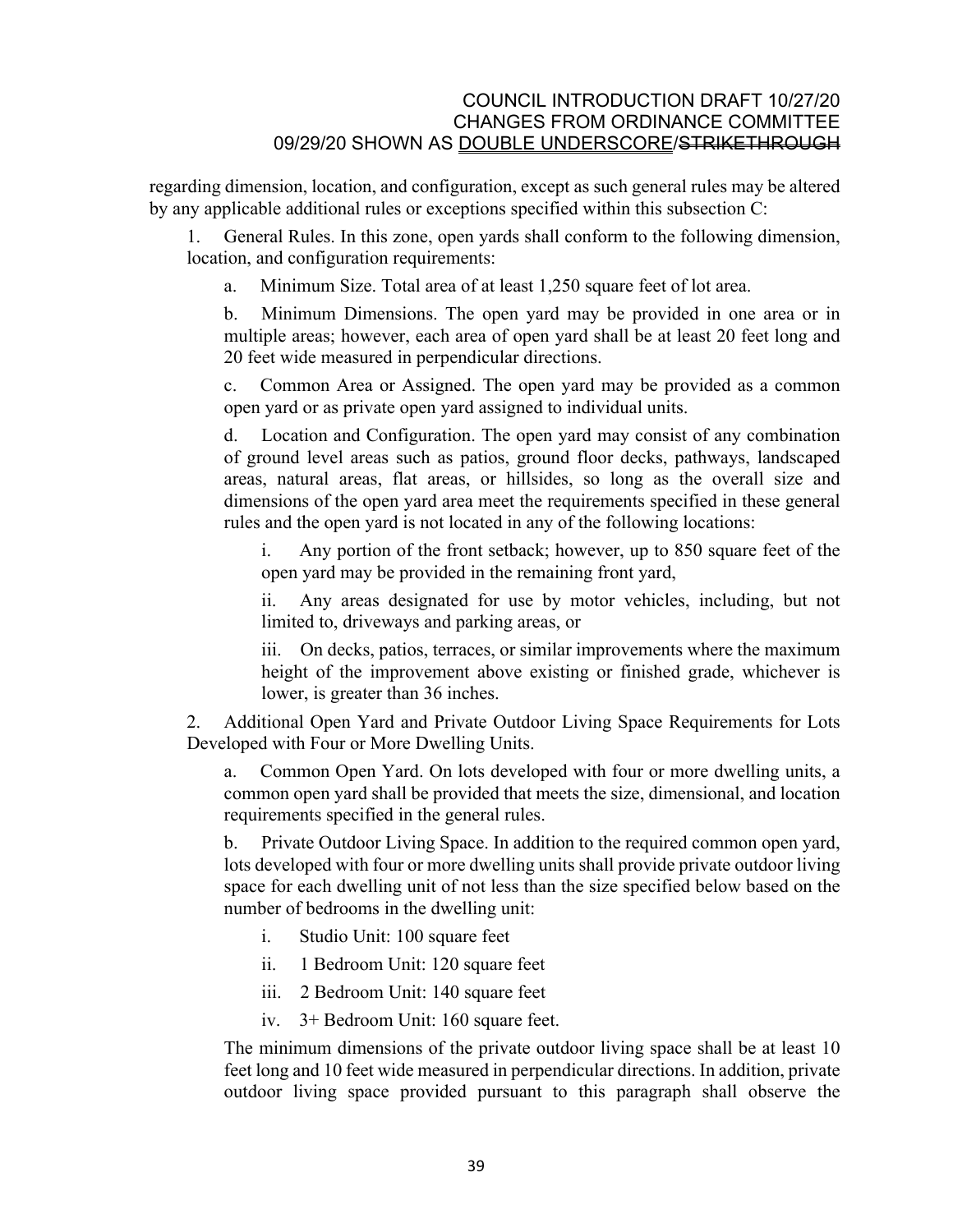requirements specified in paragraphs c, e, f, g, and h of Section 28.21.081.A.1 of this code.

3. Alternative Open Yard and Private Outdoor Living Space Requirements for Lots Developed with Accessory Dwelling Units Pursuant to Section 28.18.075.E.

a. Common Open Yard. On any lot developed with an Accessory Dwelling Unit pursuant to Section 28.18.075.E, a common open yard shall be provided that meets the following size, dimension, and location and configuration requirements:

i. Minimum size: The open yard may be provided in one area of at least 600 square feet, or two areas, each of which must be at least 300 square feet.

ii. Minimum dimensions: Each area of open yard shall be at least 10 feet long and 10 feet wide measured in perpendicular directions.

iii. Location and configuration: The common open yard shall observe the location and configuration requirements specified in the general rules, except that any amount of the common open yard may be located in the remaining front yard.

b. Private Outdoor Living Space. In addition to the required common open yard, any lot developed with an Accessory Dwelling Unit pursuant to Section 28.18.075.E shall provide private outdoor living space for each dwelling unit of not less than the size specified below, based on the number of bedrooms in the dwelling  $m$ it:

- i. Studio Unit: 60 square feet
- ii. 1 Bedroom Unit: 72 square feet
- iii. 2 Bedroom Unit: 84 square feet
- iv. 3+ Bedroom Unit: 96 square feet

The minimum dimensions of the private outdoor living space shall be at least 6 feet long and 6 feet wide measured in perpendicular directions. The private outdoor living space may be provided by a patio, balcony, porch, deck, or similar improvement on the ground or on any upper floor. The private outdoor living space may be provided in the primary or secondary front setback, provided that it observes a setback of at least 9 feet from the front lot line. In addition, private outdoor living space provided pursuant to this paragraph shall observe the requirements specified in paragraphs b, c, e, f, and g of Section 28.21.081.A.1 of this code.

4.3. Exception to Location Requirement for Lots with Multiple Front Yards. On lots with multiple front yards, the following exception to the location requirement specified in the general rules or any applicable additional requirements is available: an open yard may include area in a secondary front yard as long as the open yard observes a 10 foot setback from the front lot line.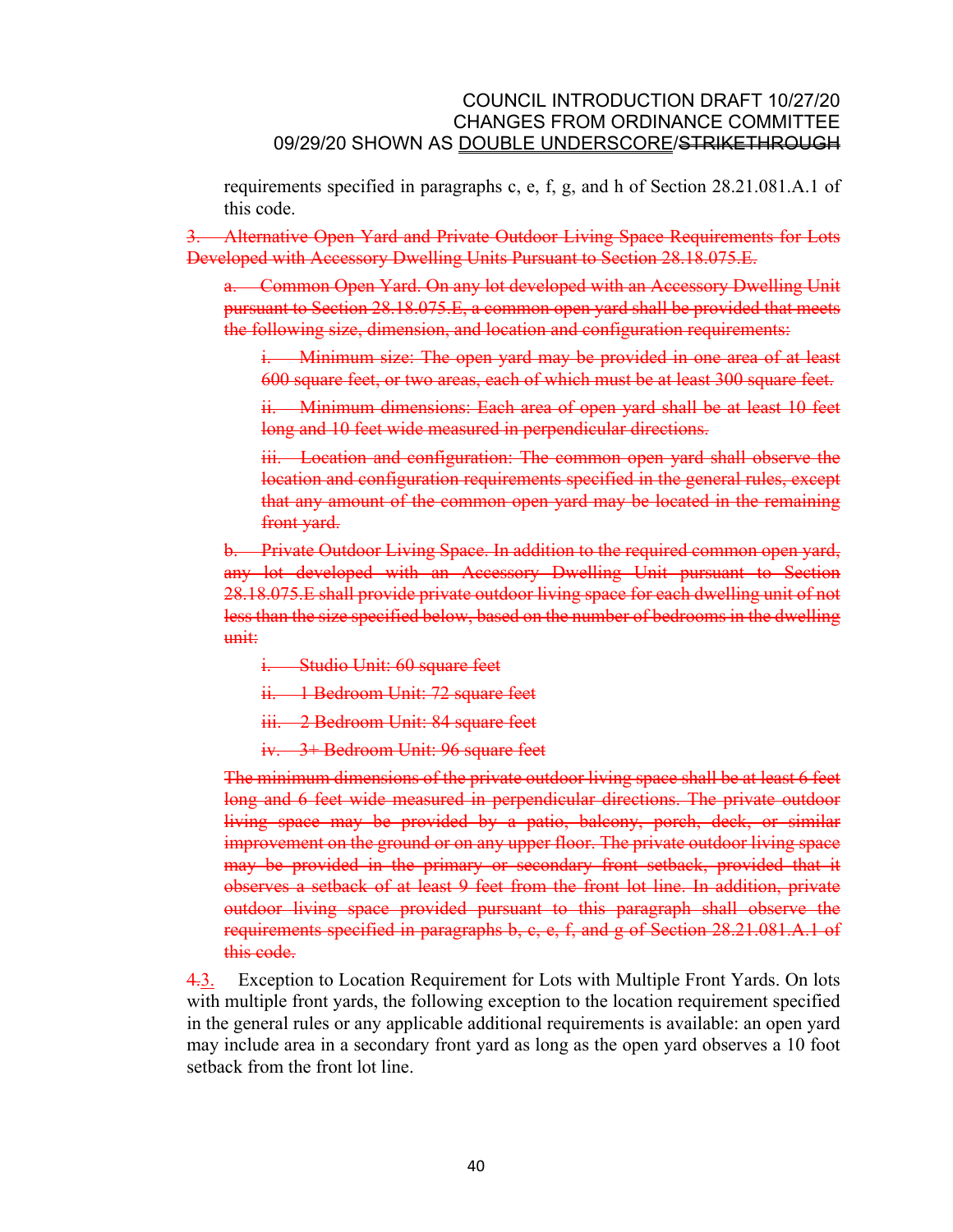#### **28.18.070 Distance Between Buildings on the Same Lot.**

No main building shall be closer than 15 feet to any other main building on the same lot, except that a one story building shall be no closer than 10 feet to another one story building.

A. GENERAL SEPARATION REQUIREMENTS. No main building shall be closer than 15 feet to any other main building on the same lot, except that a one story building shall be no closer than 10 feet to another one story building.

B. ACCESSORY DWELLING UNIT SEPARATION. Notwithstanding subsection A above, no portion of a one story accessory dwelling unit constructed pursuant to Section 28.18.075.E may be closer than five feet to another one story main building nor may a two story accessory dwelling unit or a main building be closer than 10 feet to another two story accessory or main building.

# **28.18.075 Lot Area and Frontage Requirements**

A. NEWLY-CREATED LOTS. Every lot hereafter created in an R-2 Zone shall contain at least 7,000 square feet and 60 feet of frontage on a public street.

B. LOTS BETWEEN 6,000 AND 6,999 SQUARE FEET. Existing lots between 6,000 and 6,999 square feet of net lot area, inclusive, may be used as if it had 7,000 square feet of lot area.

C. LOTS WITH LESS THAN 6,000 SQUARE FEET. Existing lots of less than 6,000 square feet of net lot area may be used as a building site for a one-family dwelling, provided that all other regulations of the zone prescribed by this title are observed.

D. MINIMUM AREA PER DWELLING UNIT FOR STANDARD LOTS. For lots of 7,000 square feet or more, there shall be provided a lot area of 3,500 square feet or more for each dwelling unit hereafter erected.

E. ACCESSORY DWELLING UNITS ON CERTAIN R-2 LOTS. Notwithstanding other requirements of this chapter, for an R-2 lot with a total lot area of between 5,000 and 6,000 square feet, two dwelling units on such lot may be allowed subject to the following requirements:

1. Unit Size. One dwelling unit may have no more than three bedrooms and no more than 1,200 square feet of Habitable Dwelling Space and the other dwelling unit may have no more than one bedroom and no more than 600 square feet of Habitable Dwelling Space, provided that where appropriate in the determination of the Community Development Director, such maximum Habitable Dwelling Space square footage may be allocated differently between the two units provided the amount of Habitable Dwelling Space on one lot in no case exceeds a total of 1,800 square feet;

2. Private Storage Space. Each dwelling unit shall have at least 200 cubic feet of enclosed, weatherproof, lockable, and separate storage space in addition to the guest, linen, pantry, and clothes closets customarily provided exclusively for the use of the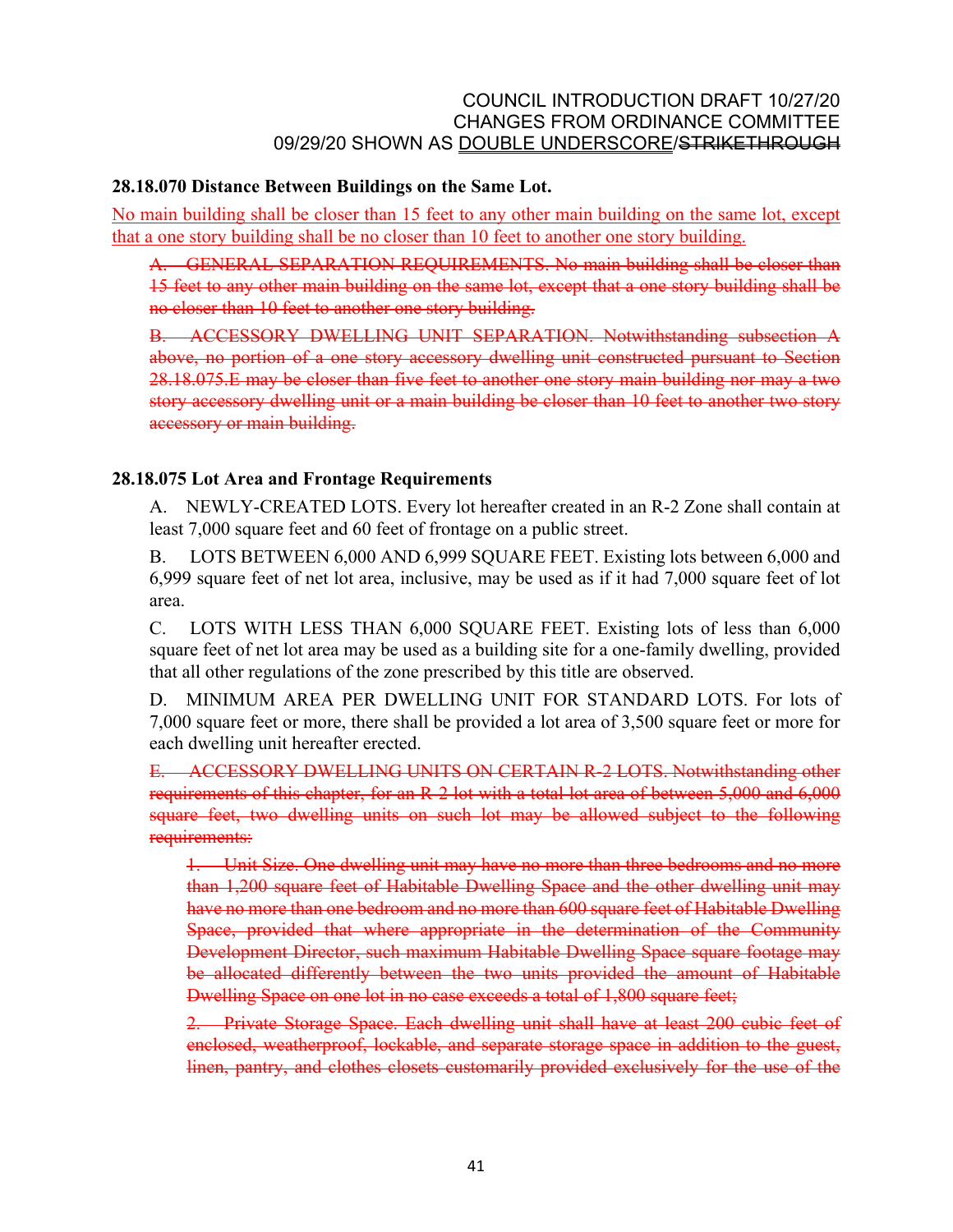occupants of the dwelling unit. Such storage space shall be accessible from the exterior of the unit for which it is provided.

3. Accessory Unit Parking Requirements. Notwithstanding the parking requirements established for Two-Family Dwelling units on standard-sized lots in excess of 6,000 square feet as provided in Section 28.90.100.G.2, a two-dwelling unit development that meets the criteria delineated in this subsection shall provide not less than two covered and one uncovered parking spaces. Two of such parking spaces shall be allocated to the larger unit and the remaining space shall be allocated to the smaller unit through the use of appropriate signage on the site. Any such uncovered parking space may be provided in a tandem parking arrangement provided that both of the tandem parking spaces are allocated to the larger dwelling unit. Tandem parking spaces may be constructed within a nonconforming interior setback area under circumstances where the setback of the parking area remains consistent with the setback of a pre-existing nonconforming garage structure. The Community Development Director may require the recordation of a parking site plan in the official records of Santa Barbara County with respect to the lot involved for the purposes of memorializing the permanent use and availability of the required parking spaces as allocated to each permitted dwelling unit.

4. Nonconforming Garages. Notwithstanding other provisions of this chapter to the contrary, a lot containing a garage or parking structure which is nonconforming as to its interior setback may be maintained or reconstructed in its same location in accordance with the requirements of Section 28.87.030.D or, in connection with the construction of an accessory dwelling unit pursuant to this subsection, it may be expanded in size along the nonconforming setback line so long as the expansion is to make the structure more in conformance with the City's Uniform Construction Code requirements or with City Parking Design Standards for Accessory Dwelling Units in R-2 Zone adopted pursuant to this subsection.

5. Condominium Units Not Allowed; ABR Review. Notwithstanding other provisions of this code, including specifically but not limited to Section 28.88.120.B, the subdivision of a development of two family dwellings pursuant to this subsection, either as a new development or as a conversion of an existing two-family dwelling, shall be governed by the requirements of Section [27.13.040.](http://qcode.us/codes/santabarbara/view.php?cite=section_27.13.040&confidence=6) In addition, an application to develop a lot with an accessory dwelling unit pursuant to this subsection shall receive design review approval from the Architectural Board of Review in accordance with the requirements of Section 22.68.020.B as noticed in accordance with the requirements of Section [22.68.040.](http://qcode.us/codes/santabarbara/view.php?cite=section_22.68.040&confidence=6)

6. Not Applicable To Sloped Lots. The provisions of this subsection E shall not apply to any lot with an average slope of 10% or greater as calculated pursuant to the formula specified in subsection F below.

F.E. R-2 LOT SLOPE DENSITY. The minimum lot areas specified in this section shall be increased by the following factors where the average slope of the parcels falls within the percent of average slope ranges given: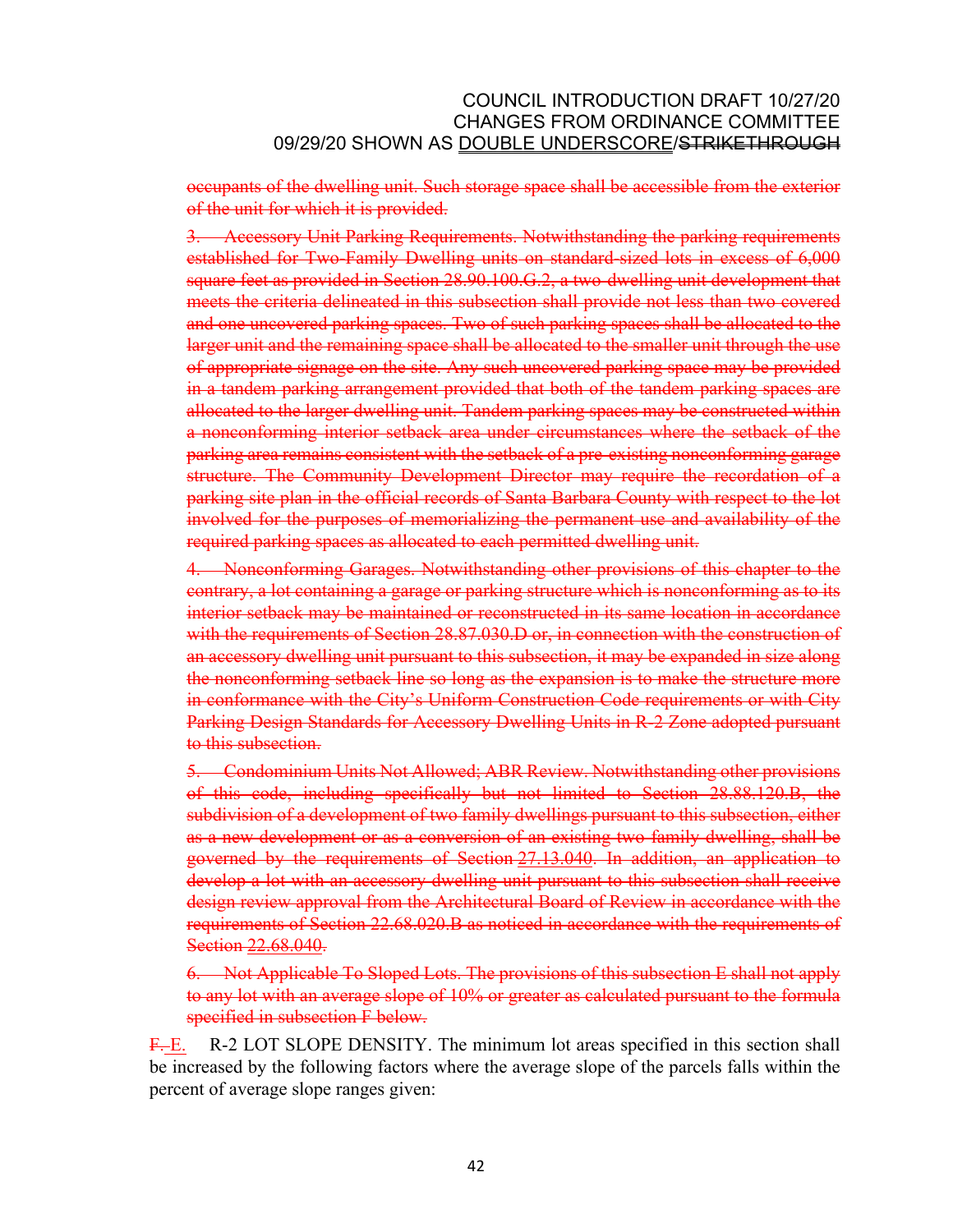| Factor                     | <b>Percent of Average Slope</b> |  |
|----------------------------|---------------------------------|--|
| 1.5 times minimum lot area | $10\%$ to $20\%$                |  |
| 2.0 times minimum lot area | $20\%$ to $30\%$                |  |
| 3.0 times minimum lot area | over $30\%$                     |  |
|                            |                                 |  |

"Average slope" of a parcel of land or any portion thereof shall be computed by applying the formula (S=.00229 IL divided by A) to the natural slope of the land, before grading is commenced, as determined from a topographic map conforming to National Mapping Standards and having a scale of not less than 1 inch equals 200 feet and a contour interval of not less than five feet. The letters in this formula shall have the following significance:

 $S =$ The average slope of the land in percent.

 $I =$  The contour interval in feet.

 $L =$ The combined length of all contours in feet, excluding the length of contours in drainage channels and in natural water courses below the 25 year flood level.

 $A =$ The net area of parcel or portion thereof, in acres, after deducting all areas in drainage channels below the 25 year flood level, for which the slope is to be determined.

G.F. HABITABLE DWELLING SPACE - DEFINED. For the purpose of this section, the term "Habitable Dwelling Space" shall be calculated to include all building square footage as measured from the inside of the walls of the building, excluding the square footage of the garage.

SECTION 5. Section 28.44.070, Section 28.44.110 and Section 28.44.120 of Chapter 28.44 of Title 28 of the Santa Barbara Municipal Code is amended to read as follows:

# **28.44.070 Exclusions and Exemptions.**

The following categories of development, through subsection C, are categorically excluded from the coastal development permit requirements of this chapter pursuant to Categorical Exclusion Order E-86-03 as amended by Categorical Exclusion Order E-06-1 and certified by the California Coastal Commission:

A. TIME-SHARE CONVERSION EXCLUSION. Any activity anywhere in the coastal zone that involves the conversion of any existing multiple-unit residential structure to a timeshare project, estate, or use, as defined in Section 11212 of the [Business and Professions](http://qcode.us/codes/othercode.php?state=ca&code=buspro)  [Code](http://qcode.us/codes/othercode.php?state=ca&code=buspro). If any improvement to an existing structure is otherwise exempt from the permit requirements of this division, no coastal development permit shall be required for that improvement on the basis that it is to be made in connection with any conversion exempt pursuant to this subdivision. The division of a multiple-unit residential structure into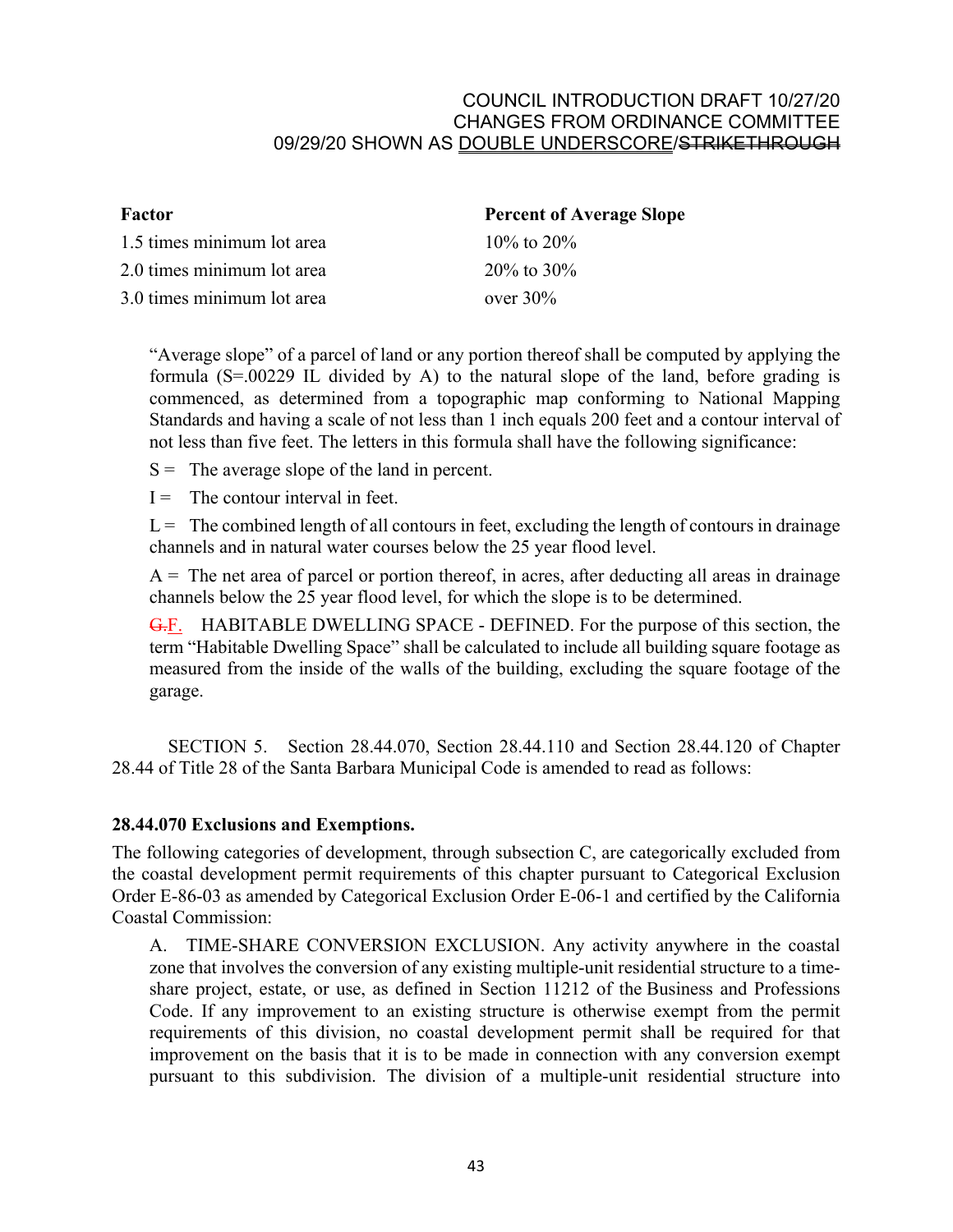condominiums, as defined in Section 783 of the [Civil Code](http://qcode.us/codes/othercode.php?state=ca&code=civ), shall not be considered a timeshare project, estate, or use for purposes of this subdivision.

B. VESTED RIGHTS EXCLUSION. Any development which, on the effective date of this subsection, has a valid approval from the Coastal Commission shall be considered to have a vested right until such time as said approval expires or lapses; provided, however, that no substantial change may be made in any such development without prior Coastal Commission and City approval having been obtained by the developer.

### C. SINGLE FAMILY RESIDENCE EXCLUSIONS.

1. Construction of one single family residence on an existing vacant parcel in the area designated as Non-Appealable on the Post-LCP Certification Permit and Appeal Jurisdiction Map, City of Santa Barbara.

2. Demolition and reconstruction of an existing single family residence in the area designated as Non-Appealable on the Post-LCP Certification Permit and Appeal Jurisdiction Map, City of Santa Barbara. Notwithstanding the exclusion specified in this paragraph, if an application for demolition and reconstruction of an existing single family residence is submitted for a lot that either: (1) contains a City Landmark or Structure of Merit, (2) contains or is within 100 feet of archeological or paleontological resources, or (3) contains or is within 100 feet of a environmentally sensitive habitat area, stream, wetland, marsh, or estuary, regardless of whether such resources are mapped or unmapped, then the application shall require a coastal development permit.

The following categories of development, through the end of this section, are exempt from the coastal development permit requirements of this chapter pursuant to Section 30610 of the Public Resource Code and Sections 13250—13253 of Title 14 of the [California](http://qcode.us/codes/othercode.php?state=ca&code=caladm)  [Administrative Code](http://qcode.us/codes/othercode.php?state=ca&code=caladm).

D. SINGLE FAMILY RESIDENCE EXEMPTION. Improvements to existing single-family residences including an attached accessory dwelling unit or a junior accessory dwelling unit; provided, however, that those improvements which involve a risk of adverse environmental effect shall require a coastal development permit, as provided for in Section 13250 or Section 13553 of Title 14 of the California Administrative Code, as amended from time to time. Attached accessory dwelling units and accessory dwellings units located in an existing accessory structure or in a proposed or existing primary residence that meet the requirements of Section 28.86 are exempt from obtaining a Coastal Development Permit. A junior accessory dwelling unit that is created from at least one existing bedroom and is entirely within an existing single-family residence and does not change the building envelope is not considered development and is not subject to the LCP.

E. OTHER CONSTRUCTION EXEMPTION. Improvements to any structure other than a single family residence or a public works facility; provided, however, that those improvements which involve a risk of adverse environmental effect; or adversely affect public access; or result in a change in use contrary to any policy of the Coastal Act; shall require a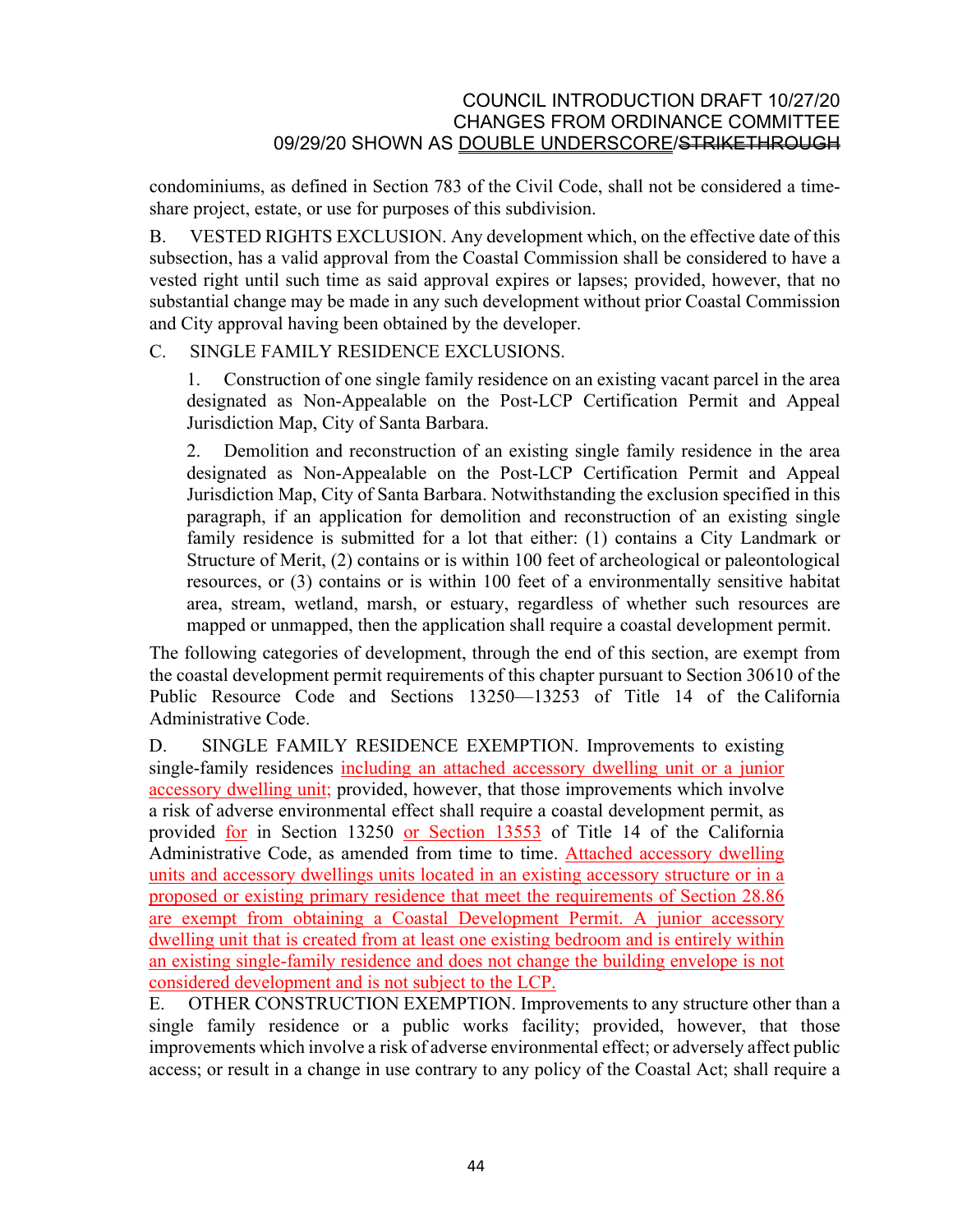coastal development permit, as provided in Section 13253 of Title 14 of the [California](http://qcode.us/codes/othercode.php?state=ca&code=caladm)  [Administrative Code](http://qcode.us/codes/othercode.php?state=ca&code=caladm), as amended from time to time.

F. MAINTENANCE OF NAVIGATION CHANNEL EXEMPTION. Maintenance dredging of existing navigation channels or moving dredged material from such channels to a disposal area outside the Coastal Zone, pursuant to a permit from the United States Army Corps of Engineers.

G. REPAIR OR MAINTENANCE EXEMPTION. Repair or maintenance activities that do not result in an addition to, or enlargement or expansion of the object of such repair or maintenance activity; provided, however, that extraordinary methods of repair and maintenance that involve a risk of substantial adverse environmental impact shall require a coastal development permit, as provided in Section 13252 of Title 14 of the [California](http://qcode.us/codes/othercode.php?state=ca&code=caladm)  [Administrative Code](http://qcode.us/codes/othercode.php?state=ca&code=caladm), as amended from time to time.

H. UTILITY CONNECTIONS EXEMPTION. The installation, testing and placement in service or the replacement of any necessary utility connection between an existing service facility and any development approved pursuant to the California Coastal Act of 1976 and this chapter; provided that the Community Development Director may, where necessary, require reasonable conditions to mitigate any adverse impacts on coastal resources, including scenic resources.

I. REPLACEMENT OF EXISTING STRUCTURES DESTROYED BY NATURAL DISASTER EXEMPTION. The replacement of any structure, other than a public works facility, destroyed by a disaster. The replacement structure shall conform to applicable existing zoning requirements, shall be for the same use as the destroyed structure, shall not exceed either the floor area, height, or bulk of the destroyed structure by more than 10%, and shall be sited in the same location on the affected property as the destroyed structure. As used in this subsection I, the term:

1. "Disaster" means any situation in which the force or forces which destroyed the structure to be replaced were beyond the control of its owner.

2. "Bulk" means total interior cubic volume as measured from the exterior surface of the structure.

3. "Structure" includes landscaping and any erosion control structure or device which is similar to that which existed prior to the occurrence of the disaster.

# J. TEMPORARY EVENT EXEMPTION.

1. Definitions. For the purposes of this subsection J, the following words and phrases shall be construed as set forth below:

a. Exclusive Use. A use that precludes public uses in the area of the temporary event for recreation, beach access or access to coastal waters other than for or through the temporary event itself.

b. Limited Duration. A period of time that does not exceed a two-week period on a continual basis, or does not exceed a consecutive four-month period on an intermittent basis.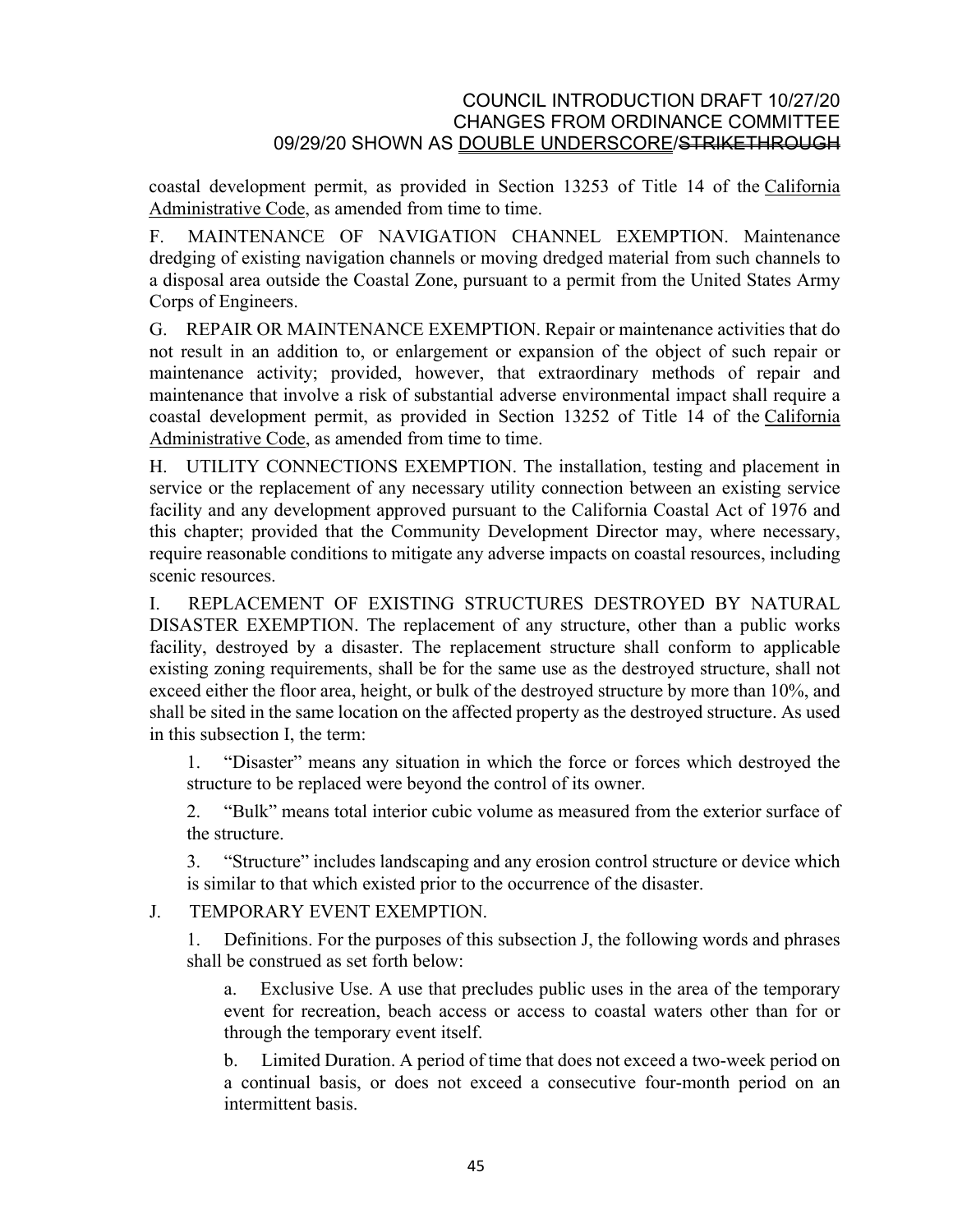c. Non-Permanent Structure(s). Include, but are not limited to, bleachers, perimeter fencing, vendor tents/canopies, judging stands, trailers, portable toilets, sound/video equipment, stages, booths, platforms, movie/film sets, which do not involve grading or landform alteration for installation.

d. Temporary Event. An activity or use that constitutes development as defined in Section 30106 of the California Coastal Act; and is an activity or function of limited duration; and involves the placement of non-permanent structures; and/or involves exclusive use of a sandy beach, parkland, filled tidelands, water, streets or parking area which is otherwise open and available for general public use.

e. Coastal Resources. Include, but are not limited to, public access opportunities, visitor and recreational facilities, water-oriented activities, marine resources, biological resources, environmentally sensitive habitat areas, agricultural lands, and archaeological or paleontological resources.

f. Sandy Beach Area. Includes publicly-owned and privately-owned sandy areas fronting on coastal waters, regardless of the existence of potential prescriptive rights or a public trust interest.

2. General Rule. Except as provided in paragraph 4 below, every temporary event is excluded from the coastal development permit requirements under this chapter, unless the temporary event meets all of the following criteria:

a. The event is to be held between Memorial Day weekend and Labor Day, inclusive; and

b. The event occupies all or a portion of a sandy beach area; and

c. The event involves a charge for general public admission or seating where no fee is currently charged for use of the same area (not including booth or entry fees).

3. Other Exclusions. The Community Development Director may also exclude a temporary event that satisfies all of the criteria specified in paragraph 2 above, if:

a. The fee is for preferred seating only and 75% of the provided seating capacity is available free of charge for general public use; or

b. The event is held on a sandy beach area in a remote location with minimal demand for public use, and there is no potential for adverse effect on sensitive coastal resources; or

c. The event is less than one day in duration; or

d. The event has previously received a coastal development permit and will be held in the same location, at a similar season, and for a similar duration, with operating and environmental conditions substantially the same as those associated with the previously-approved event.

4. Special Circumstances. The Community Development Director, or the Planning Commission or City Council through direction to the Community Development Director, may determine that a temporary event shall require a coastal development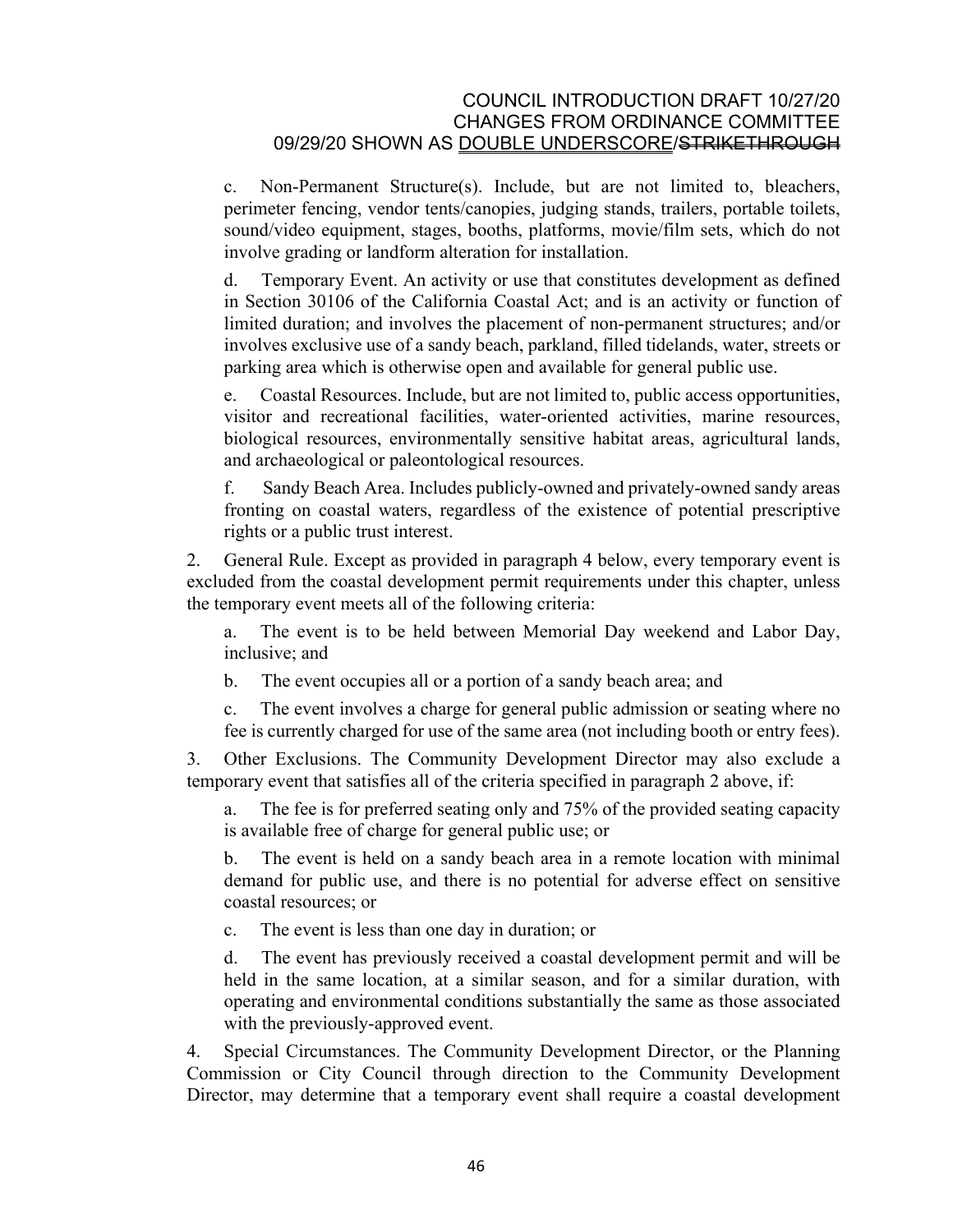permit, even if the criteria specified in paragraph 2 above are not met, if the Community Development Director determines that unique or changing circumstances exist relative to the particular temporary event that have the potential for significant adverse impacts on coastal resources. Such circumstances may include, but shall not be limited to, the following:

a. The event, either individually or together with other temporary events scheduled before or after the particular event, precludes the general public from use of a public recreational area for a significant period of time;

b. The event and its associated activities or access requirements will either directly or indirectly impact environmentally sensitive habitat areas, rare or endangered species, significant scenic resources, or other coastal resources as defined in paragraph 1 of this subsection;

c. The event is scheduled between Memorial Day weekend and Labor Day and would restrict public use of roadways or parking areas or otherwise significantly impact public use or access to coastal waters; or

d. The event has historically required a coastal development permit to address and monitor associated impacts to coastal resources.

### **28.44.110 Authority to Review.**

Where a coastal development permit is required pursuant to Section [28.44.060,](http://qcode.us/codes/santabarbara/view.php?cite=section_28.44.060&confidence=6) the authority to review an application for a coastal development permit is designated as follows:

A. APPEALABLE DEVELOPMENT.

1. Planning Commission. The Planning Commission shall review all applications for coastal development permits for proposed development in the appealable area unless authority is granted to the Staff Hearing Officer pursuant to paragraph 2 below.

2. Staff Hearing Officer. The Staff Hearing Officer shall review applications for coastal development permits for development proposed in the appealable area when:

a. The proposed development requires another discretionary action by the Staff Hearing Officer under any other provision of this code; or

b. The proposed development involves single family residential development unless the proposed development:

i. is located less than 50 feet from the edge of any coastal bluff or the inland extent of any beach; or

ii. is located seaward of the seacliff retreat line as defined in the City of Santa Barbara Coastal Plan; or

iii. involves an improvement that increases the internal floor area of any structure by more than 500 square feet; or

iv. involves a second story improvement; or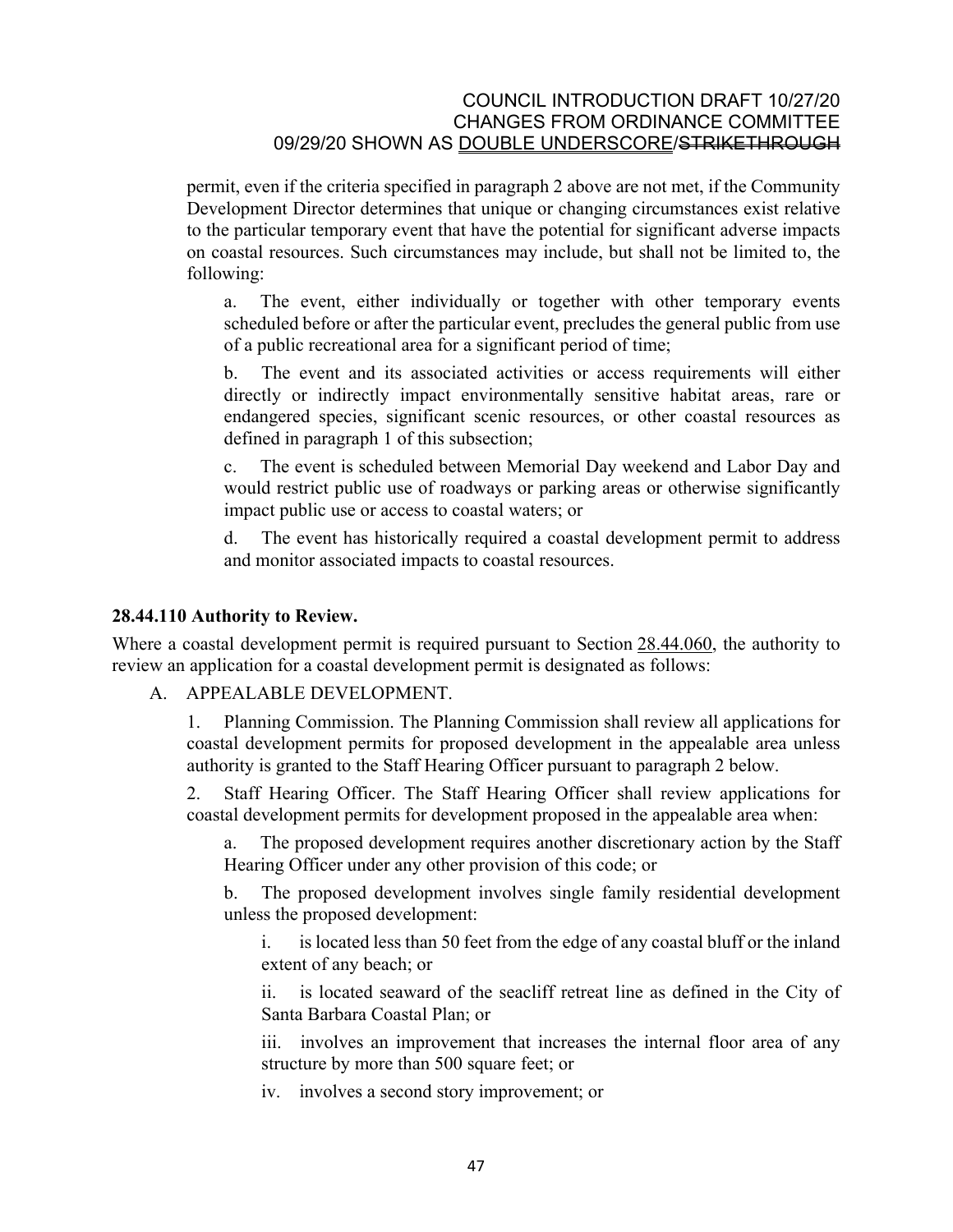v. requires a discretionary action by the Planning Commission under another provision of this code.

### B. NON-APPEALABLE DEVELOPMENT.

1. Planning Commission. The Planning Commission shall review applications for coastal development permits for development proposed in the non-appealable area when the proposed development requires another discretionary action by the Planning Commission under any other provision of this code.

2. Staff Hearing Officer. The Staff Hearing Officer shall review applications for coastal development permits for development proposed in the non-appealable area when the proposed development does not require another discretionary action by the Planning Commission under another provision of this code.

C. SECONDARY ACCESSORY DWELLING UNITS. When a proposed development only involves the addition of a secondary detached accessory dwelling unit to an existing single family residence, or any proposed accessory dwelling unit on a lot developed with tworesidential unit, multiple residential unit, or mixed use development, the application shall be reviewed by the Staff Hearing Officer without a public hearing in accordance with subdivision (i) of Government Code sSection 65852.2. The Staff Hearing Officer shall not issue a decision on the application until at least 10 calendar days after notice having been given pursuant to Section [28.44.130.](http://qcode.us/codes/santabarbara/view.php?cite=section_28.44.130&confidence=6) The Staff Hearing Officer may receive written comments regarding the application and consider such written comments during the review of the application, but the Staff Hearing Officer shall not conduct a public hearing on the application. The decision of the Staff Hearing Officer concerning an application for a coastal development permit pursuant to this subsection C shall constitute the final action of the City. In the appealable area, decisions of the Staff Hearing Officer made pursuant to this subsection C may be appealed to the Coastal Commission in accordance with Section [28.44.200](http://qcode.us/codes/santabarbara/view.php?cite=section_28.44.200&confidence=6). Actions on applications to construct secondary accessory dwelling units shall be consistent with the provisions of the applicable zone and the policies and development standards of the City of Santa Barbara's certified Local Coastal Program and Chapter 3 of the California Coastal Act. Review of a coastal development permit application for an secondary accessory dwelling unit as an addition to an existing single family residence or any proposed accessory dwelling unit on a lot developed with two-residential unit, multiple residential unit, or mixed use development, shall comply with all procedures and development standards of this chapter, aside from the requirements to conduct a public hearing and City appeals as described in Section [28.44.120,](http://qcode.us/codes/santabarbara/view.php?cite=section_28.44.120&confidence=6) [28.44.140,](http://qcode.us/codes/santabarbara/view.php?cite=section_28.44.140&confidence=6) and [28.44.160](http://qcode.us/codes/santabarbara/view.php?cite=section_28.44.160&confidence=6).

# **28.44.120 Public Hearing.**

At least one public hearing shall be held on each application requiring a coastal development permit, with the exception of applications that only include the addition of an accessory secondary dwelling unit to an existing single family residence or any proposed accessory dwelling unit on a lot developed with two-residential unit, multiple residential unit, or mixed use development pursuant to Section 28.44.110.C. The Planning Commission or the Staff Hearing Officer, as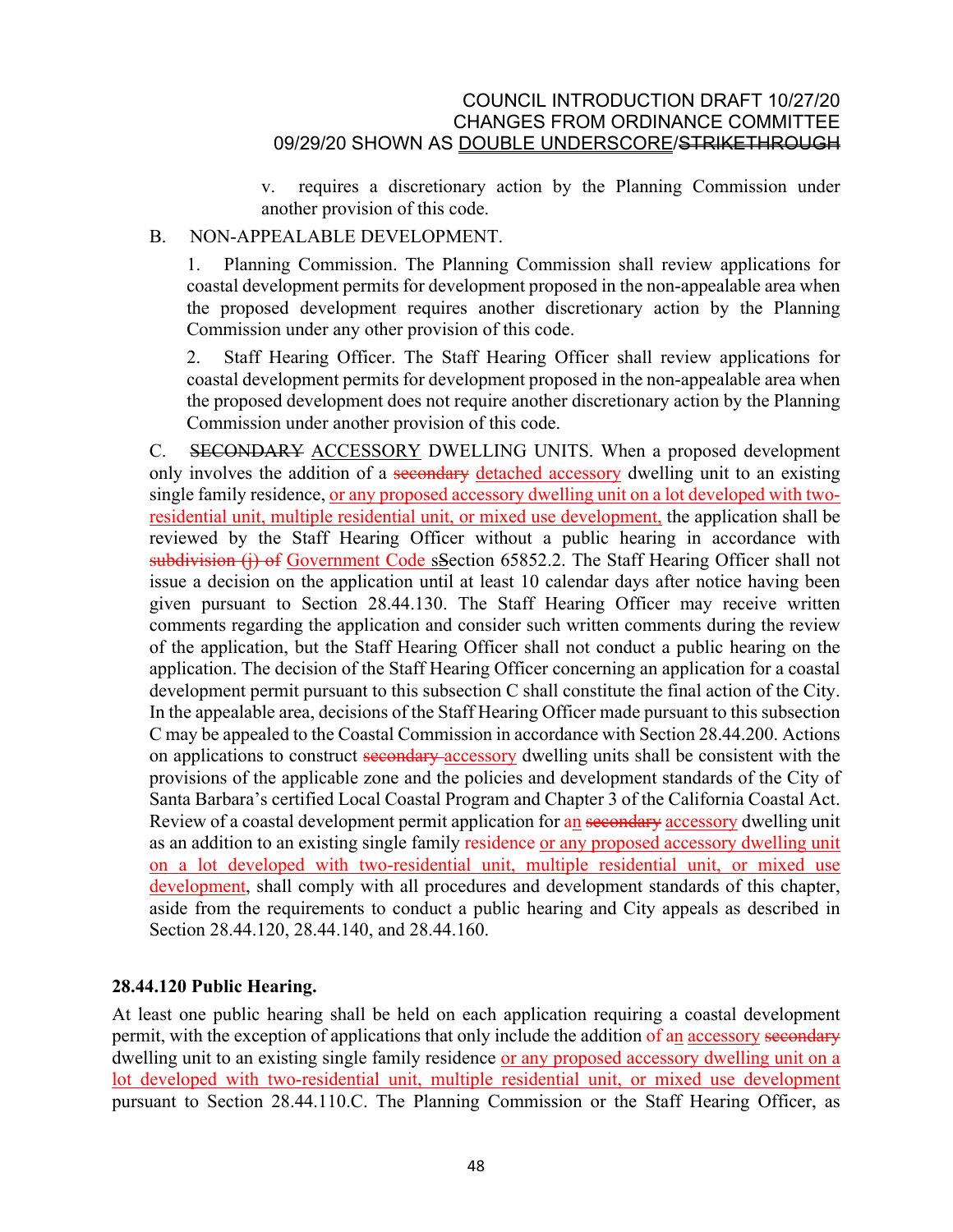designated in Section [28.44.110,](http://qcode.us/codes/santabarbara/view.php?cite=section_28.44.110&confidence=6) shall hold the public hearing regarding the coastal development permit concurrently with any other required public hearing or hearings before the reviewing body for any other applications regarding the proposed development.

SECTION 6. Section 28.94.030 of Chapter 28.94 of Title 28 of the Santa Barbara Municipal Code is amended to read as follows:

### **28.94.030 Uses Permitted in Specific Zones.**

The following uses may be permitted in the zones herein indicated upon the granting of a Conditional Use Permit, except that where another section of this title specifically allows such use in a zone in conflict with this section, the provision of such other section shall apply and a Conditional Use Permit shall not be required.

A. Church in the A-1, A-2, E-1, E-2, E-3, R-1, R-2, R-3, R-4, C-1, C-P, C-L, C-O, R-O, C-X, H-C, HRC-1, HRC-2, OM-1 and OC zones.

B. Convent and monastery in the A-1, A-2, E-1, E-2, E-3, R-1, R-2, C-X, H-C, HRC-1, HRC-2, OC, M-1, and OM-1 zones.

C. Educational institution in the A-1, A-2, E-1, E-2, E-3, R-1, R-2, R-3, R-4, C-1, C-P, C-L, C-O, R-O, C-X, H C, HRC-1, HRC-2, OC, M-1, and OM-1 zones.

D. Golf course or driving range (but excluding miniature golf) in any zone.

E. Outdoor tennis club and lawn bowling club in the A, E and R Zones. Normal clubhouse facilities such as pro shop, coffee shop, administrative offices, lounge, etc. may be allowed in connection with a private club only, provided that such uses shall be clearly shown to be incidental and accessory to the outdoor recreational use of the premises, and that the clubhouse facilities shall be available only to the club members and their guests.

1. It is hereby declared that in addition to being special uses as set forth in Sections [28.94.001](http://qcode.us/codes/santabarbara/view.php?cite=section_28.94.001&confidence=6) and [28.94.005,](http://qcode.us/codes/santabarbara/view.php?cite=section_28.94.005&confidence=6) the uses permitted under this subsection are of such a nature that it is impractical to establish in advance of development the minimum requirements for parking, site area, setbacks, hours or manner of operation, lighting, landscaping, or other standards usually applied to classes or types of use, and that distinct and different performance and development standards must be applied to each individual facility proposed to be established under these provisions.

2. This declaration is based on the fact that the type of club permitted by these provisions will usually be within the City area, unique in terms of the facilities provided, activities conducted, method and intensity of operation, relationship to topography and impact on surrounding urban development and potential, and that meaningful minimum standards can only be established in relation to the particular features of each individual development.

3. In lieu of prescribing herein minimum performance and development standards, the Planning Commission shall, as a part of any Conditional Use Permit issued to permit the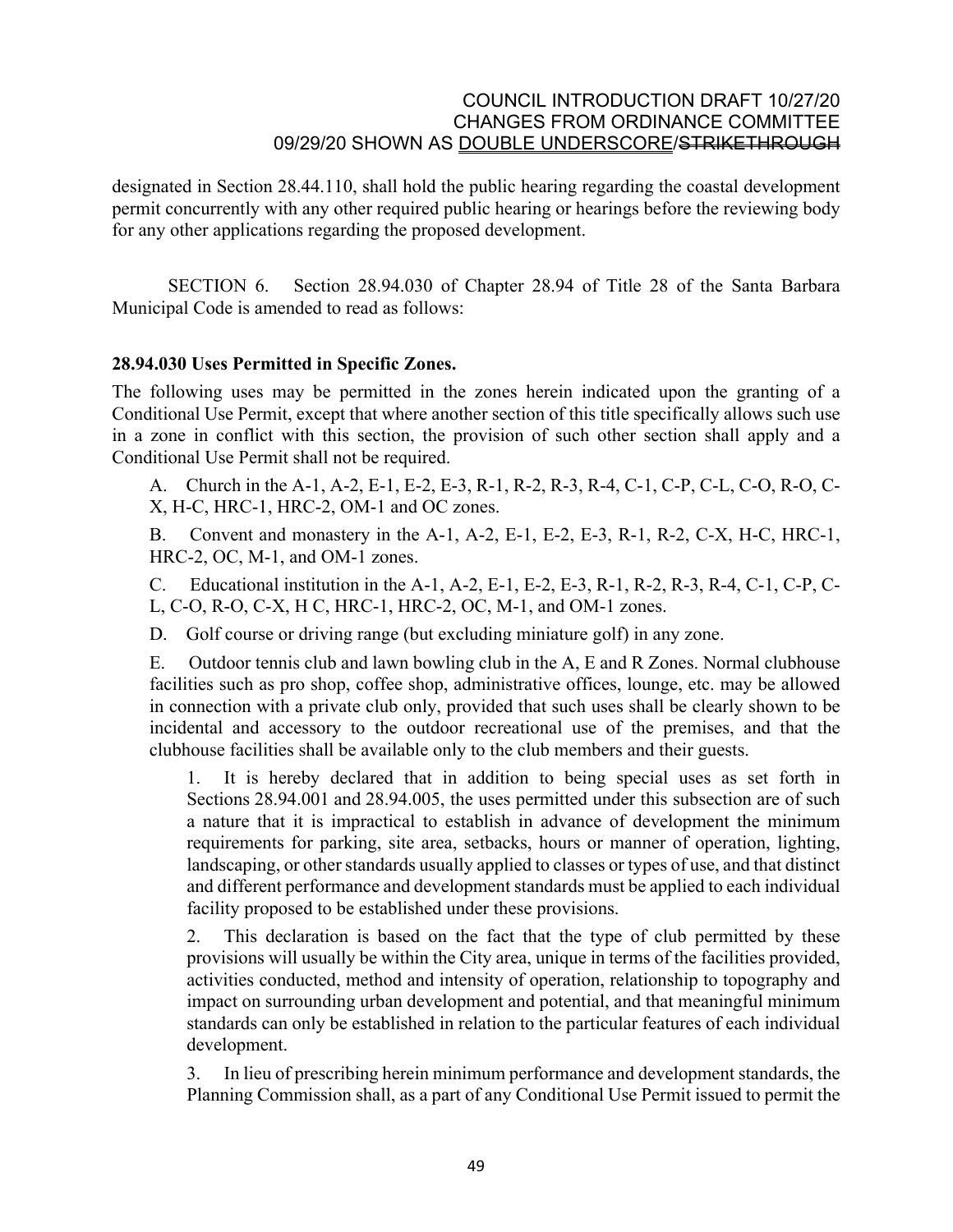establishment of outdoor tennis or lawn bowling clubs under this subsection, make the following findings and impose conditions necessary to secure and perpetuate the bases for such findings:

a. That the total area of the site and the setbacks of all facilities from property and street lines are of sufficient magnitude in view of the character of the land and of the proposed development that significant detrimental impact on surrounding properties is avoided.

b. That the prescribed hours and days of operation of the various facilities of the club are such that the character of the area is not altered or disturbed.

c. That the design and operation of outdoor lighting equipment will not be a nuisance to the use of property in the area.

d. That adequate access and off-street parking is provided in a manner and amount so that the demands of the development for such facilities are adequately met without altering the character of the public streets in the area at any time.

e. That the appearance of the developed site in terms of the arrangement, height, scale and architectural style of the buildings, location of parking areas, landscaping and other features is compatible with the character of the area.

F. Planned unit development in A, E and R-1 Zones in accordance with the provisions of Chapter [28.36](http://qcode.us/codes/santabarbara/view.php?cite=chapter_28.36&confidence=8) of this title.

G. Planned residence development in the A, E and R-1 Zones, subject to provisions of Chapter [28.33](http://qcode.us/codes/santabarbara/view.php?cite=chapter_28.33&confidence=8) of this title.

H. Child care centers in the A, E, R-1, R-2, R-3, R-4, R-O, C-O and C-X zones, subject to the following conditions, standards and limitations:

1. Location of Play Areas. Outdoor play areas shall be located in a manner that is compatible with the character of the surrounding area, that minimizes significant detrimental noise impacts to adjacent properties, and that complies with the minimum standards of State Law.

2. Passenger Loading. Facilities shall be provided for loading and unloading passengers, and shall be subject to the review and approval of the Planning Commission taking into consideration the recommendation of the Transportation Engineer.

I. Driveways and parking areas for nonresidential uses in residential zones.

J. Boarding house in the R-2, R-3 and R-4 Zones.

K. Club and lodge in the R-3, R-4 and R-O Zones.

L. Garden apartments in the R-2 Zone, subject to the provisions of Chapter [28.30](http://qcode.us/codes/santabarbara/view.php?cite=chapter_28.30&confidence=8) of this title.

M. Hospitals, skilled nursing facilities and other similar buildings and facilities for the treatment of human ailments where facilities are provided for the keeping of patients overnight or longer, in the R-4, C-O, C-P, C-1, C-2 and C-M Zones.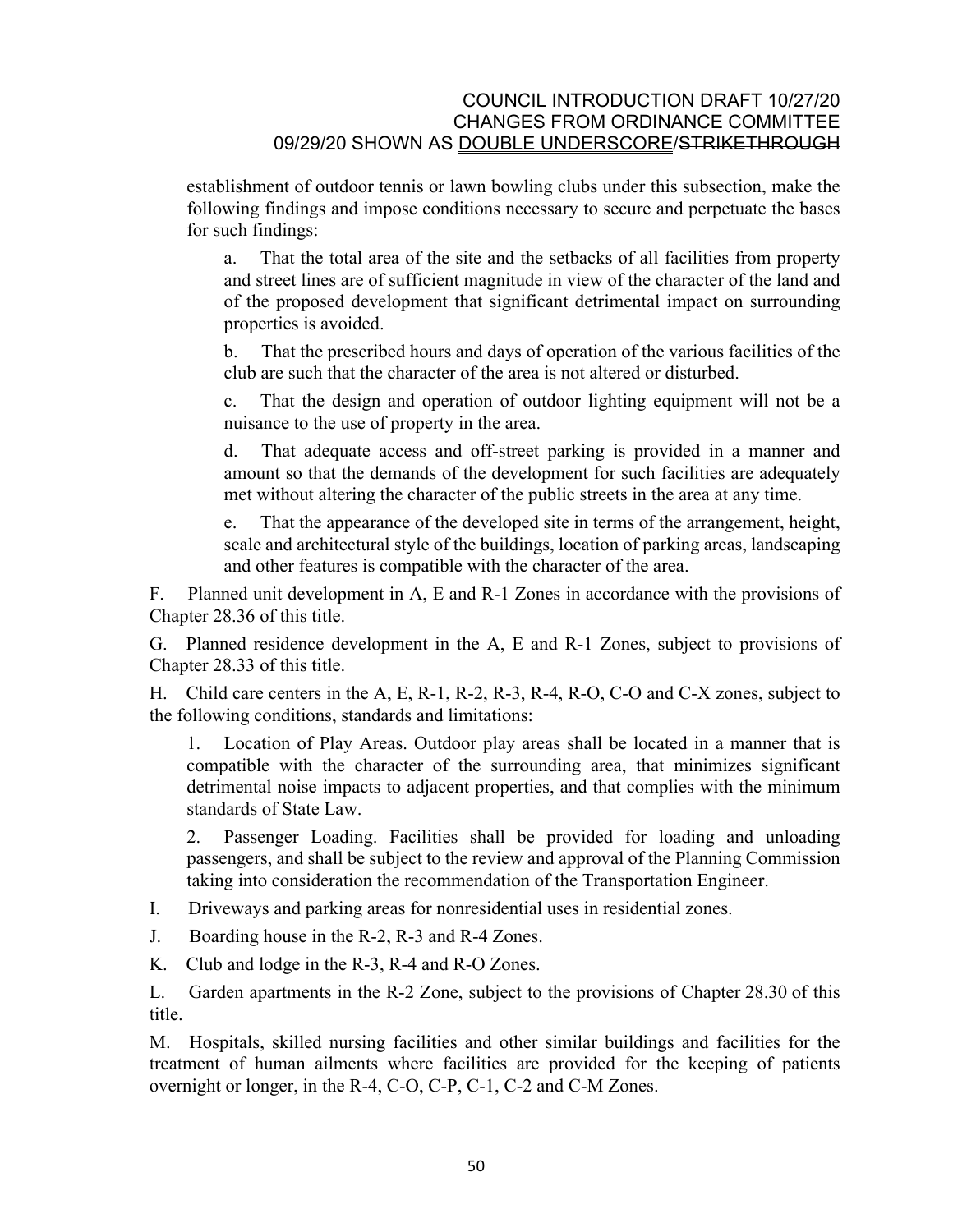N. Restaurant in the R-4 Zone, provided there is a minimum of 100 established hotel-motel guest rooms within 500 feet from the boundary of the proposed restaurant site. The 100 established hotel-motel guest rooms within 500 feet may be used to support any number of restaurants within the affected area.

O. Establishment or enterprises which involve large assemblages of people on more than four occasions per year, including, but not limited to, any open air theater, Certified Farmers Market, street market, trade fair, trade exchange, recreational or sport center, in the C Zones.

P. Automobile wrecking in the C-M and M-1 Zones.

Q. Car wash, auto polishing, auto steam cleaning establishment in the C-1, C-P and C-2 Zones, provided that such installation shall be subject to the noise restrictions established in Chapter [28.60](http://qcode.us/codes/santabarbara/view.php?cite=chapter_28.60&confidence=8) of this title.

R. State-licensed residential care facilities for the elderly, community care facilities and hospices serving more than 12 individuals in the A, E, R, and C Zones.

1. Standards.

a. If a new residential care facility for the elderly, community care facility or hospice which is subject to a Conditional Use Permit includes a staffed congregate kitchen and dining facility providing regular meals to residents, living units may include modular cooking units without being counted as residential units.

b. If an existing residential care facility for the elderly, community care facility or hospice as of the effective date of this chapter, which is subject to a Conditional Use Permit includes a staffed congregate kitchen and dining facility providing regular meals to residents, living units may be converted to include modular cooking units without being counted as residential units under the provisions of a new Conditional Use Permit.

c. If a new or existing residential care facility for the elderly, community care facility or hospice as of the effective date of this chapter, which is subject to a Conditional Use Permit does not include a congregate dining facility, but does include kitchens in its living units, living units shall be counted as residential units.

d. Recreational facilities and skilled nursing facilities intended primarily for the residents may be allowed in connection with residential care facilities for the elderly, community care facilities or hospices provided that such uses are incidental and accessory thereto. The use of the facilities by persons other than residents and staff may be limited.

2. Findings.

a. For new State licensed residential care facilities for the elderly, community care facility or hospice, in addition to the findings required under Section [28.94.020,](http://qcode.us/codes/santabarbara/view.php?cite=section_28.94.020&confidence=6) the Planning Commission or City Council on appeal must find upon a showing of adequate information that: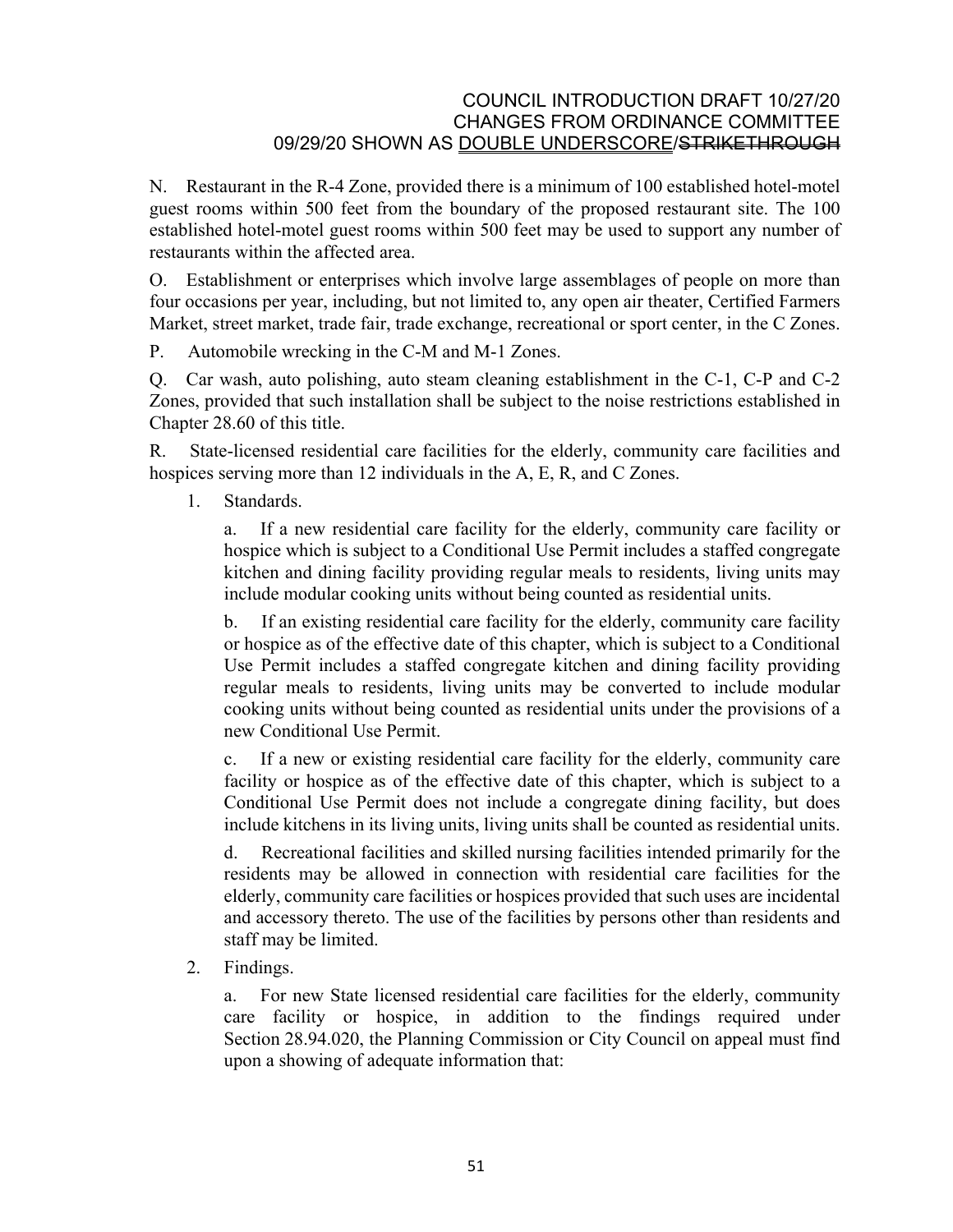i. The facility will generate a demand for resources such as water, traffic, and other public services equivalent to no more than that which would be demanded by development of the property in accordance with the underlying zone, and such resources are available in amounts adequate to service the proposed facility.

ii. The intensity of use in terms of the number of people, hours of operation, hours of major activities, and other operational aspects of the proposed facility is compatible with any neighboring residential use.

iii. The proposed facility shall be able to be converted to a density which conforms to the residential unit density of the underlying zone. Sufficient land area has been shown to be available to meet the parking demand of a future use.

b. For existing State-licensed residential care facilities for the elderly, community care facility or hospice as of the effective date of this chapter requesting an alteration or modification, in addition to the findings required under Section [28.94.020,](http://qcode.us/codes/santabarbara/view.php?cite=section_28.94.020&confidence=6) the Planning Commission or City Council on appeal must find upon a showing of adequate information that:

i. The proposal has been reviewed and approved by the City Fire Marshall and the City Building Official.

ii. The facility will generate a demand for resources such as water, traffic and parking capacity, and other public services equivalent to no more than that which would be demanded by development of the property in accordance with the underlying zone, or if existing resource use exceeds the underlying zone, then resource use shall be equivalent to no more than that of the existing use.

iii. The intensity of use in terms of the number of people, hours of operation, hours of major activities and other operational aspects of the proposed facility is compatible with any neighboring residential use.

S. Facilities and equipment, not to include offices, used by public utilities or quasi-public utilities, e.g., cable television, to provide services to the general public in any zone, except for Radio and Television Antennas, Cellular Telephone Antennas and Emergency Service Antennas and any facilities or equipment expressly permitted in the zone or authorized pursuant to Chapter [28.93](http://qcode.us/codes/santabarbara/view.php?cite=chapter_28.93&confidence=8) of this code.

T. Medical equipment and supply stores of more than 3,000 square feet of net floor area in the C-O Zone, subject to the following special provisions:

The Planning Commission shall find that the use is supportive and directly related to the providing of medical and related services. The Commission may permit a portion of the space to be used for non-medically related sales and/or a percentage of dollar volume of business for non-medically related sales, provided that said amount of non-medically related use is set forth in the Conditional Use Permit.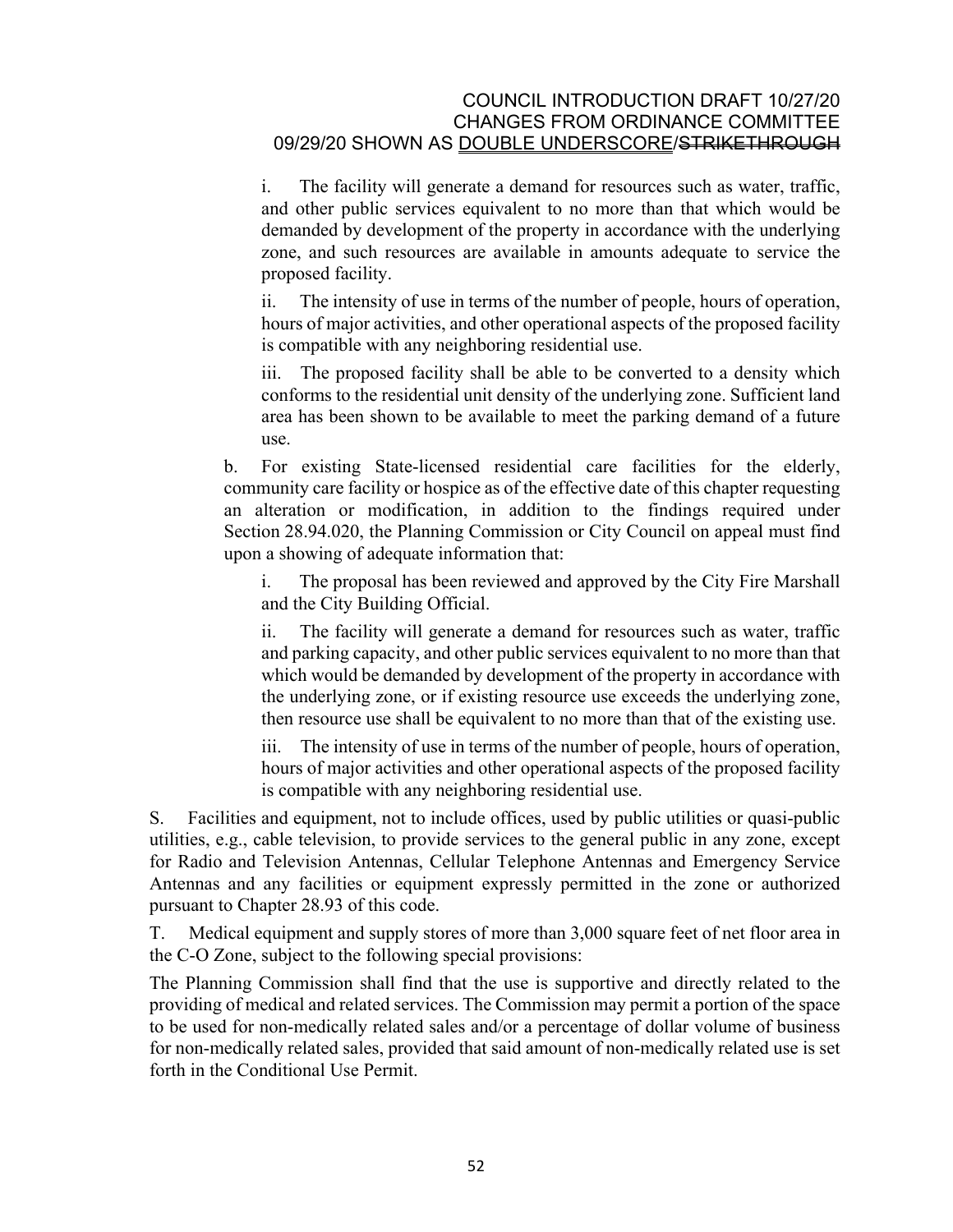U. Banks of more than 1,000 square feet of net floor area in the C-O Zone, subject to the following:

The intent is to allow branch banks as a convenience to the medical community and neighborhood, so that there will be less traffic into the commercial areas for deposits, and as a cash source for patients in the area. It is not the intent to establish a banking community in the area. As a result, the limitations set forth below shall apply.

Prior to issuance, the Planning Commission shall find the following:

1. No similar facility is located on adjacent property or on a parcel within 300 feet of the subject property.

2. There shall not be more than 1,000 square feet of space accessible to customers for services.

3. There shall be no drive-up window, but a walk-up window may be permitted.

4. The signing of the operation is in a manner as to identify but not advertise, and to blend in with the neighborhood.

5. Services are limited to deposits, check cashing, cashier and travelers checks, acceptance of loan applications, and night deposits. The following services are excluded: loan applications processing and safety deposit boxes.

6. The permitted number of employees is consistent with the above.

V. Automobile service station, automobile service station/mini-market or conversion to an automobile service station/mini-market shall be subject to the following conditions, standards and limitations:

1. Conditions. Specific conditions may be imposed to carry out the purposes of this code.

2. Lot Area. The minimum area of the parcel or lot shall not be less than 8,000 square feet.

3. Street Frontage. Each lot shall have a minimum frontage of not less than 100 feet on one abutting street.

4. Architecture. The architecture of the service station structures and landscaping shall be reviewed and approved by the Architectural Board of Review, or the Historic Landmarks Commission if the property is located within El Pueblo Viejo Landmark District or another landmark district or if the structure is a designated City Landmark. The architectural theme shall be integrated into the design of all improvements of the site including canopies and fencing.

5. Driveways.

a. New Service Stations. For service stations constructed after the effective date of this subsection, driveway entrances to the service station shall not be within 20 feet of the curb return (beginning of curve) on corner lots.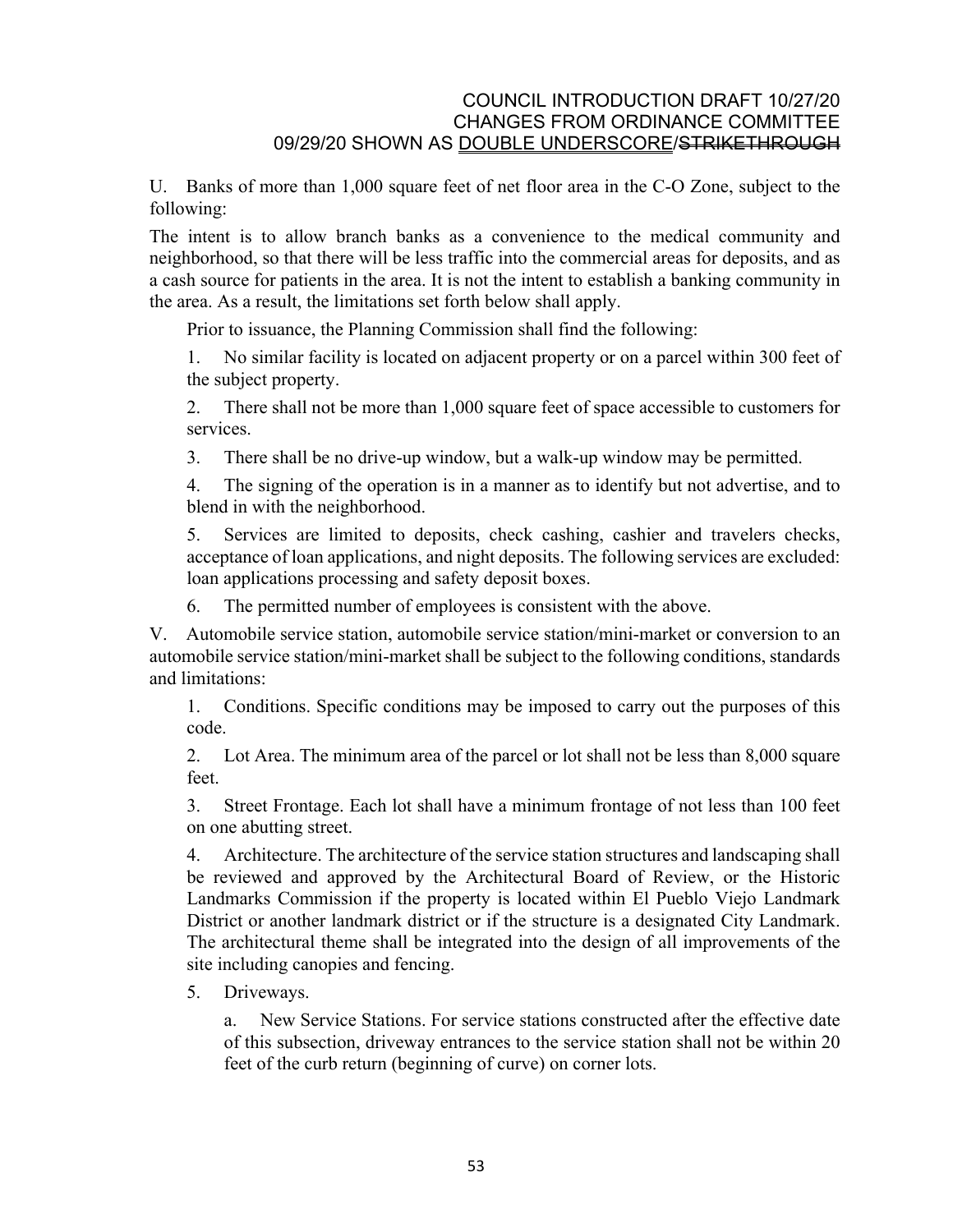b. Existing Service Stations. For driveway entrances of service stations that have been constructed prior to the effective date of this subsection, relocation of driveway entrances may be required to minimize interference with the movement and safety of vehicular and pedestrian traffic.

6. Internal Circulation. Where access from an internal circulation system of a shopping center or public parking area is available, direct street access to a service station may be prohibited or restricted.

7. Parking. Parking shall conform to the minimum parking requirements as outlined in Section [28.90.100](http://qcode.us/codes/santabarbara/view.php?cite=section_28.90.100&confidence=6) or a minimum of five parking spaces shall be provided or one parking space for each 250 square feet of gross floor area used for mini-market use and one space for each employee shall be provided; whichever is greater.

8. Lighting. Any perimeter flood lighting shall be hooded or shielded so that no direct beams fall upon adjacent residential property. Indirect soft lights and low garden lights shall be used wherever possible, and shall be required as necessary to assure compatibility with adjacent and surrounding properties.

9. Landscaping. All landscaped areas shall be as follows:

a. A planter shall be provided along all street-side property lines except for driveway openings.

b. On corner lots, a minimum of 150 square feet of planter area shall be provided on the property adjacent to the corner intersection.

c. At least 10% of the area not covered by buildings on the parcel shall be landscaped.

10. Restrooms. The entrance to all restrooms shall be screened from abutting properties by a decorative screen.

11. Fencing. A decorative fence six feet in height from finished grade shall be provided on all property lines that do not abut a street, alley or parking area, with the exception that a fence may not be required for a service station that is an integral part of a commercial, industrial or office center or where combined landscaping will be achieved with such adjacent properties.

12. Operations and Storage.

a. Repair of vehicles is only permitted within an enclosed building.

b. All servicing of vehicles other than minor servicing shall be conducted within an enclosed building.

c. All materials, products and merchandise shall be stored and displayed only within an enclosed building.

d. No used or discarded automotive parts or equipment or visible junk or wrecked vehicles shall be located or stored outside the service station building.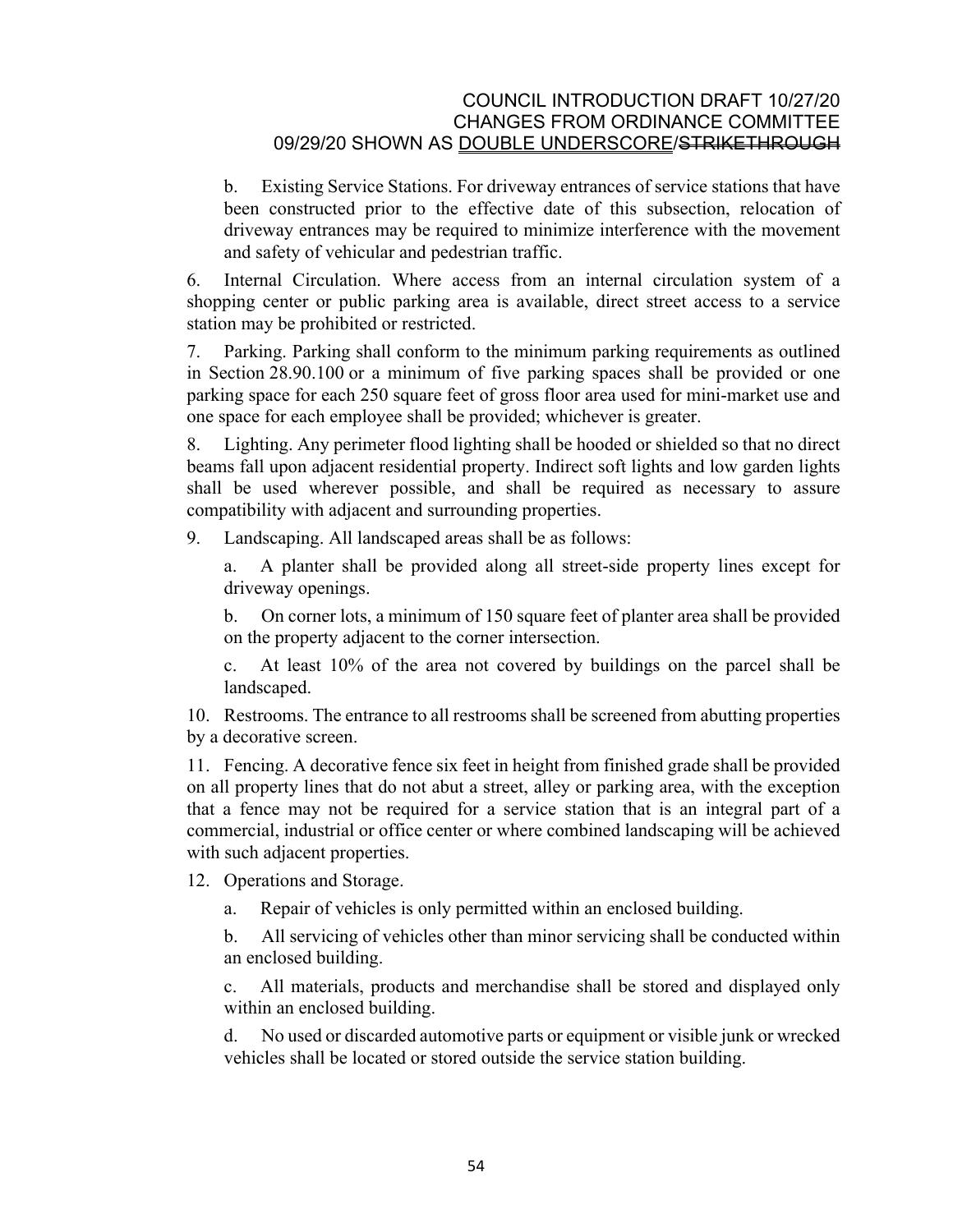e. Trash shall be stored in areas screened from public view by a fence with a minimum height of six feet. Trash shall not be stored or piled above the height of the fence.

13. Fire Department Approval. Prior to the issuance of any building permit for a service station or any portion thereof, the Fire Department shall review the plans and approve said plans if they comply with applicable Fire Department ordinances and regulations.

W. Public or quasi-public facility, including homeless shelters providing services and programs beyond the definition of minimal supportive services specified in Chapter [28.04](http://qcode.us/codes/santabarbara/view.php?cite=chapter_28.04&confidence=6) (subject to a separation of at least 300 feet from another emergency shelter or homeless shelter), in any zone, except those expressly permitted in the zone or authorized pursuant to Chapter [28.93](http://qcode.us/codes/santabarbara/view.php?cite=chapter_28.93&confidence=8) of this code, and Radio and Television Antennas, Cellular Telephone Antennas and Emergency Service Antennas.

X. Any use other than those permitted by Section 28.73.030.A of the OM-1 Zone and permitted in the M-1 Zone and subject to those findings required in Section 28.73.030.B and Section [28.94.020.](http://qcode.us/codes/santabarbara/view.php?cite=section_28.94.020&confidence=6)

Y. General office uses in the HRC-2 Zone as permitted by Section 28.22.030.B.3, and subject to the findings required in Section 28.22.030.B.3 and Section [28.94.020.](http://qcode.us/codes/santabarbara/view.php?cite=section_28.94.020&confidence=6)

#### Z. Secondary Dwelling Units in any A, E or R-1 Zone, subject to the following provisions:

1. The minimum lot size for any parcel containing a Secondary Dwelling Unit shall be 7,000 square feet.

2. There shall be no more than one existing single-family dwelling, hereinafter referred to as the primary dwelling, on the parcel.

3. The Secondary Dwelling Unit shall be attached to the primary dwelling by a common wall, floor or ceiling and not simply by an attached breeze-way or porch. Said unit shall involve no more than a 10% increase in the square footage of the primary dwelling nor shall it constitute more than 40% of the combined floor area of the primary dwelling and Secondary Dwelling Unit, exclusive of the garage or carport.

4. The maximum floor area of the Secondary Dwelling Unit shall not exceed 600 square feet.

5. Setbacks and height limitations for the Secondary Dwelling Unit shall be the same as for the primary dwelling.

6. One off-street parking space, covered or uncovered, shall be required for a Secondary Dwelling Unit. In addition, if the primary dwelling does not provide parking as required by Section 28.90.100.G.1 of this title, such parking shall be provided. The garage or carport for the primary dwelling shall not be converted to provide a Secondary Dwelling Unit.

7. There shall be no more than four separate rooms in a Secondary Dwelling Unit, one of which shall be a kitchen and one a bathroom. The total number of rooms on the parcel shall not be increased by more than two, including the bathroom and kitchen for the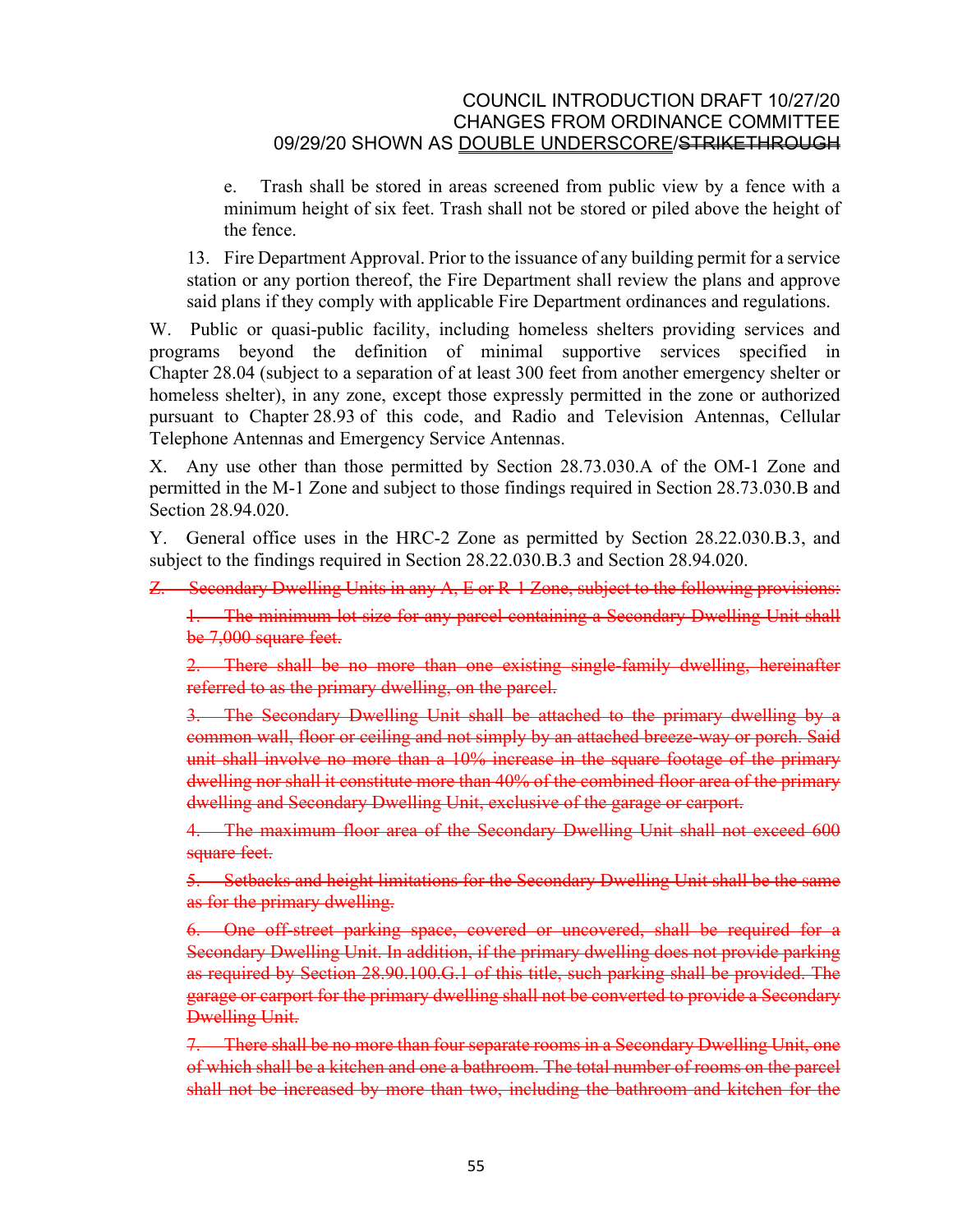Secondary Dwelling Unit. The Secondary Dwelling Unit shall also provide a separate entrance.

8. Both the primary dwelling and the Secondary Dwelling Unit shall comply with all requirements of the housing code in effect on the date of issuance of the building permit for the Secondary Dwelling Unit. Any alteration or addition shall comply with all requirements of the [California Building Code](http://qcode.us/codes/othercode.php?state=ca&code=calbui) as adopted and amended by the City.

9. A separate water meter shall be provided for the Secondary Dwelling Unit. The primary dwelling shall be retrofitted with water-conserving devices to the same extent as if the dwelling were being built under the [California Building Code](http://qcode.us/codes/othercode.php?state=ca&code=calbui) as adopted and amended by the City.

10. Before obtaining a building permit for a Secondary Dwelling Unit, the property owner shall file with the County Recorder, upon approval by the City Attorney as to form and content, a covenant containing a reference to the deed under which the property was acquired by the present owner and stating that:

a. The Secondary Dwelling Unit shall not be sold separately from the primary dwelling.

b. The Secondary Dwelling Unit is restricted to the approved size.

c. The conditional use permit for the Secondary Dwelling Unit shall be in effect only so long as either the primary dwelling or the Secondary Dwelling Unit is occupied by the owner of the lot on which the Secondary Dwelling Unit is located, except for bona fide temporary absences. The conditional use permit shall remain valid if disability or infirmity require the institutionalization of the owner.

d. The Secondary Dwelling Unit shall be rented at a rate that is affordable to low and moderate income families or to immediate family members as required under paragraph 12 of this subsection below.

e. The conditional use permit, and any conditions imposed by said permit, shall lapse upon removal of the Secondary Dwelling Unit.

f. There shall be no more than two inhabitants in any Secondary Dwelling Unit.

g. The above declarations are binding upon any successors in ownership of the property; any lack of compliance shall revoke the conditional use permit.

11. Secondary Dwelling Units shall be prohibited in High Fire Hazard Areas (as defined in the Fire Master Plan.)

12. The Secondary Dwelling Unit, or the primary dwelling if the owner chooses to live in the Secondary Dwelling Unit, shall be leased or rented to a person or persons falling within one or more of the following categories:

a. A household whose head is a member of the owner's immediate family. For purposes of this section, "immediate family" shall be defined as parents, grandparents, children, grandchildren, sisters, brothers, and equivalent in-laws.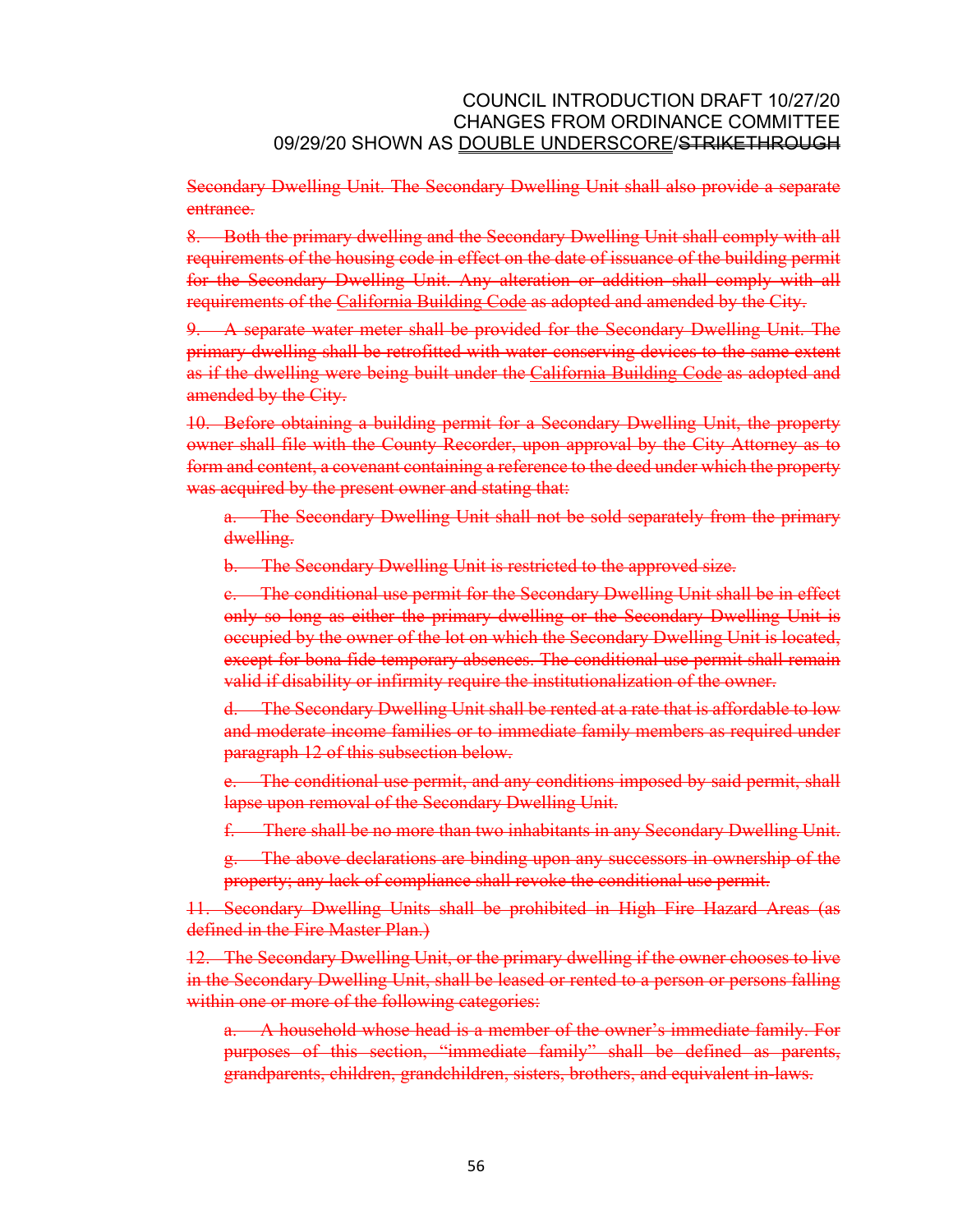b. Low income households (incomes less than 80% of the median income for the City), as determined by the United States Department of Housing and Urban Development (HUD). The rent level will be no more than the Fair Market Rent levels for the City as determined and adjusted from time to time by HUD, and the owner shall give priority for occupancy to households referred by the Santa Barbara Housing Authority. If the unit is rented or leased to households not referred by the Housing Authority, the income level of the renter selected must be certified by the Housing Authority as to eligibility and this certification must be submitted to the Community Development Director. The Housing Authority may assess a fee for certification of renters other than those referred by the Housing Authority. The rent level for such low-income renters shall not exceed one-twelfth of 30% of the certified income of the renter. In addition, the owner must submit annually to the Housing Authority a copy of the lease or rental agreement in effect that identifies the rent level and the name and income level of the lessee/renter.

c. Moderate income households (incomes between 81 and 120% of the median income of the City), if the owner chooses not to rent to a family member and a sworn declaration supported by written documentation, such as loan documents, setting forth the financial reasons why the unit will not be rented to a low-income household is submitted to the City. Generally, the only acceptable financial reason would be that higher rent is required in order to meet the carrying costs of new construction. The rent levels will be not more than one-twelfth of 30% of the median income for a family of four in the City adjusted for household/unit size according to the following factors:

| Unit Size     | <b>Factor</b> |
|---------------|---------------|
| Studio        | $-70$         |
| One-Bedroom   | $-80$         |
| Two-Bedroom   | -95           |
| Three-Bedroom | 1.065         |

Prior to the rental or leasing of the unit, the income level of the household shall be certified by the Housing Authority. The Housing Authority may assess a fee for certification of renters other than those referred by the Housing Authority. In addition, the owner must submit annually to the Housing Authority a copy of the lease or rental agreement in effect that identifies the rent level and name and income of the lessee/renter.

13. Approved Secondary Dwelling Units shall be subtracted from the Density Reserve established by Policy 5-1.0 of the City's Housing Element, as adopted by the City of Santa Barbara on June 8, 1982. When there are no units available in the Density Reserve, no conditional use permits shall be granted for Secondary Dwelling Units.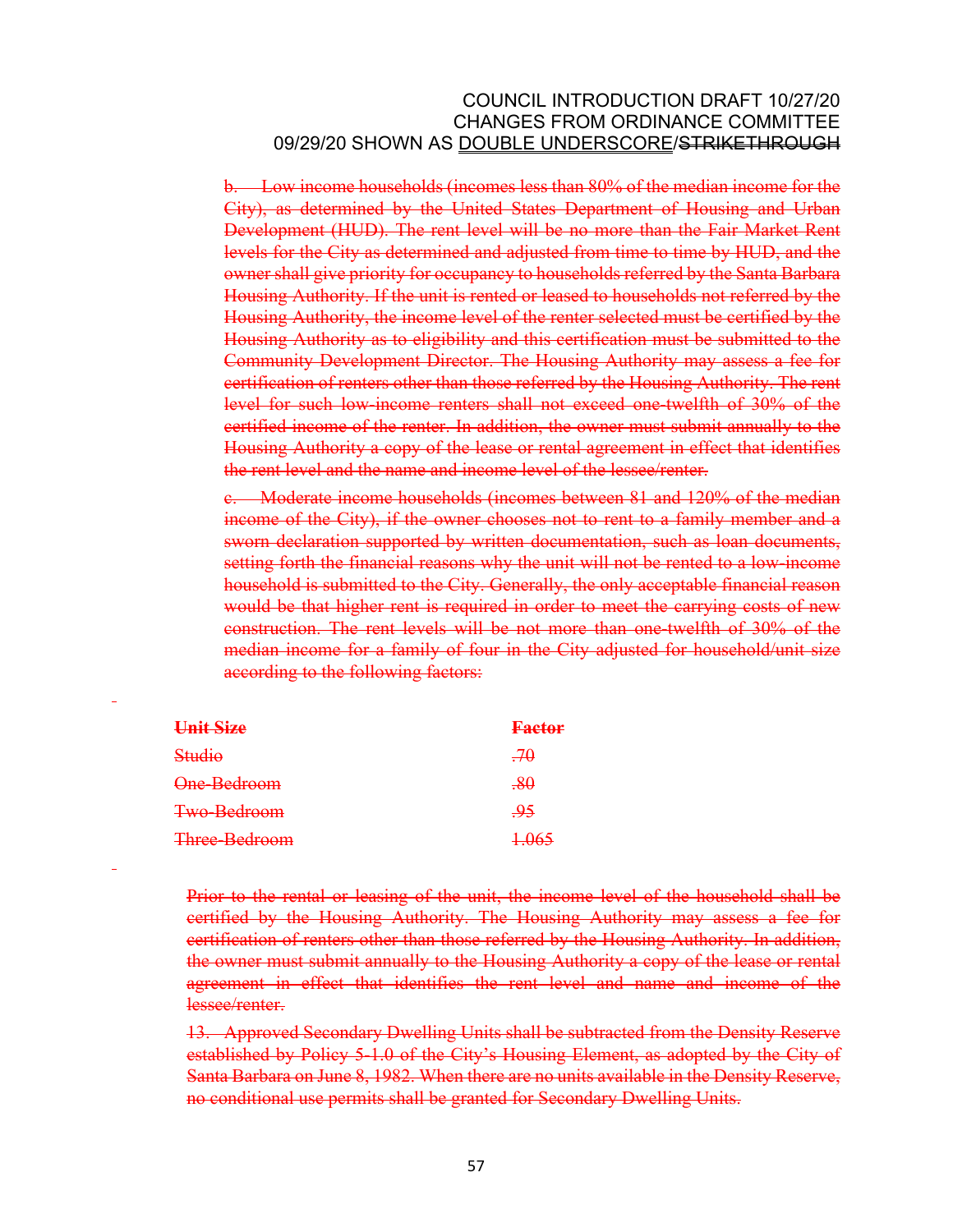14. Secondary Dwelling Units shall be prohibited if there is an accessory building containing additional dwelling space, an additional dwelling unit approved under Section 28.93.030.E, caretaker's residence or similar use on the parcel. Furthermore, no accessory building intended to provide additional dwelling space, additional dwelling unit under Section 28.93.030.E, caretaker's residence or similar use shall be constructed on a lot where there is an approved Secondary Dwelling Unit.

15. The Architectural Board of Review, or the Historic Landmarks Commission if the property is located within El Pueblo Viejo Landmark District or another landmark district or if the structure is a designated City Landmark, shall review all Secondary Dwelling Units which require exterior change to the primary dwelling to assure that there is minimal evidence of occupancy of the parcel by more than one family and that any changes or additions to the exterior of the primary dwelling necessary to establish the Secondary Dwelling Unit blend architecturally with the primary dwelling.

16. In order to encourage the development of housing opportunities for disabled and handicapped individuals, the Planning Commission may allow reasonable deviation from the stated physical requirements where necessary to install features that facilitate access and mobility for disabled persons. Otherwise, no modification of the requirements for a Secondary Dwelling Unit shall be allowed unless specifically stated in this section.

17. In addition to the findings required under Section [28.94.020](http://qcode.us/codes/santabarbara/view.php?cite=section_28.94.020&confidence=6), the Planning Commission, or City Council on appeal, must find that:

a. The Secondary Dwelling Unit does not overload the capacity of the neighborhood to absorb it or cause a concentration of such units sufficient to change the character of the single-family neighborhood in which it is located.

b. The Secondary Dwelling Unit does not detract from the privacy of the surrounding residents.

18. Modifications.

a. Parking. No modification of the required number of parking spaces shall be allowed. Modification of other parking-related requirements may be allowed subject to the provisions of Section [28.92.110](http://qcode.us/codes/santabarbara/view.php?cite=section_28.92.110&confidence=8) of this code.

b. Setbacks and height limitations. Modification of these requirements may be allowed subject to the provisions of Section [28.92.110](http://qcode.us/codes/santabarbara/view.php?cite=section_28.92.110&confidence=8) of this code.

#### Z. Reserved

AA. Any interim use deemed appropriate by the Planning Commission in those areas identified by resolution of the City Council as impacted by governmental action. Such interim uses shall be limited in duration as specified by the Planning Commission, provided all such uses are discontinued within two years of the completion of the governmental action. Any authorization granted by the conditional use permit shall terminate at that time.

The conditional use permit granted pursuant to this subsection shall not be effective until the property owner has duly executed and recorded an instrument binding itself, its successors in interest and any person holding thereunder, which contains (1) notice of the conditional use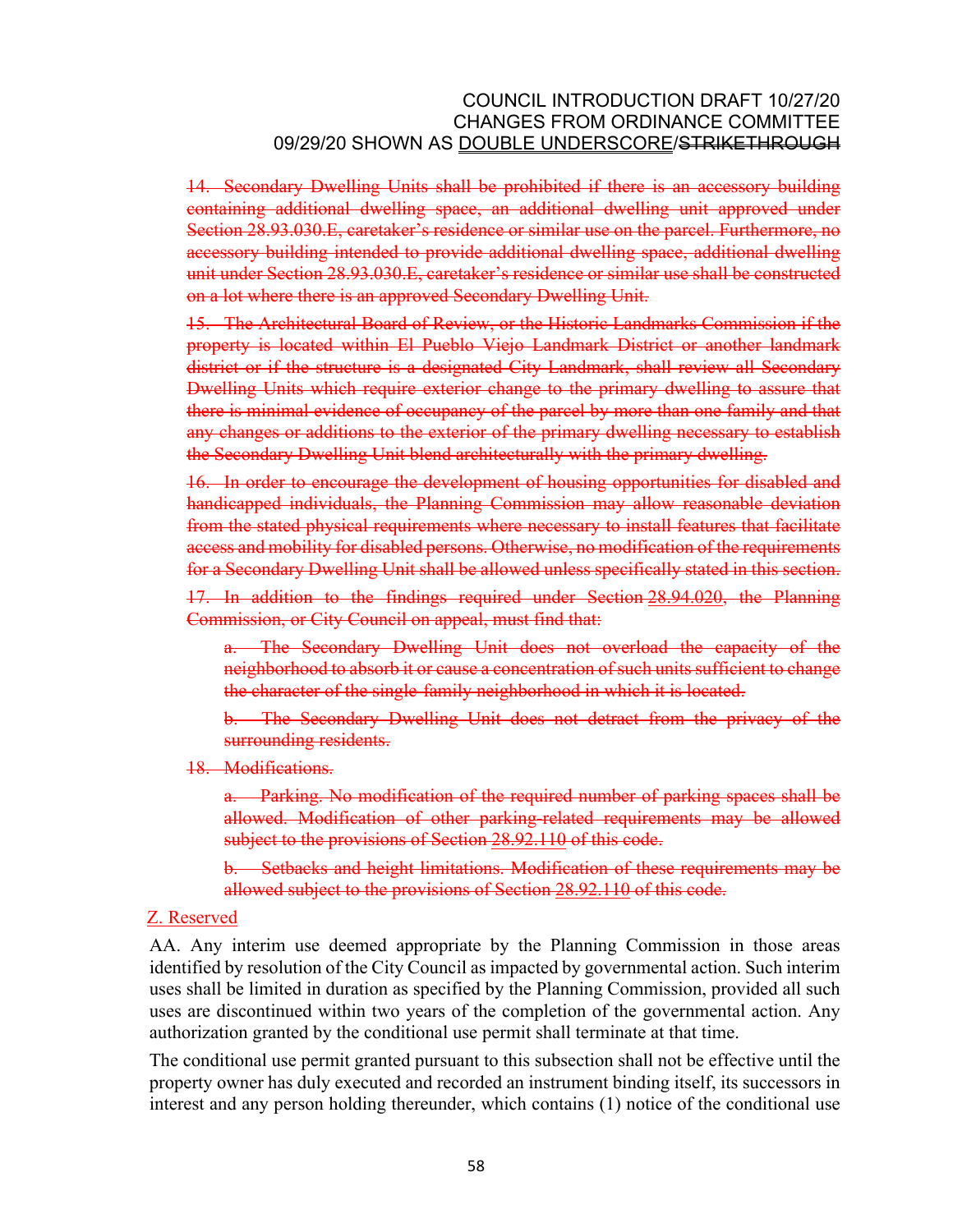permit; (2) notice of any conditions established thereunder; (3) an agreement to comply with the terms and conditions of the conditional use permit; (4) a waiver of any claim that a temporary use or any improvements on real property creates any vested right to continue a nonconforming use after completion of the governmental action; and (5) any other conditions as deemed necessary to comply with the purposes and intent of this subsection. This instrument shall be subject to the review and approval of the City Attorney and the Community Development Director.

BB. Bed and Breakfast Inns in Designated Historic Structures.

1. R-O Zone

a. Bed and Breakfast Inns in Structures of Merit or Landmarks in the R-O zone, in accordance with the provisions of Chapter [22.22](http://qcode.us/codes/santabarbara/view.php?cite=chapter_22.22&confidence=8) of this title.

b. Bed and Breakfast Inns in a structure located on a lot in the R-O zone, on which a Structure of Merit or Landmark used as a Bed and Breakfast Inn is also **located** 

2. R-3 Zone

a. Bed and Breakfast Inns in Structures of Merit or Landmarks in the R-3 zone, in accordance with the provisions of Chapter [22.22](http://qcode.us/codes/santabarbara/view.php?cite=chapter_22.22&confidence=8) of this title, subject to the following conditions.

i. The owner or manager of the Bed and Breakfast Inn shall maintain his or her primary residence on the property that contains the Bed and Breakfast Inn.

ii. No meals shall be served to persons other than guests and residents of the Bed and Breakfast Inn.

iii. No conference or meeting rooms/facilities shall be provided.

iv. No outdoor swimming pool shall be provided; however, outdoor spas, hot tubs or similar facilities may be provided.

v. Other conditions imposed by the Planning Commission in order to ensure compatibility with the surrounding neighborhood.

b. Bed and Breakfast Inns in a structure located on a lot in the R-3 zone, on which a Structure of Merit or Landmark used as a Bed and Breakfast Inn is also located, subject to the conditions listed in paragraph (a) above.

3. Review by the Historic Landmarks Commission. Plans for new structures or alterations to existing structures under paragraphs 1 and 2 above shall be submitted to the Historic Landmarks Commission for review and action in accordance with the provisions of Chapter [22.22](http://qcode.us/codes/santabarbara/view.php?cite=chapter_22.22&confidence=8) of this title.

CC. Offsite Hazardous Waste Management Facilities in the C-M, M-1, and OM-1 zones, subject to the provisions in Chapter [28.75](http://qcode.us/codes/santabarbara/view.php?cite=chapter_28.75&confidence=6), HWMF Overlay Zone.

DD. Television, Radio and Cellular Telephone Antennas in all zones, subject to the following provisions: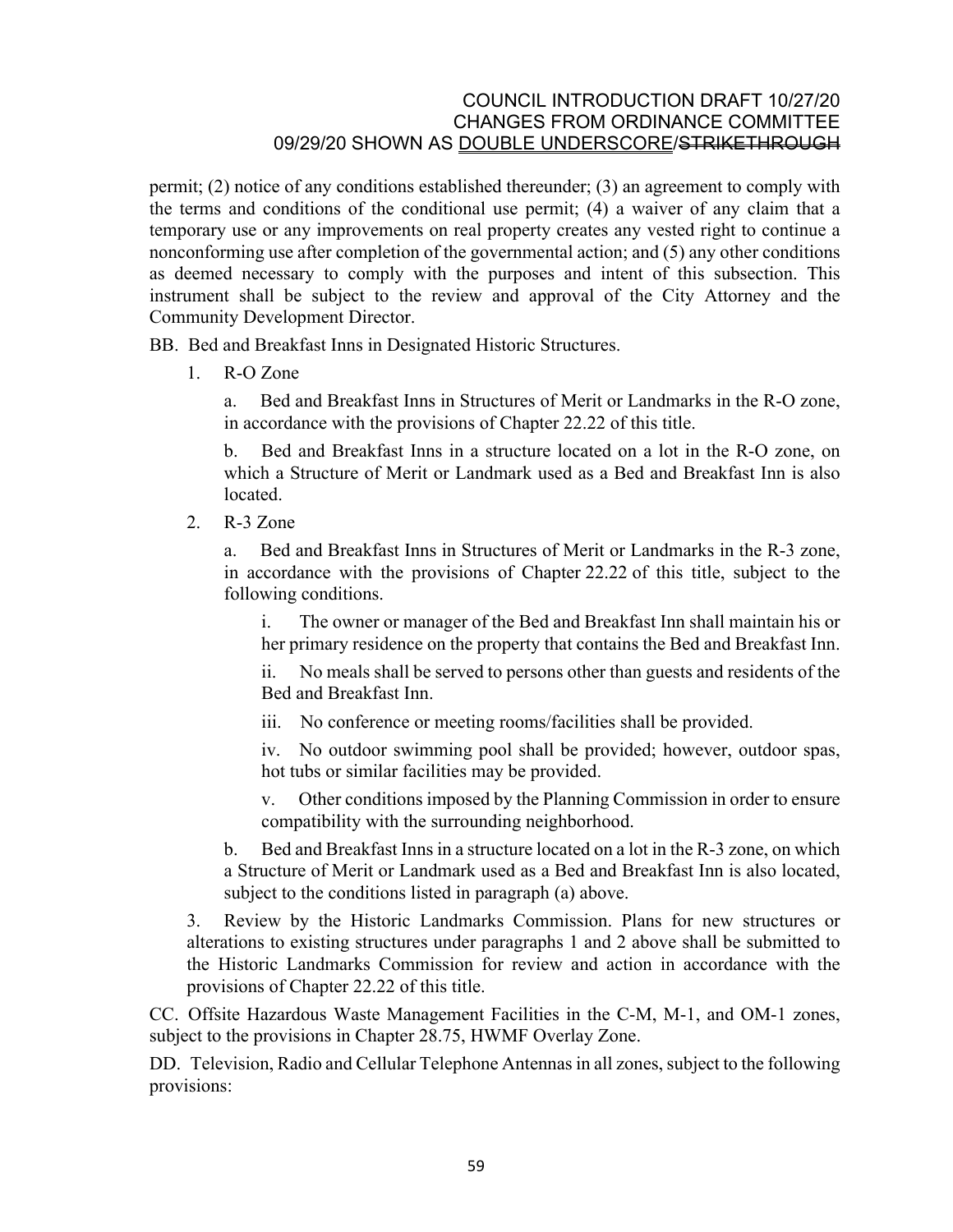1. Exemptions. The following are exempt from the requirement of a Conditional Use Permit, and shall be considered a permitted use in all zones:

a. Repairs and maintenance of existing facilities, whether emergency or routine, or replacement of transmitters, antennas, or other components of existing permitted facilities, provided there is little or no change in the visual appearance or any increase in radio frequency emission levels.

b. Satellite Dish Antennas designed or used for the reception of television or other electronic communications signal broadcast or relayed from an earth satellite.

c. One or more cellular telephone antennas or paging antennas, provided that the Community Development Director finds as follows:

i. Height: The height of the antenna and supporting structure does not exceed Municipal Code height limits set forth in Sec. [28.87.260](http://qcode.us/codes/santabarbara/view.php?cite=_28.87.260&confidence=5), except where said antenna is being installed on an existing structure, in which event the height limit is measured from the highest point of the building and cannot exceed 15 feet above the building height.

ii. Separation: There is at least 100 feet between the base of the antenna support structure and the nearest dwelling unit.

iii. Access Control: The applicant establishes that the general public will be excluded from an area at least 50 feet in all directions from the antenna if antenna is not at least 10 feet off the ground. If the antenna is at least 10 feet above grade, this distance may be reduced to 30 feet.

iv. No Resource Impacts: The project will have no significant impact on any biological or archeological resources and will not generate additional traffic. The applicant may be required to provide information to the Community Development Director regarding these matters.

v. No Visual Impacts: The project has been reviewed by the Architectural Board of Review, or the Historic Landmarks Commission if the property is located in the El Pueblo Viejo Landmark District or another landmark district or if the property contains a designated City Landmark. The Board and Commission may take action regarding the location of the antenna(s) on the site, color and size of the proposed antennas so as to minimize any adverse visual impacts.

d. A microcell, provided it has been reviewed by the Architectural Board of Review, or the Historic Landmarks Commission if the property is located in the El Pueblo Viejo Landmark District or another landmark district or if the property or a structure thereon is a designated City Landmark. The Board and Commission may take action regarding the location of the antenna(s) on the site, color and size of the proposed antennas so as to minimize any adverse visual impacts.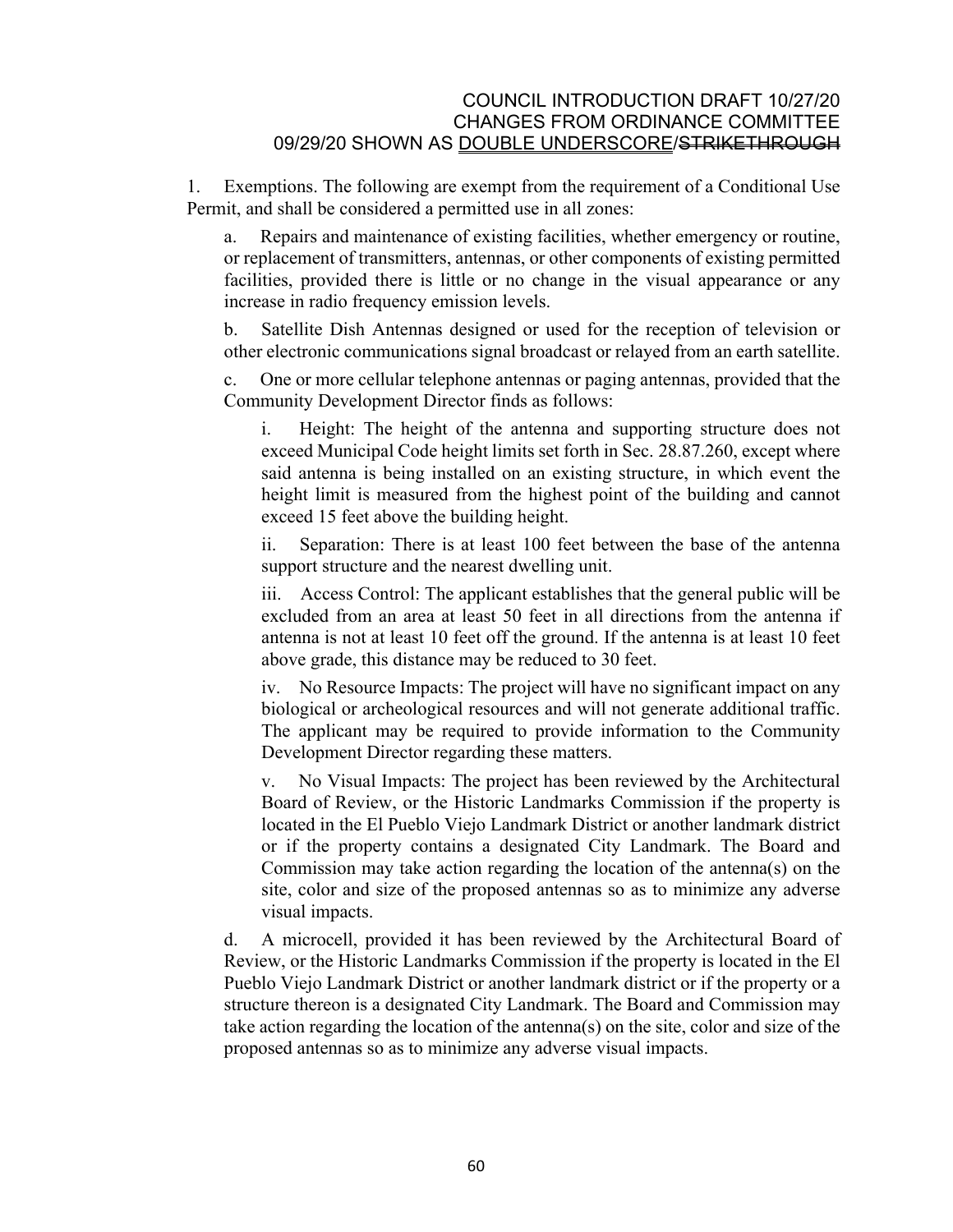2. Conditional Use Permit by Planning Commission. A Radio or Television Antenna shall be permitted only upon issuance of a conditional use permit by the Planning Commission, and only if each of the following findings has been made:

a. Shared Use of Support Structure. The applicant had made a good faith effort to demonstrate that no existing or planned support structure, including an antenna tower, is available to accommodate the proposed antenna.

b. Site Size. The site is of a size and shape sufficient to provide an adequate setback from the base of the antenna support structure to any property line abutting a residential use.

c. Visual Impact. The project has been reviewed by the Architectural Board of Review, or the Historic Landmarks Commission if the property is located in the El Pueblo Viejo Landmark District or another landmark district or if the property contains a designated City Landmark. The Board and Commission may take action on the location of the antenna(s) on the site, color and size so as to minimize any adverse visual impacts by requiring that the antenna and its supporting structure be designed and placed so as to be as visually unobtrusive as feasible, taking into consideration technical engineering and other pertinent factors. The Planning Commission may grant a waiver from height limitations if it finds that no feasible alternative location or design would not require such a waiver.

d. Non-ionizing Electromagnetic Radiation (NIER) Emissions. Any new transmitters and/or antennas, when combined with existing sources of NIER emissions on or adjacent to the site and when operating as designed and licensed, shall not expose the general public to ambient radiation emissions which exceed American National Standards Institute (ANSI) C95.1-1992 standard (if the Federal Communications Commission (FCC) rulemaking committee adopts a revised standard, said standard shall apply).

EE. Outdoor performance areas involving structures such as bandshells or amphitheaters in the PR Zone.

SECTION 7. Severability and Interpretation.

A. Severability. If any provision of this Ordinance or the application thereof to any persons or circumstances is held invalid, such invalidity shall not affect other provisions or applications of this Ordinance which can be given effect without the invalid provision or application and, to this end, the provisions of this Ordinance are hereby declared to be severable.

B. Interpretation. This Ordinance shall be construed to confer upon the City the maximum power and authority allowed by state and federal law. In the event state or federal law is found to conflict with and preempt any provision of this Ordinance, or in the event state or federal law changes to conflict with and preempt any provision of this Ordinance, the remaining and non-conflicting provisions of this Ordinance shall be interpreted and construed to give